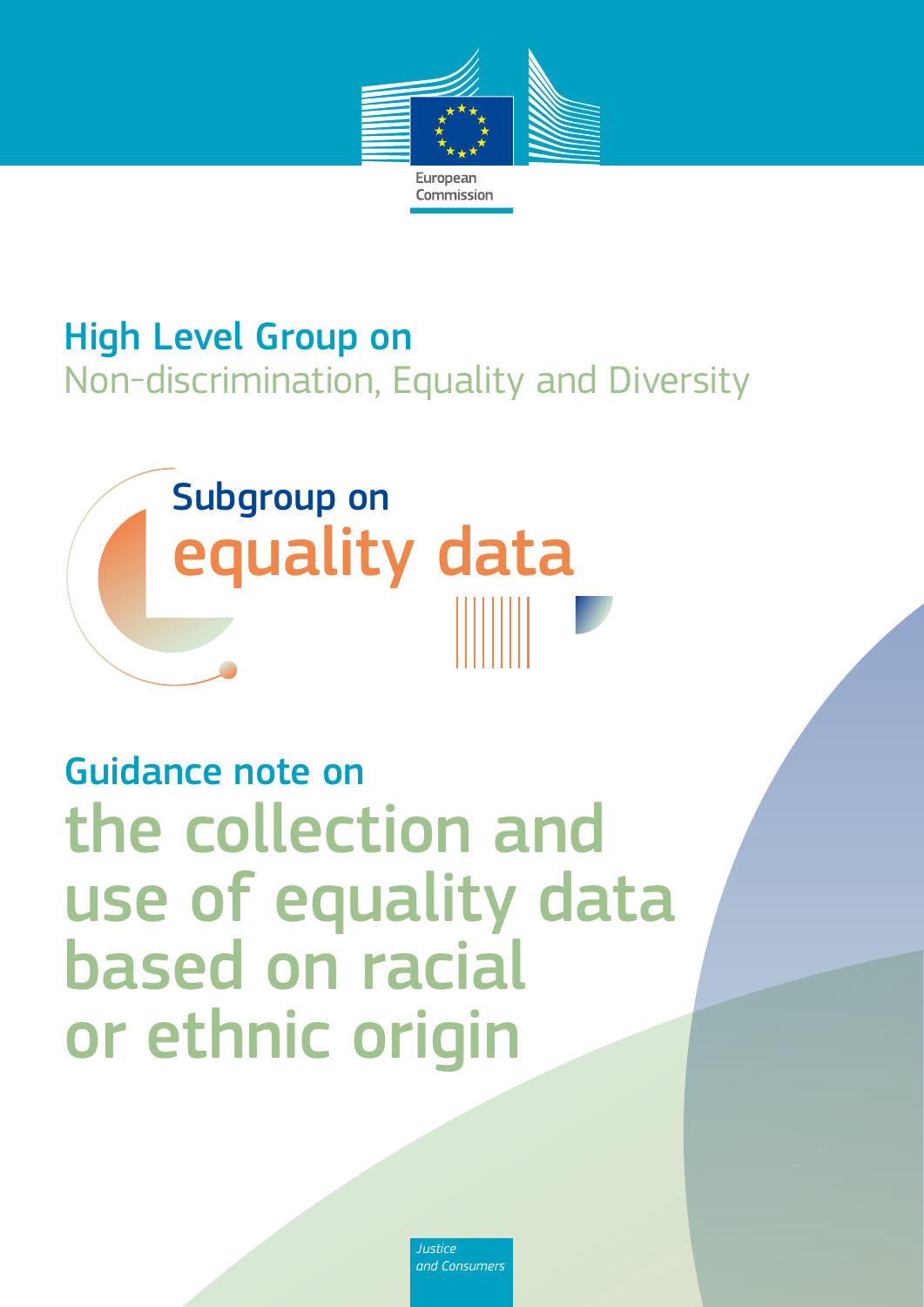#### **EUROPEAN COMMISSION**

Directorate-General for Justice and Consumers Directorate D – Equal Opportunities Equality and Union citizenship Unit D1 - Non-discrimination and Roma coordination European Commission B-1049 Brussels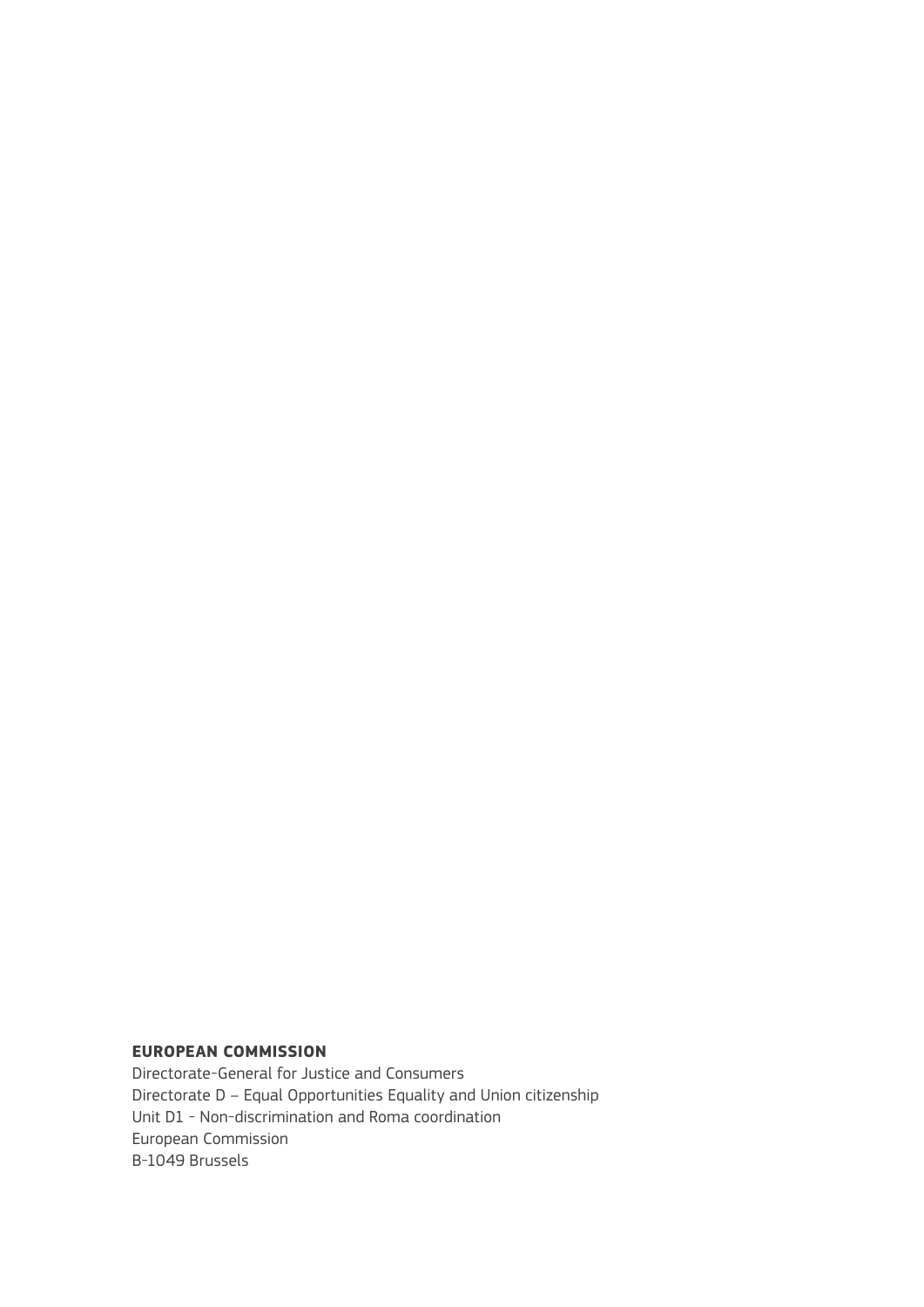# Guidance note on the collection and use of equality data based on racial or ethnic origin

*The Commission would like to express its gratitude to FRA for its extensive input in the development of this guidance note, drawing on their wide-ranging knowledge and expertise*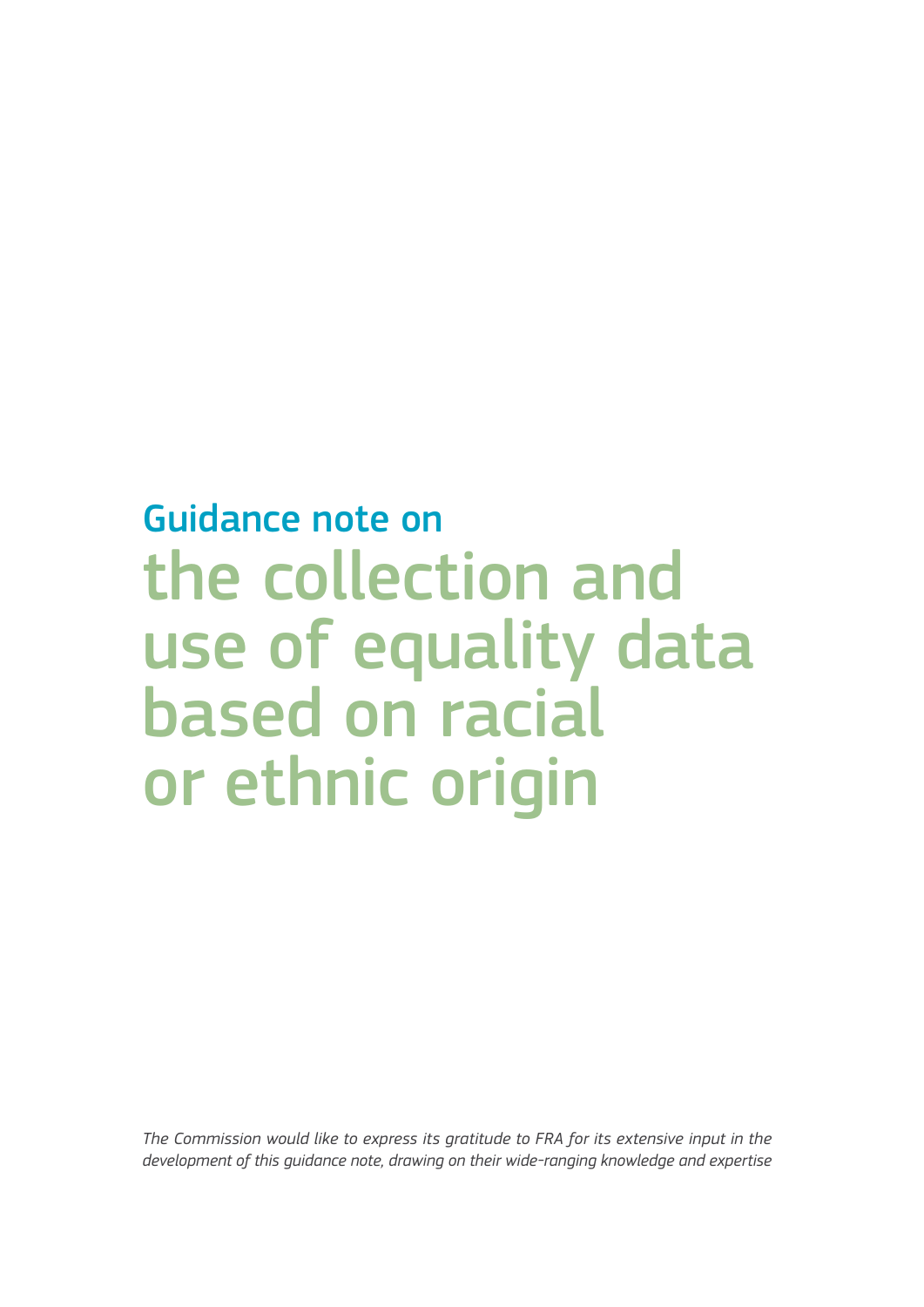Manuscript completed in September 2021

PDF ISBN 978-92-76-40969-4 doi:10.2838/06180 DS-01-21-144-EN-N

Luxembourg: Publications Office of the European Union, 2021

© European Union, 2021

The reuse policy of European Commission documents is implemented by the Commission Decision 2011/833/EU of 12 December 2011 on the reuse of Commission documents (OJ L 330, 14.12.2011, p. 39). Except otherwise noted, the reuse of this document is authorised under a Creative Commons Attribution 4.0 International (CC-BY 4.0) licence [\(https://creativecommons.](https://creativecommons.org/licenses/by/4.0/) [org/licenses/by/4.0/\)](https://creativecommons.org/licenses/by/4.0/). This means that reuse is allowed provided appropriate credit is given and any changes are indicated.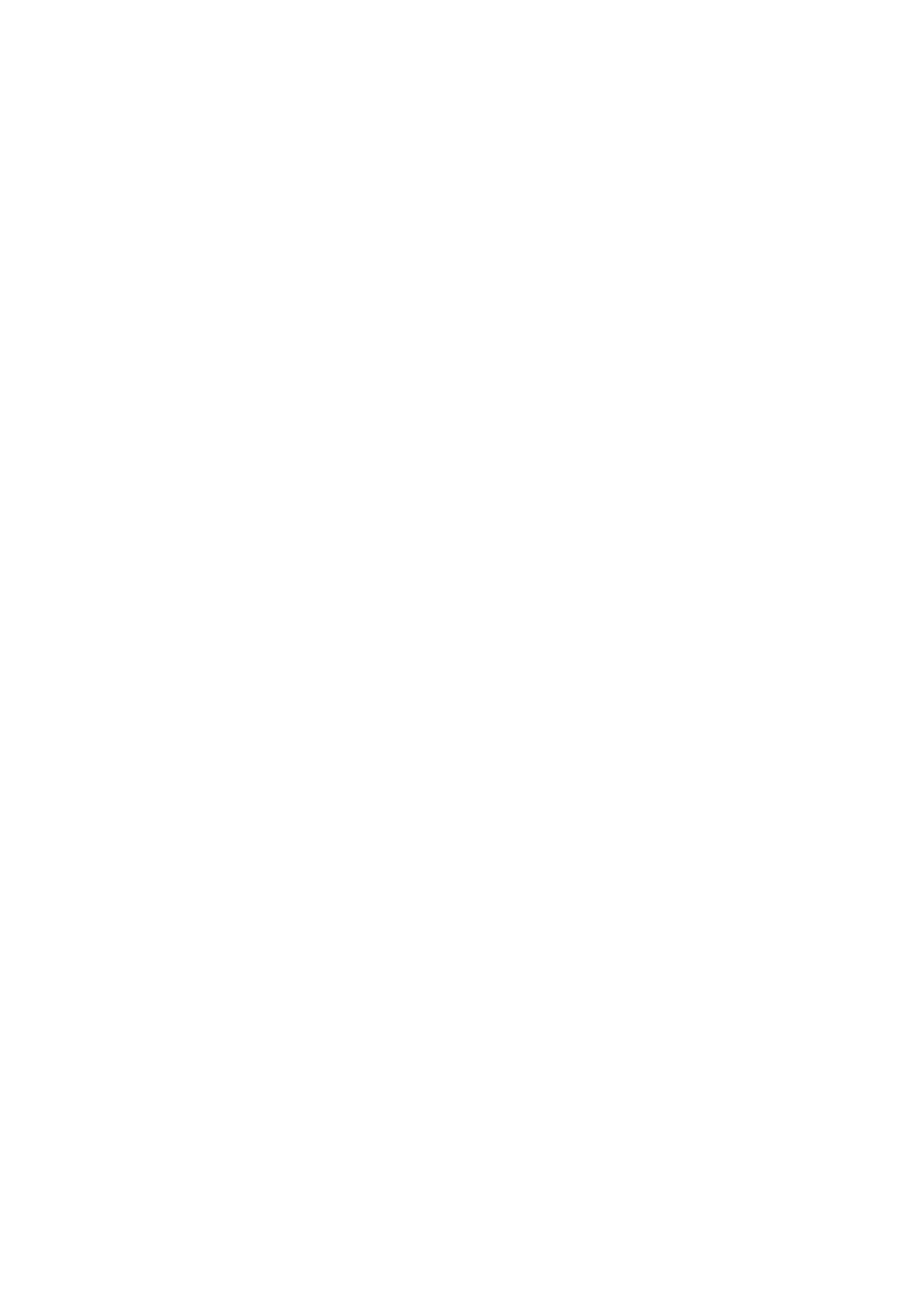# **CONTENTS**

| Purpose and structure of the guidance note  11                                                                                                                |
|---------------------------------------------------------------------------------------------------------------------------------------------------------------|
| <b>GUIDING PRINCIPLES FOR COLLECTING EQUALITY DATA ON RACIAL</b>                                                                                              |
| 1. Map existing data sources that provide information on racial or ethnic<br>origin (including the categories applied and their underlying definitions). . 14 |
|                                                                                                                                                               |
|                                                                                                                                                               |
|                                                                                                                                                               |
| 2. Carry out a needs assessment of (potential) users of data disaggregated                                                                                    |
|                                                                                                                                                               |
|                                                                                                                                                               |
|                                                                                                                                                               |
| 3. Align definitions, classifications and categorisations related to racial<br>or ethnic origin and mainstream data on racial or ethnic origin into EU        |
|                                                                                                                                                               |
|                                                                                                                                                               |
|                                                                                                                                                               |
| Examples from approaches equality bodies take to enhance harmonisation  26                                                                                    |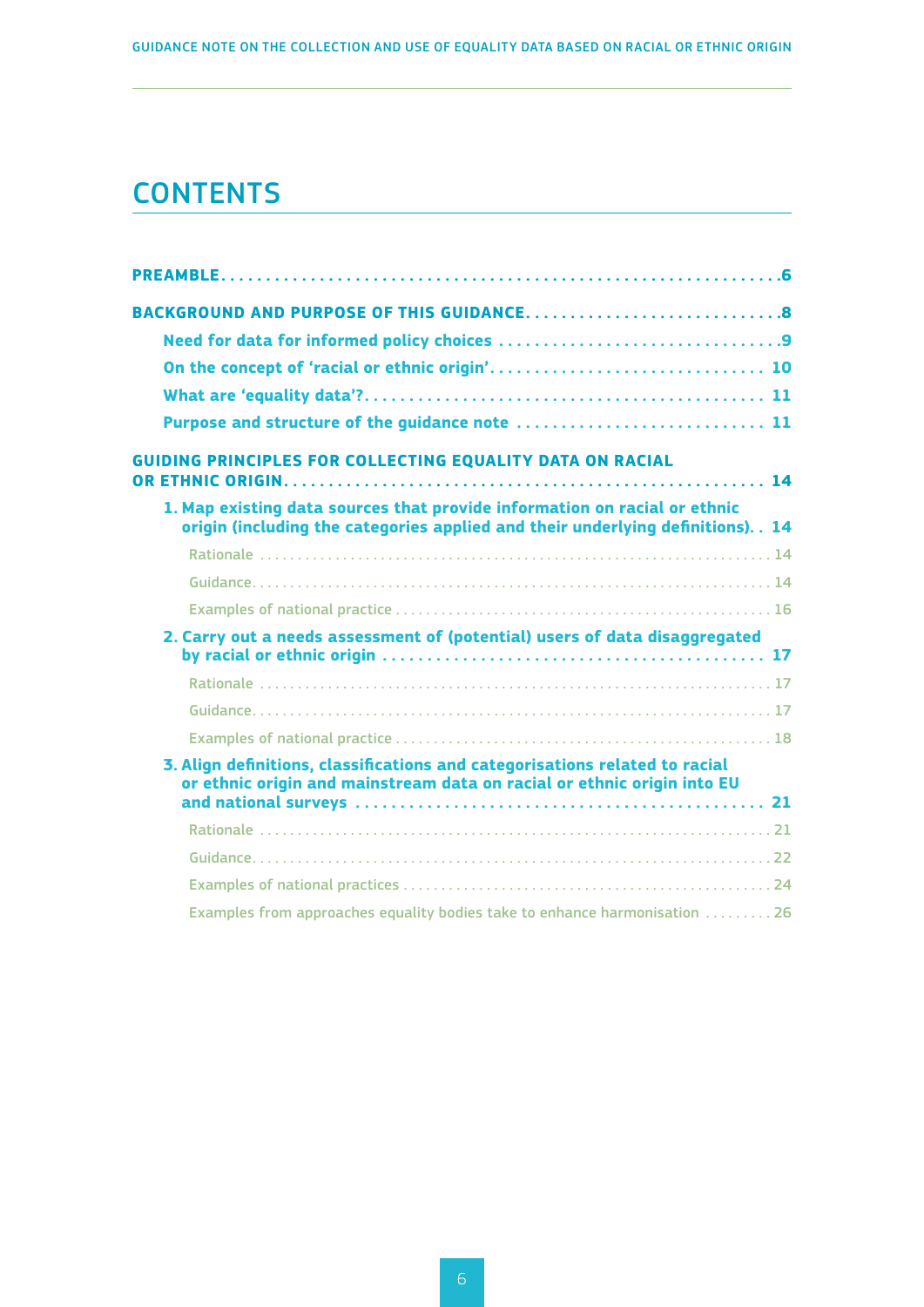| 5. (How to) Collect information on self-identification based on 'racial                                                                                |
|--------------------------------------------------------------------------------------------------------------------------------------------------------|
|                                                                                                                                                        |
|                                                                                                                                                        |
|                                                                                                                                                        |
| Examples from surveys by the Fundamental Rights Agency (FRA) 38                                                                                        |
| 6. Using proxy information when collecting data on racial or ethnic origin                                                                             |
|                                                                                                                                                        |
|                                                                                                                                                        |
|                                                                                                                                                        |
|                                                                                                                                                        |
| 7. Collecting data on experience of discrimination based on ethnic/racial                                                                              |
|                                                                                                                                                        |
|                                                                                                                                                        |
|                                                                                                                                                        |
|                                                                                                                                                        |
| 8. Provide sufficient budget for regular surveys collecting equality data<br>on racial/ethnic origin, particularly when administrative data collection |
|                                                                                                                                                        |
|                                                                                                                                                        |
|                                                                                                                                                        |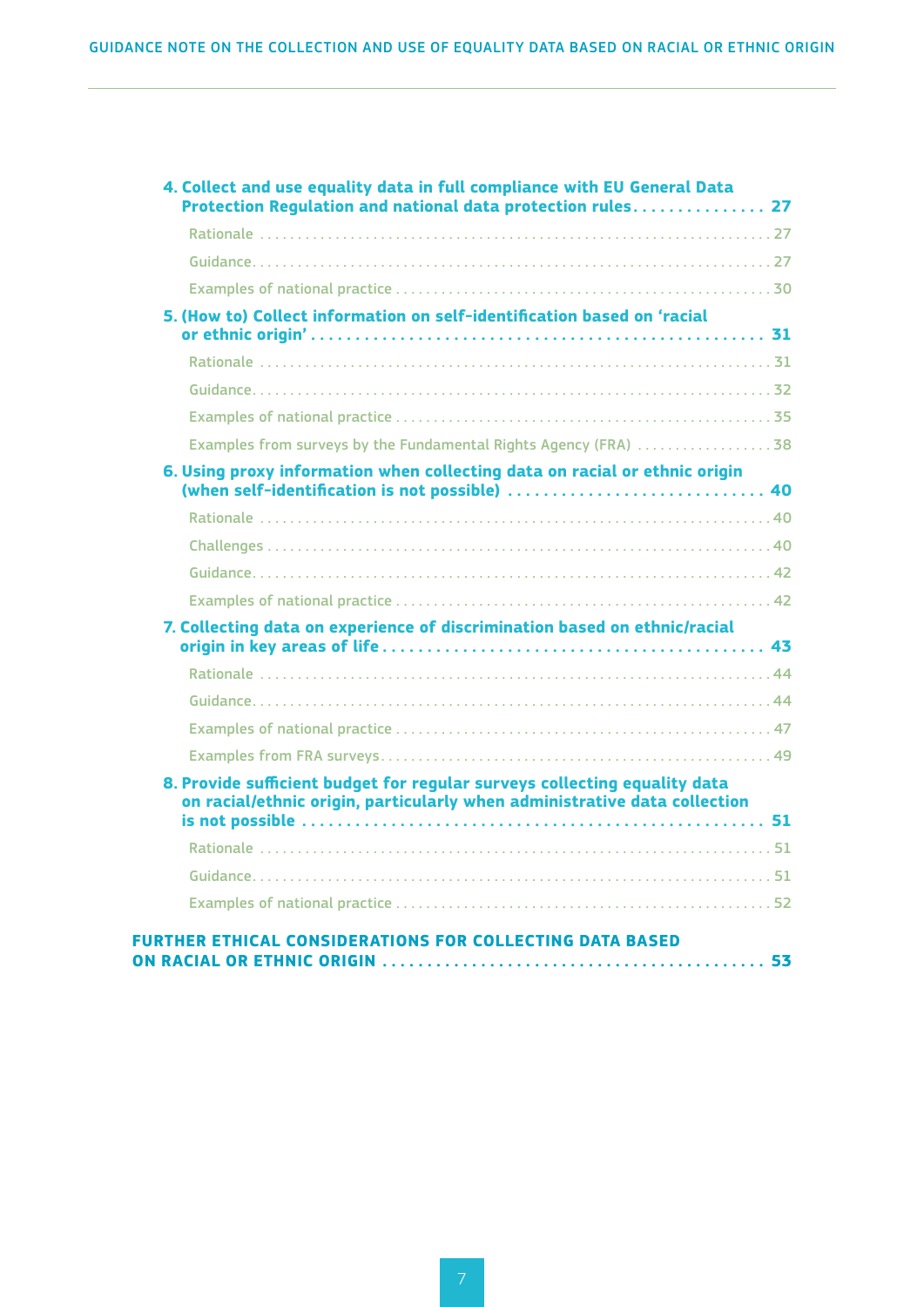# <span id="page-7-0"></span>PREAMBLE

*"The European Union rejects theories which attempt to determine the existence of separate human races. The use of the term 'racial origin' does not imply an acceptance of such theories".1*

Race/racial origin and/or ethnic origin are **social constructs** and as such they are weak proxies for the genetic diversity of humankind<sup>2</sup>. While some individuals may self-identify as 'white' or 'black', racism and racial or ethnic discrimination are often shaped by how society categorises individuals in racialised terms.

Ideas about race/racial origin are often ascribed to or imposed on people, and individuals or groups can be racialised by others in ways that negatively affect their experiences and how they are treated. The social construct of race/racial origin is distinct from but may overlap with how people identify themselves, which can be much more varied and complex.<sup>3</sup>

The [UN Principles and Recommendations for Population and Housing Censuses related to Ethnicity](https://unstats.un.org/unsd/demographic-social/Standards-and-Methods/files/Principles_and_Recommendations/Population-and-Housing-Censuses/Series_M67rev3-E.pdf) (para 4.184.) broadly define ethnicity as a concept "*based on a shared understanding of history and territorial origins (regional and national) of an ethnic group or community, as well as on cultural characteristics such as language or religion. Respondents' understanding or views about ethnicity, awareness of their family background, the number of generations they have spent in a country, and the length of time since immigration are all possible factors affecting the reporting of ethnicity in a census. Ethnicity is multidimensional and is more a process than a static concept, and so ethnic classification should be treated with movable boundaries.*"

The EU [Framework Decision on racism and xenophobia](https://eur-lex.europa.eu/legal-content/en/TXT/?uri=CELEX%3A32008F0913) stipulates that 'descent' "*… should be understood as referring mainly to persons or groups of persons who descend from persons*  who could be identified by certain characteristics (such as race or colour), but not necessarily all *of these characteristics still exist*".

In line with the applicable EU legislation<sup>4</sup>, this guidance note refers to 'racial or ethnic origin' with respect to its being:

#### $\rightarrow$  a cause of discrimination.

<sup>1/</sup> Council Directive 2000/43/EC of 29 June 2000 [implementing the principle of equal treatment between persons](https://eur-lex.europa.eu/legal-content/EN/TXT/?uri=celex%3A32000L0043)  [irrespective of racial or ethnic origin](https://eur-lex.europa.eu/legal-content/EN/TXT/?uri=celex%3A32000L0043) (6). See as well EU Anti-Racism Action Plan 2020-2025, p.1.

<sup>2/</sup> See: Yudell M. et al., (2016), '[Taking race out of human genetics](https://doi.org/10.1126/science.aac4951)', *Science* 351 (6273):564-565. And: Zack, N. (2018), ['Social](https://link.springer.com/chapter/10.1007/978-3-319-78729-9_6) [Construction and Racial Identities](https://link.springer.com/chapter/10.1007/978-3-319-78729-9_6)' In: Zack, N., *Philosophy of Race. Palgrave Philosophy Today*. Palgrave Macmillan, Cham.

<sup>3/</sup> Government of Ontario (2018), *[Data Standards for the Identification and Monitoring of Systemic Racism](https://www.ontario.ca/page/anti-racism-data-standards-order-council-8972018)*. Anti-Racism Data Standards – Order in Council 897/2018.

<sup>4/</sup> Council Directive 2000/43/EC of 29 June 2000 [implementing the principle of equal treatment between persons irrespective](https://eur-lex.europa.eu/legal-content/EN/TXT/?uri=celex%3A32000L0043) [of racial or ethnic origin](https://eur-lex.europa.eu/legal-content/EN/TXT/?uri=celex%3A32000L0043) ('Racial Equality Directive') as well as Article 10 and Article 19 of the Treaty on the Functioning of the European Union (TFEU).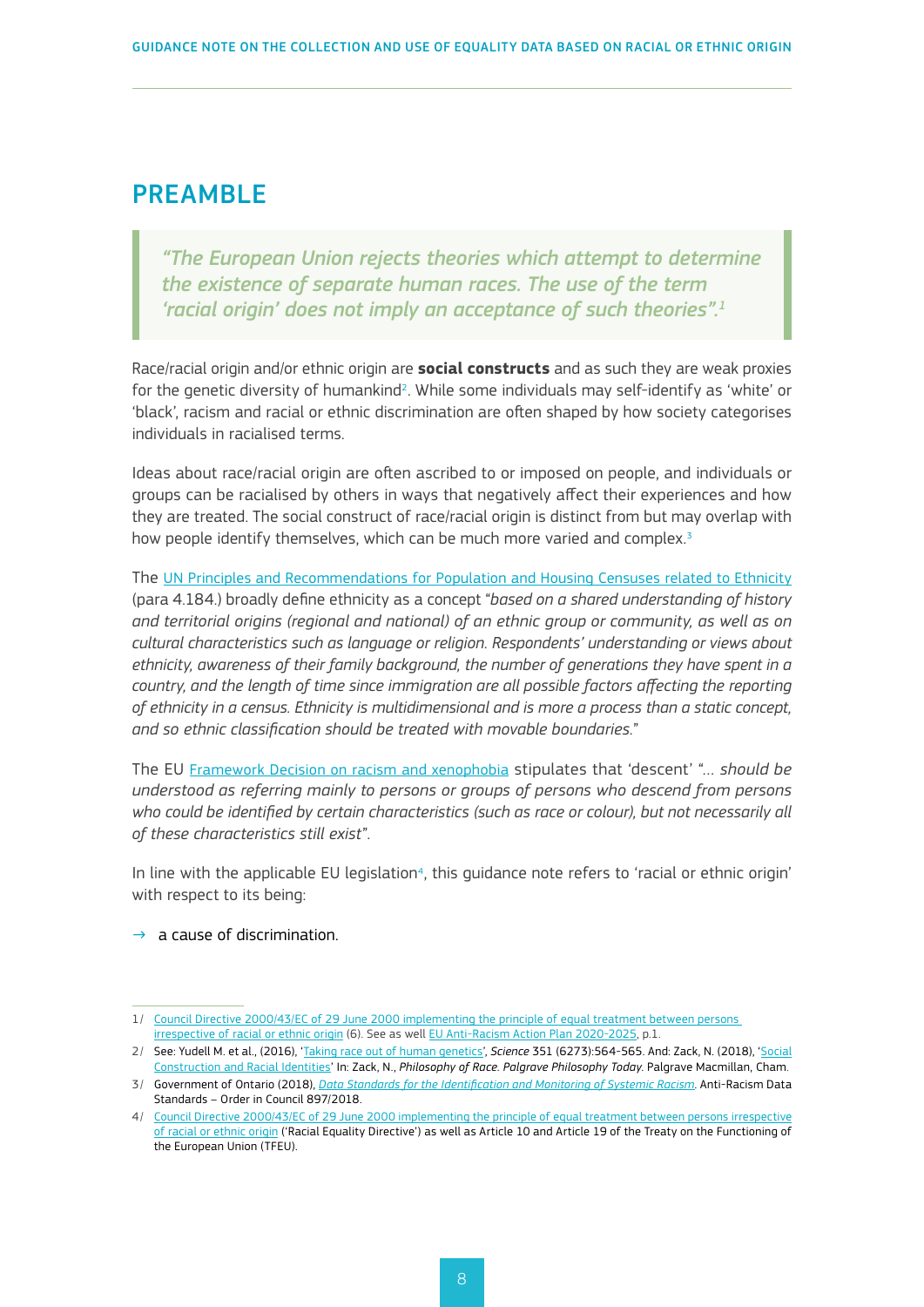Aligned with practice that has been established in some countries and EU Member States – which use the category 'racial or ethnic origin' for statistical purposes, including to highlight discrimination and inequality – this guidance note further refers to 'racial or ethnic origin' as:

- $\rightarrow$  a generic statistical (analytical) category that allows for disaggregation of any data, to assess the state of equality in society,
- $\rightarrow$  an aspect of a person's self-identification and ethnic attachment, that is, as a personal characteristic.

To make informed policy choices for countering discrimination and fostering equal treatment, legislators and policymakers need data on people's social positioning and experiences of racism and discrimination based on racial or ethnic origin.

However, introducing categories such as 'racial or ethnic origin' in official statistics bears the risk of such categorisations being socially reproduced and used to incorrectly label people.<sup>5</sup> This can have negative consequences for members of certain social groups, stemming from the biased (potentially stereotypical) belief systems that such social categorisation can support<sup>6</sup>.

To address this, the use of statistical (analytical) categories for any data collection or for the purpose of data disaggregation should always be led by the overriding human-rights based principle of *doing no harm,* as proposed by the UN High Commissioner for Human Rights (OHCHR) in its [Human Rights-based Approach to Data](https://www.ohchr.org/Documents/Issues/HRIndicators/GuidanceNoteonApproachtoData.pdf).

*Doing no harm* means that **no data collection activity should create or reinforce existing discrimination, bias or stereotypes** and that the data collected should be used for the benefit of the groups they describe and society as a whole.

Accordingly, this guidance note recognises and reaffirms the OHCHR human-rights based approach to data and its set of principles related to participation, data disaggregation, selfidentification, transparency, privacy and accountability.<sup>7</sup>

<sup>5/</sup> Two points need to be acknowledged in this regard: (a) it is not possible to limit the use of language to informed communicators in a society, and (b) the conscious intentions of communicators are not the only factors shaping the social meaning of a concept or a category.

<sup>6/</sup> Liberman, Z. et al. (2017), '[The origins of social categorization',](https://doi.org/10.1016/j.tics.2017.04.004) *Trends in Cognitive Sciences*, Vol, 21, Issue 7, pp. 556-568.

<sup>7/</sup> However, there should not be a blanket ban on publishing data that might present certain groups in a negative way, when it concerns practices that are against people's dignity and rights. For example, publishing data about female genital mutilation (FGM) could be seen as reinforcing existing stereotypes of certain groups where this practice takes place, but it is also for the benefit of the society and the rights of affected women and girls. Data collectors and other responsible stakeholders need to act responsibly when presenting and interpreting such data.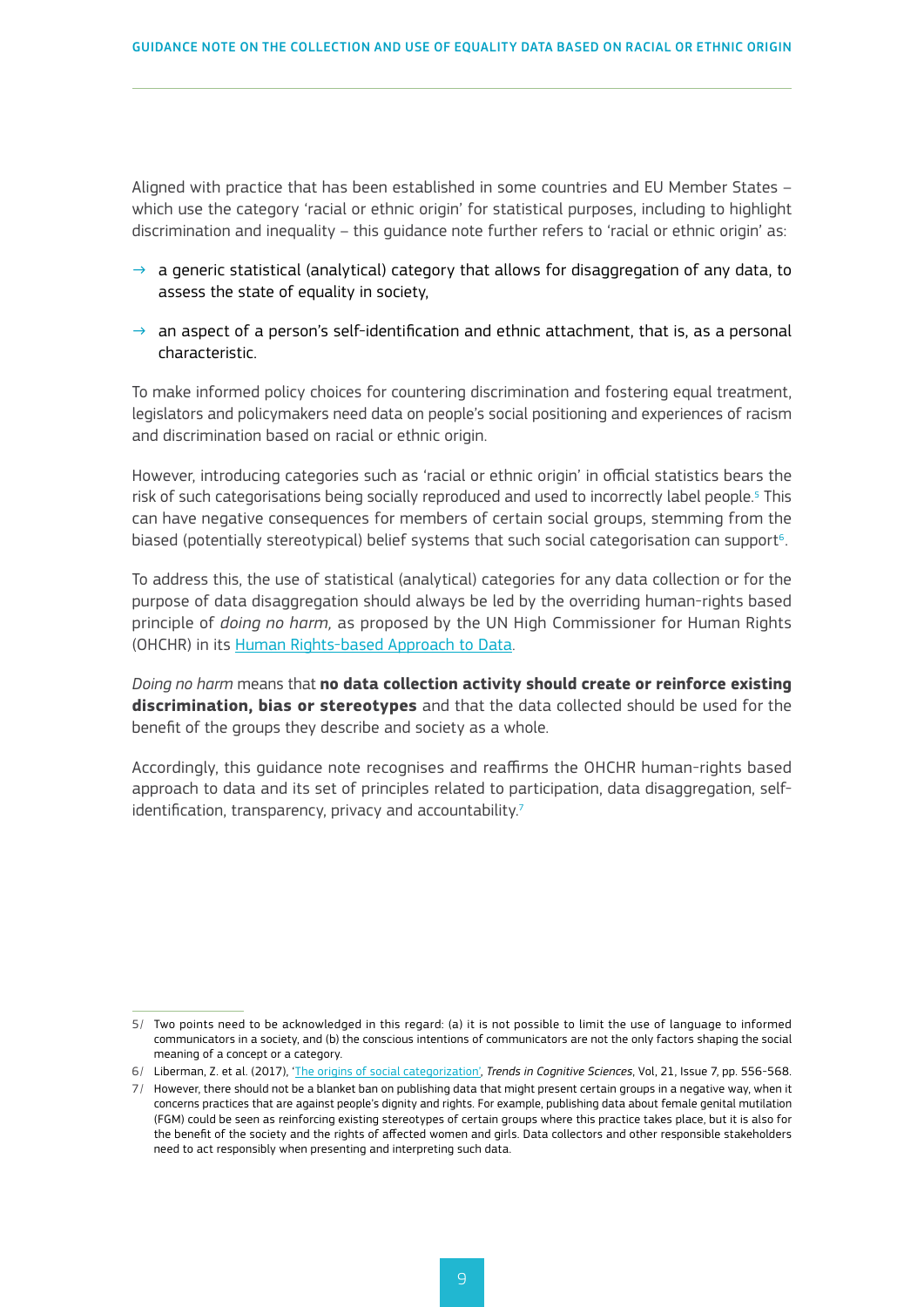# <span id="page-9-0"></span>BACKGROUND AND PURPOSE OF THIS GUIDANCE

Equality data are essential for assessing the situation of ethnic minorities and other racialised groups and so effectively tackling racism and structural inequalities.<sup>8</sup> Data makes the nature and extent of discrimination and inequality visible<sup>9</sup> and provides the substance for evidencedbased policy making. When collected regularly and systematically, equality statistics enable Member States to assess the proper application of anti-discrimination legislation, monitor compliance with human rights obligations, and track progress in achieving goals towards equality - as set by EU economic governance instruments such as the [European Semester](https://ec.europa.eu/info/business-economy-euro/economic-and-fiscal-policy-coordination/eu-economic-governance-monitoring-prevention-correction/european-semester_en) or by global agendas such as the UN 2030 [Agenda for Sustainable Development.](https://sdgs.un.org/2030agenda)

To date, few countries operate comprehensive systems or have a coordinated approach to collecting and using equality data that would uncover inequalities based on racial or ethnic origin. If available, such data are often not up to date or lack comparability across time and geographical regions; frequently they are of limited scope as well as are not transparently available in the public domain.

Acknowledging this, in 2018 the EU High Level Group on Non-Discrimination, Equality and Diversity (HLG) set up a Subgroup on Equality Data (Subgroup) to support Member States in their efforts to improve the collection and use of equality data. It tasked the EU Agency for Fundamental Rights (FRA) to facilitate the work of the Subgroup, in line with the Agency's mandate to develop methods and standards to improve the comparability, objectivity and reliability of equality data at European level.10

To date, the Subgroup has developed:

- $\rightarrow$  a set of non-binding quidelines on collecting and using equality data,
- $\rightarrow$  a [compendium of promising practices for equality data collection](https://fra.europa.eu/en/promising-practices-list) implemented at national level.
- $\rightarrow$  a [diagnostic mapping tool](https://fra.europa.eu/en/themes/equality-non-discrimination-and-racism/about-compendium#diagnostic-tool) to help Member States map existing sources of equality data and identify gaps.

In 2020, the Subgroup's mandate was extended to 2025, to support the European Commission's efforts to implement a consistent approach on equality data collection, as regards data disaggregated by racial or ethnic origin. To meet this goal, the Subgroup agreed to develop practical guidance to Member States on improving the collection of data disaggregated by racial or ethnic origin.

<sup>8/</sup> [The Council Recommendation on Roma equality, inclusion and participation](https://data.consilium.europa.eu/doc/document/ST-6070-2021-INIT/en/pdf) defines systemic or structural discrimination "*as being evident in the inequalities that result from legislation, policy and practice, not by intent but resulting from a range of institutional factors in the elaboration, implementation and review of legislation, policy and practice*" (p.20).

<sup>9/</sup> FRA (2021), *Equality in the EU 20 [years on from the initial implementation of the Equality Directives](https://fra.europa.eu/sites/default/files/fra_uploads/fra-2021-opinion-equality-directives-01-2021_en.pdf)*. Opinion. Luxembourg: Publications Office.

<sup>10/</sup> Council Regulation (EC) No 168/2007 of 15 February 2007 [establishing a European Union Agency for Fundamental](https://eur-lex.europa.eu/legal-content/EN/ALL/?uri=CELEX%3A32007R0168)  [Rights](https://eur-lex.europa.eu/legal-content/EN/ALL/?uri=CELEX%3A32007R0168), OJ L 53, 22.2.2007.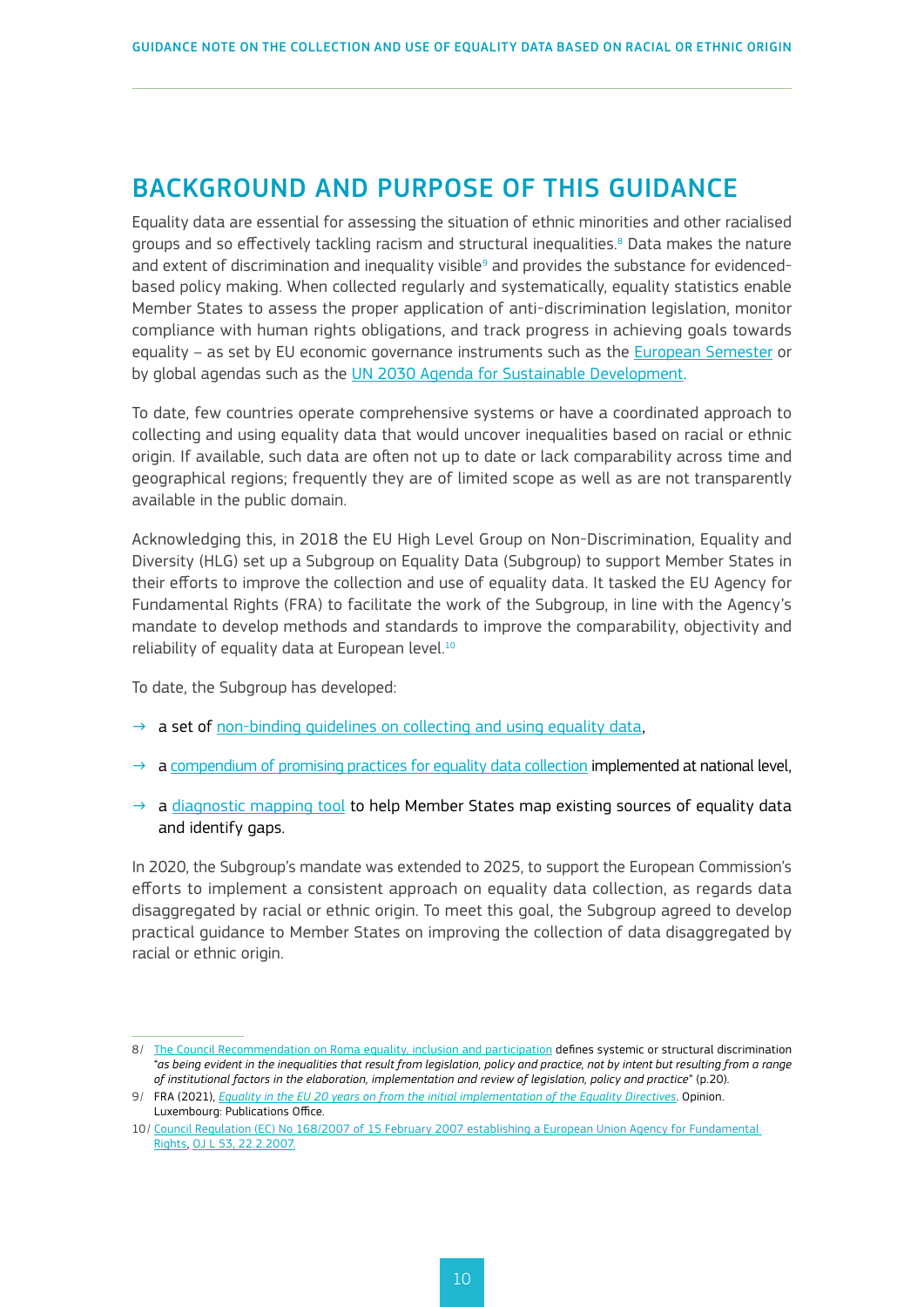#### <span id="page-10-0"></span>Need for data for informed policy choices

*"The goal should be for Member States, in full respect of their national contexts, to move towards the collection of data disaggregated on the basis of racial or ethnic origin, in order to capture both subjective experiences of discrimination and victimisation and structural aspects of racism and discrimination. This data should be comprehensive, reliable, regular and timely; mainstreamed into EU and national surveys; and both representative and comparable."* 

*[EU anti-racism action plan 2020](https://ec.europa.eu/info/sites/default/files/a_union_of_equality_eu_action_plan_against_racism_2020_-2025_en.pdf) - 2025, p. 16.* 

In 2020, the EU took decisive steps towards a more holistic approach to addressing racism, xenophobia and related intolerance and adopted its first ever [EU anti-racism action plan 2020–](https://ec.europa.eu/info/sites/default/files/a_union_of_equality_eu_action_plan_against_racism_2020_-2025_en.pdf) [25](https://ec.europa.eu/info/sites/default/files/a_union_of_equality_eu_action_plan_against_racism_2020_-2025_en.pdf). The plan addresses both individual and structural (institutionalised) forms of racism and sets out a series of concrete measures for getting the "right data for informed policy choices". It calls for a more significant step towards a new approach on equality data collection and encourages Member States to improve the collection of data disaggregated by racial or ethnic origin.

This is in line with the [Durban Declaration and Programme of Action,](https://www.un.org/en/durbanreview2009/pdf/DDPA_full_text.pdf) which urges states "*to collect, compile, analyse, disseminate and publish reliable statistical data at the national and local levels and undertake all other related measures which are necessary to assess regularly the situation of individuals and groups of individuals who are victims of racism, racial discrimination, xenophobia and related intolerance*".

The need for data on ethnicity has been also identified by the European Court of Auditors – in its 2016 special report [EU policy initiatives and financial support for Roma integration](https://www.eca.europa.eu/Lists/ECADocuments/SR16_14/SR_ROMA_EN.pdf) – in which it called on the Commission to work with Member States to develop a common methodology and encourage them to collect statistical data on ethnicity.

The COVID-19 pandemic has shown a significant impact on equality all over the globe: those already most at risk of discrimination and inequality (such as older people, persons with disabilities, members of ethnic minorities, Roma and Travellers, homeless people or those living in overcrowded conditions) were and are at far greater risk of falling ill or dying from the virus.<sup>11</sup>

In most countries in the EU, however, officially available health statistics on COVID-19 could not be (fully) disaggregated by racial or ethnic origin. This had a detrimental effect on the effectiveness of protective measures to curb the spread of the virus as well as information and prevention campaigns targeting people and groups at increased risk of over-exposure.

<sup>11/</sup> FRA has published regular reports about the [Fundamental rights implications of COVID-19](https://fra.europa.eu/en/themes/covid-19) in 2020 and 2021.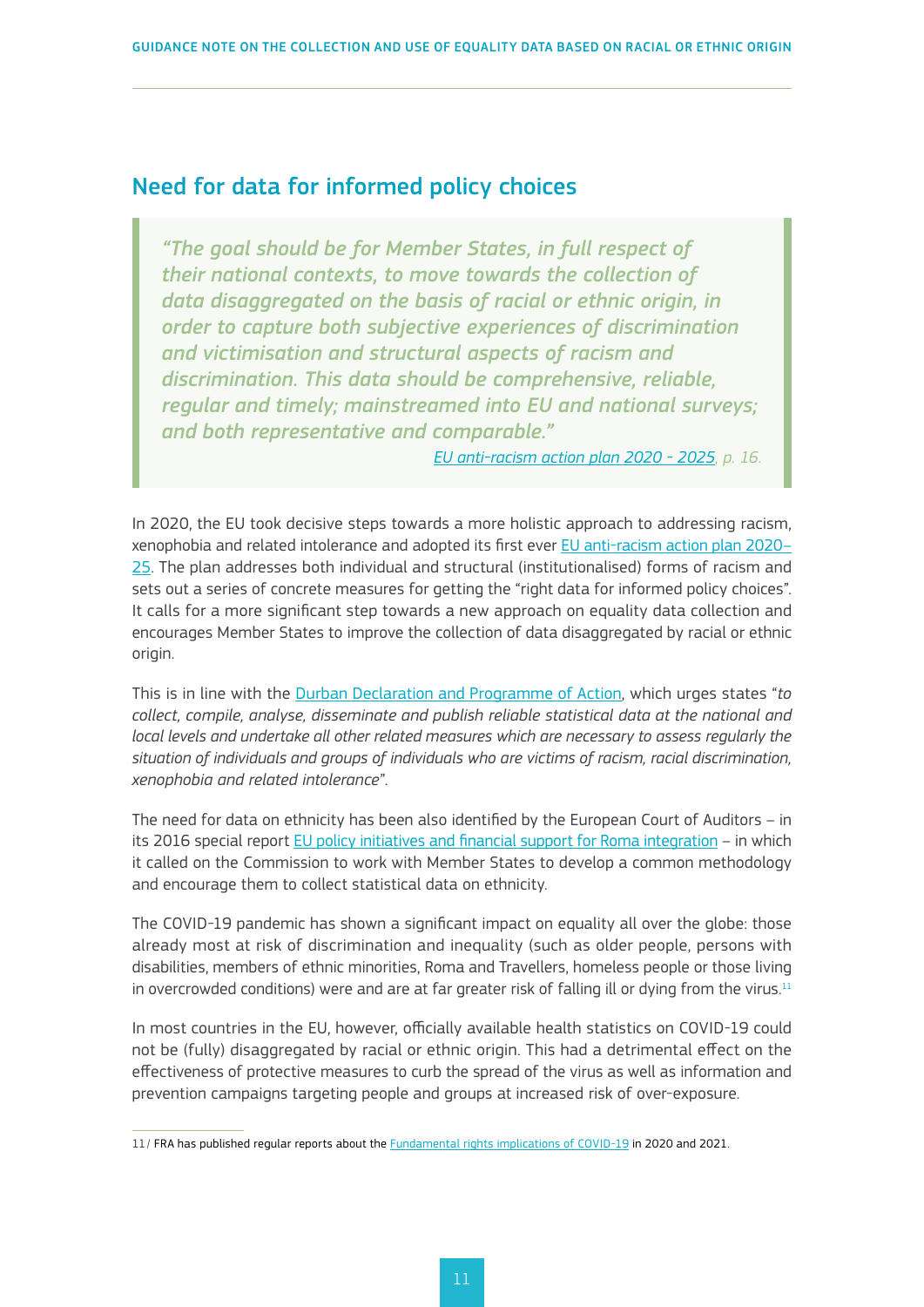#### <span id="page-11-0"></span>On the concept of 'racial or ethnic origin'

According to Farkas<sup>12</sup>, "*racial, ethnic and national origins are mutable grounds, comprising nationality, colour, descent, minority religion, minority language, minority culture and traditions. Together with foreign and immigrant, these characteristics constitute the most common proxies of racial or ethnic origin – most clearly borne out in the context of data collection on inequalities, which is decidedly based on these proxies*". Moreover, these social categories are recognised as intrinsically interlinked although not clearly distinguished in law. Careful analysis is therefore needed to determine whether discrimination is based on racial or ethnic origin or on a constitutive element of either concept, such as minority religion.<sup>13</sup>

Several examples of case law concerning, for example, the Roma broaden the interpretation of ethnic discrimination by further considering social marginalisation and spatial segregation.<sup>14</sup> In addition, immigrants and descendants of immigrants are identified on the basis of categories that speak to their status as immigrants – such as citizenship(s), country of origin, country of origin of parents, year of immigration, and language spoken at home. For immigrants and descendants of immigrants, such categories are commonly used as proxies of ethnicity in countries where the collection of so-called "ethnic statistics" is prohibited by law.

When it comes to experience of discrimination, questions about how others (those who discriminate) perceive someone – based on perceived external attributions – become important. Attributions made by others may not necessarily relate to a person's self-identification. As Farkas notes, "*Discrimination based on racial and ethnic origin rarely emerges in response to an individual's self-identification as belonging to or being a member of a certain racial or ethnic group. Processes, such as attribution or ascription, othering, grouping and stereotyping create, institute or impose racial or ethnic origins. Racial or ethnic identity may not correspond to that perceived or assumed by a third party. Identity is fluid and may change over time. That, however, does not necessarily impact on how that person is perceived. A conception of racial and ethnic origin can also be imposed from within communities and subdue intersecting identities and diverging interests.*" <sup>15</sup>

In addition, one's identity encompasses multiple, intersecting characteristics that must be recognised; not just racial or ethnic origin, but also sex, age, sexual orientation, (dis)ability and other personal traits.<sup>16</sup>

*For more information on the theoretical and legal framework of the definition of racial or ethnic origin, see the Commission's report on [Analysis and comparative review of equality data](https://op.europa.eu/en/publication-detail/-/publication/1dcc2e44-4370-11ea-b81b-01aa75ed71a1/language-nl) [collection practices in the field of ethnicity in the EU.](https://op.europa.eu/en/publication-detail/-/publication/1dcc2e44-4370-11ea-b81b-01aa75ed71a1/language-nl)*

<sup>12/</sup> Farkas, L. (2017), [The meaning of racial or ethnic origin in EU law: between stereotypes and identities,](https://ec.europa.eu/newsroom/just/items/54924) Luxembourg, Publication Office of the European Union, 2017, p. 8.

<sup>13/</sup> Farkas, L, (2017), *[Analysis and comparative review of equality data collection practices in the European Union: Data](https://www.statewatch.org/media/documents/news/2018/mar/eu-com-data-collection-field-of-equality-study-2017.pdf)  [collection in the field of ethnicity](https://www.statewatch.org/media/documents/news/2018/mar/eu-com-data-collection-field-of-equality-study-2017.pdf),* Luxembourg: Publications Office of the European Union, 2017, p. 9.

<sup>14/</sup> D.H. and Others v. Czech Republic, application no 57325/00, Grand Chamber judgment of 13 November 2007 and Yordanova and Others v Bulgaria, Application no. 25446/06, judgment of 5 June 2012 (see Farkas, 2017, p.9f).

<sup>15/</sup> Farkas, L. (2017), [The meaning of racial or ethnic origin in EU law: between stereotypes and identities,](https://ec.europa.eu/newsroom/just/items/54924) Luxembourg, Publication Office of the European Union, 2017, p. 37.

<sup>16/</sup> Farkas, L. (2017), [The meaning of racial or ethnic origin in EU law: between stereotypes and identities,](https://ec.europa.eu/newsroom/just/items/54924) Luxembourg, Publication Office of the European Union, 2017, p. 37.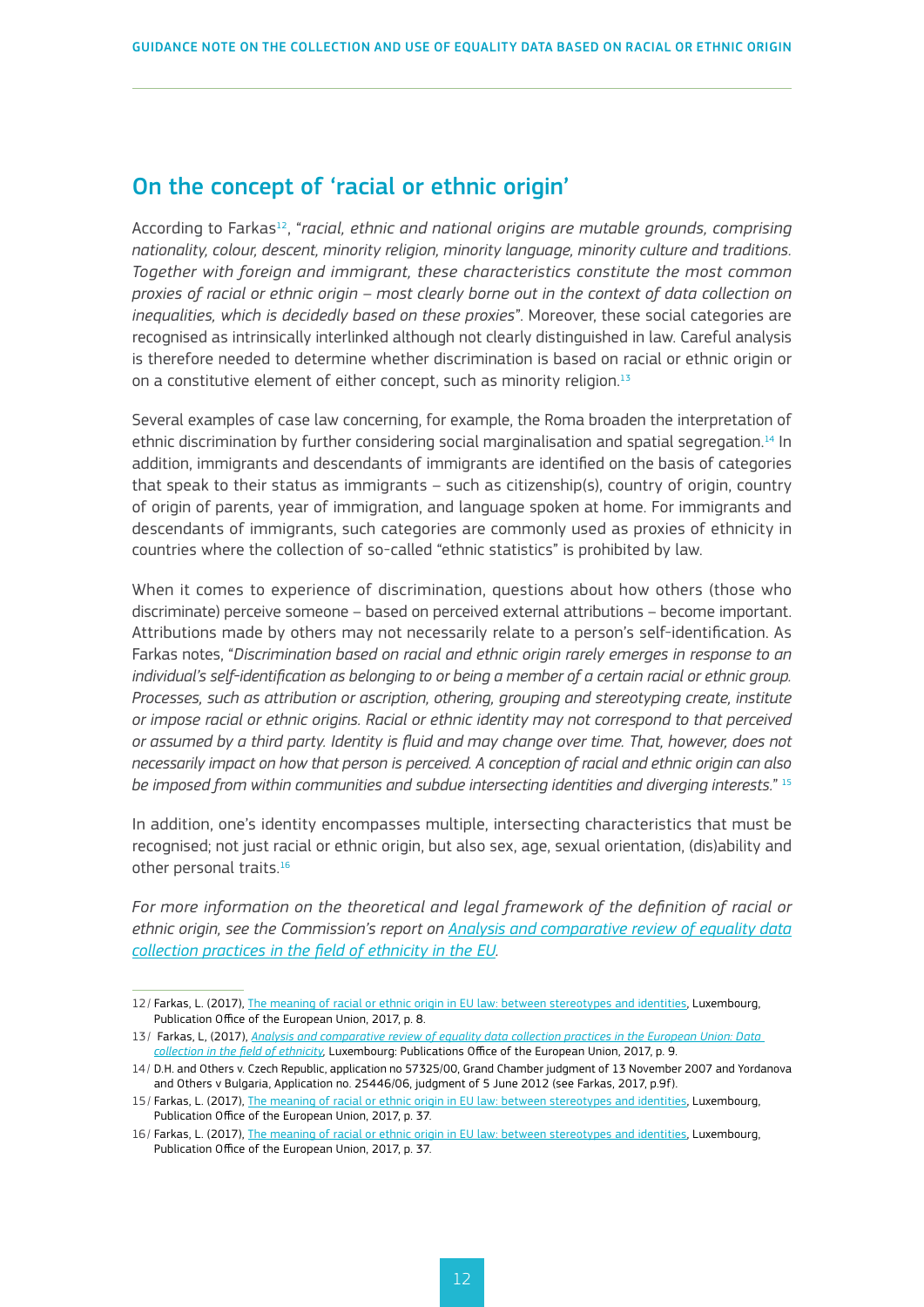# <span id="page-12-0"></span>What are 'equality data'?

The [European handbook on equality data](http://ec.europa.eu/newsroom/just/document.cfm?action=display&doc_id=43205), and the [Guidelines on improving the collection and](https://ec.europa.eu/info/sites/default/files/final_guidelines_4-10-18_without_date_july.pdf) [use of equality data](https://ec.europa.eu/info/sites/default/files/final_guidelines_4-10-18_without_date_july.pdf) define 'equality data' as any piece of information that is useful for the purposes of describing, analysing, reasoning about and decision-making on the state of equality. The information may be quantitative or qualitative in nature. It could include aggregate data that reflect inequalities or their causes or effects in societies.

Equality statistics can be complied from multiple data sources, such as population censuses, administrative registers, household and individual surveys, victimisation surveys, and attitudinal surveys. Other sources could encompass complaints data (including aggregate profiles of complainants and offenders, for example), criminal justice data (including court statistics and data on outcomes of court cases, as well as compensation offered/sanctions applied, for example), as well as other avenues of data collection, encompassing discrimination testing, diversity monitoring by employers and service providers, and data used to train algorithms for artificial intelligence (AI) and machine learning.

Data disaggregated by certain personal characteristics – including age, sex, racial or ethnic origin, religion or belief, disability, sexual orientation, and gender identity – can be used for producing equality data, at an aggregated level for statistical purposes, provided that this is done in full compliance with legal provisions and the corresponding exceptions.<sup>17</sup>

### Purpose and structure of the guidance note

Responding to the [EU anti-racism action plan 2020-25](https://ec.europa.eu/info/sites/default/files/a_union_of_equality_eu_action_plan_against_racism_2020_-2025_en.pdf) and calls by other groups to improve the availability of equality data disaggregated by racial or ethnic origin, the Subgroup on equality data agreed to develop this practical guidance note.

It aims to:

- $\rightarrow$  identify challenges to collecting data on racial or ethnic origin.
- $\rightarrow$  highlight promising paths towards a more standardised and consistent approach to this.
- $\rightarrow$  provide practical guidance on effective ways to produce comprehensive, reliable, comparable and regular data at national level.
- $\rightarrow$  help public sector institutions and other relevant stakeholders to identify disparities based on ethnic or racial origin and effectively combat racism and structural discrimination.

<sup>17/</sup> FRA (2021), *Equality in the EU 20 [years on from the initial implementation of the Equality Directives](https://fra.europa.eu/sites/default/files/fra_uploads/fra-2021-opinion-equality-directives-01-2021_en.pdf)*. Opinion. Luxembourg: Publications Office, p.65.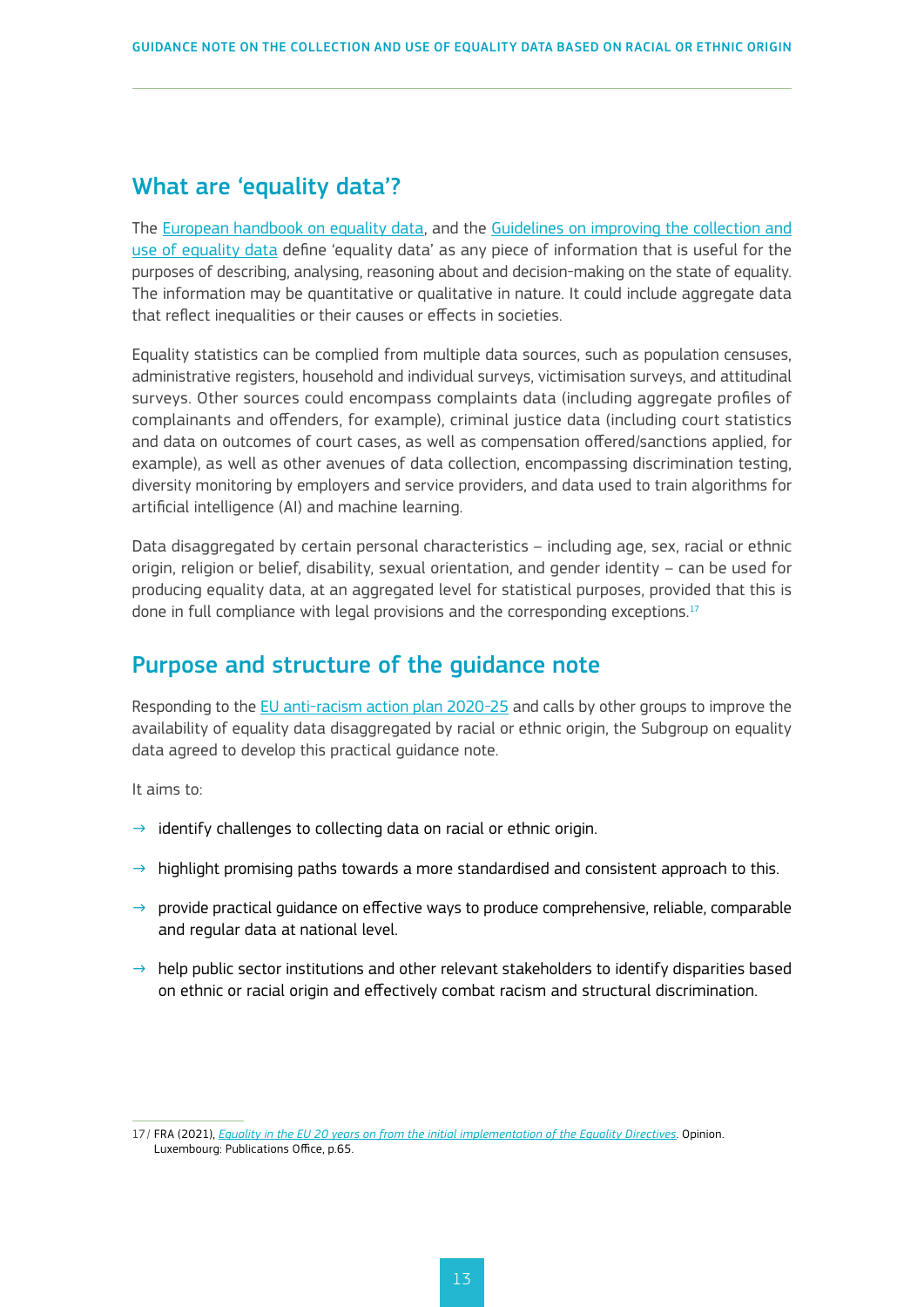This guidance builds on:

- $\rightarrow$  the non-binding [Guidelines on improving the collection and use of equality data,](https://ec.europa.eu/info/sites/default/files/final_guidelines_4-10-18_without_date_july.pdf)
- $\rightarrow$  the recommendations from the [European Handbook on Equality Data \(2016](https://ec.europa.eu/newsroom/just/document.cfm?action=display&doc_id=43205) revision)
- $\rightarrow$  the Commission report on [Data collection in the field of ethnicity](https://www.humanconsultancy.com/downloads/691-specific-report-on-equality-data-based-on-racial-and-ethnic-origin-pdf-1-49-mb)

In addition, the guidance draws on expert advice, existing anti-racism or anti-discrimination data standards and guides to data disaggregation, such as

- $\rightarrow$  the UNECE Poverty Measurement  [Guide to Data Disaggregation,](https://unece.org/sites/default/files/2021-01/ECECESSTAT20204.pdf) and
- → the [UN Principles and Recommendations for Population and Housing Censuses](https://unstats.un.org/unsd/demographic-social/Standards-and-Methods/files/Principles_and_Recommendations/Population-and-Housing-Censuses/Series_M67rev3-E.pdf) related to ethnicity.

Moreover, the guidance considers the range of possible data sources (such as population censuses, administrative registers, complaints data, household and individual surveys) and their specific requirements.

The quidance also addresses questions that arise in relation to the application of the [General](https://eur-lex.europa.eu/eli/reg/2016/679/oj) [Data Protection Regulation](https://eur-lex.europa.eu/eli/reg/2016/679/oj) (GDPR) - underlining how data on racial or ethnic origin can be collected for aggregate statistical purposes in line with EU law.

The target audience for this guidance includes public or private bodies involved in collecting and using equality data on racial or ethnic origin such as:

- $\rightarrow$  data producers in political and administrative bodies at national, regional and local level;
- $\rightarrow$  national statistical institutes;
- $\rightarrow$  private and public organisations working in the area of workplace and service delivery;
- the justice system and the police;
- $\rightarrow$  equality bodies and national human rights institutions,
- $\rightarrow$  academia.

The situation concerning the scope and quality of collected equality data on racial or ethnic origin varies across Member States. As shown in the Commission's report on [Data collection](https://www.statewatch.org/media/documents/news/2018/mar/eu-com-data-collection-field-of-equality-study-2017.pdf) [in the field of ethnicity](https://www.statewatch.org/media/documents/news/2018/mar/eu-com-data-collection-field-of-equality-study-2017.pdf), only a few Member States collect data on racial or ethnic origin, while others deliberately refrain from doing so.

In addition, different communities/groups affected by racism and racial/ethnic discrimination may have diverging views about the need to collect such data or voice objections, which must be taken seriously by data producers.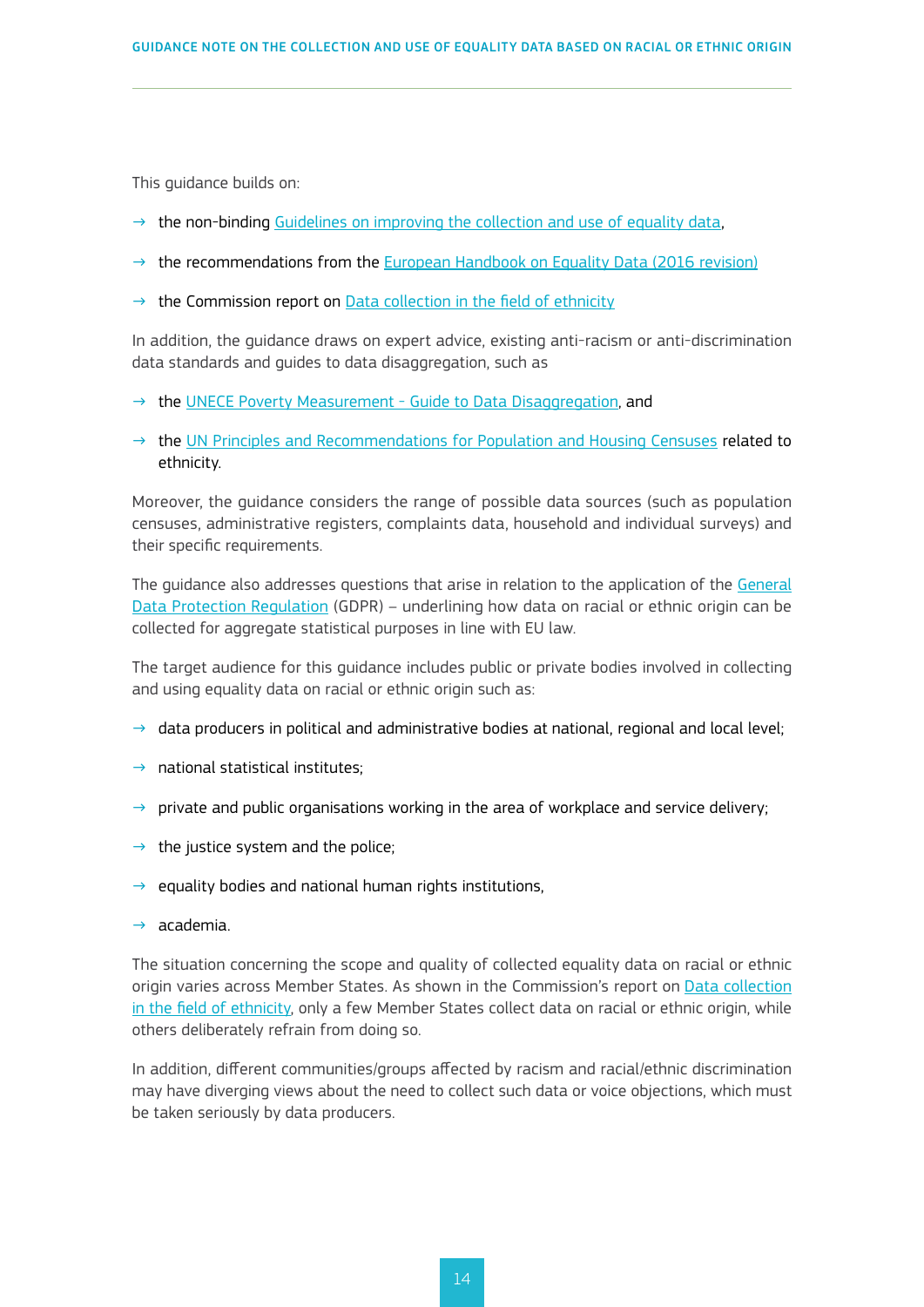This guidance can therefore serve as a starting point, to help Member States when they apply EU equality law in line with the applicable Racial Equality Directive. It considers the national legal contexts and the varying requirements for collecting equality data based on ethnic or racial origin in each Member State. Policymakers and other stakeholders may choose or prioritise actions set out in the guidelines that best fit the needs identified at the time in any given Member State.

EU Member States are encouraged to use these guidelines to inform their development and effective implementation of anti-racism and non-discrimination policies and monitor their outcomes from an equality perspective.

As requirements for collecting equality data on racial or ethnic origin may also vary across different data sources (for example, need for legal rules for collecting data in official statistics), the applicability of the following guiding principles might be easier for some data sources than others. Figure 1 shows a possible sequence and combination of the principles set out in this guidance note to support Member States in the process.



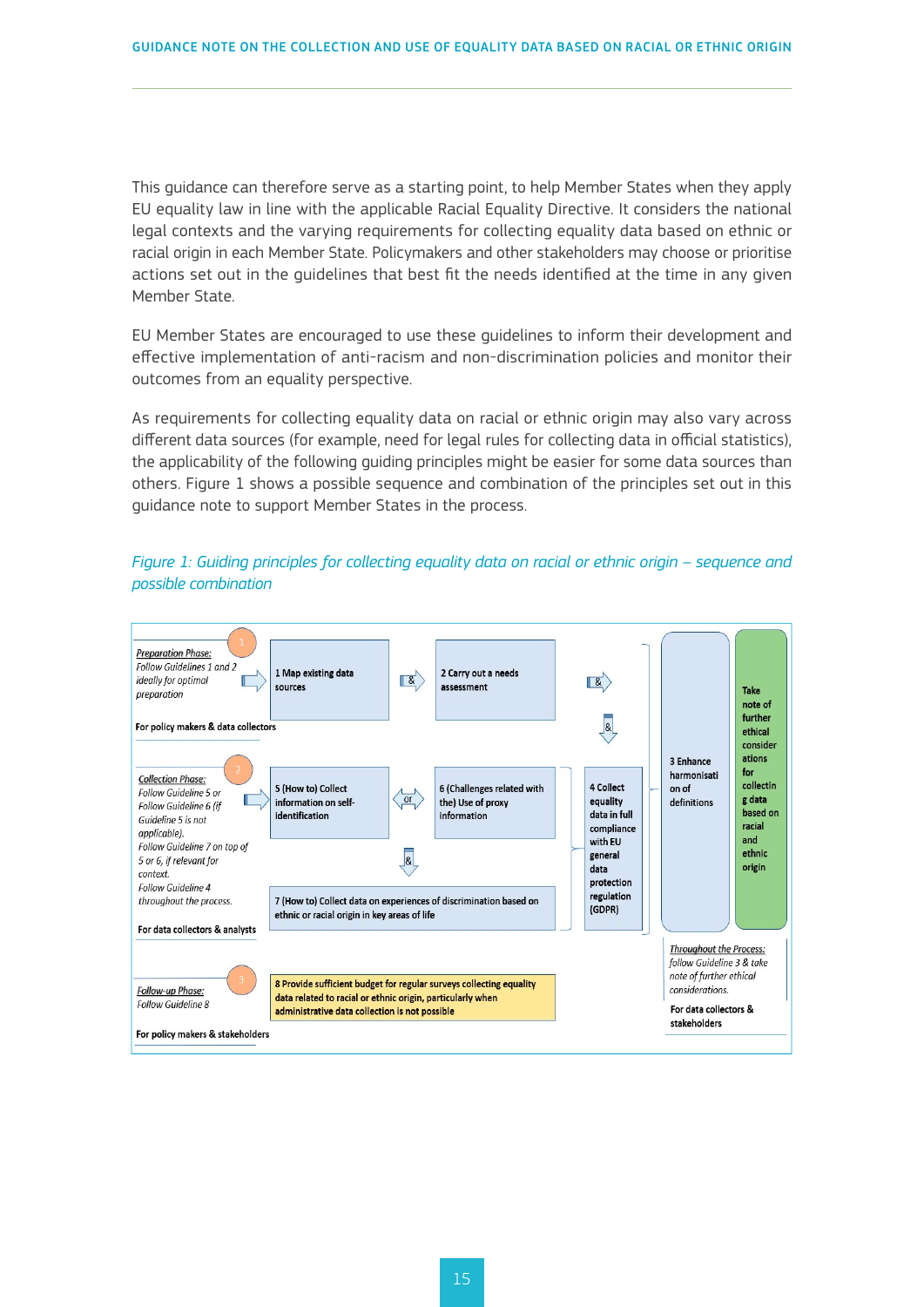# <span id="page-15-0"></span>GUIDING PRINCIPLES FOR COLLECTING EQUALITY DATA ON RACIAL OR ETHNIC ORIGIN

# 1. Map existing data sources that provide information on racial or ethnic origin (including the categories applied and their underlying definitions)

#### **Rationale**

A comprehensive (national) mapping of all available data related to 'racial or ethnic origin' (including underlying concepts and definitions) is a pre-condition for achieving a coordinated approach to data collection, including creating uniform categories, concepts and definitions.

Such a mapping would help to set up a baseline for a more systematic approach towards data on racial or ethnic origin and provide a solid basis for necessary improvements by identifying:

- $\rightarrow$  the different data sources and providers of equality data related to racial or ethnic origin, also taking into account sources not specifically designed to gather equality data, but include variables that can be used to show and analyse existing structural inequalities;
- $\rightarrow$  gaps and inconsistencies in the design and methods applied, as well as in the concepts and measurements.
- $\rightarrow$  unnecessary duplications in the collection of data.

Such an initiative may be facilitated or coordinated by a national statistical institute or relevant ministry/governmental department. Alternatively, a specific mandate and dedicated resources to carry out such a mapping may be provided to an equality body or research institute.

The mapping of equality data disaggregated by racial or ethnic origin should be carried out periodically, taking into account the regularity with which the mapped data sources are updated, for example, every four to five years, and taking into consideration new potential data sources and providers.

#### **Guidance**

Member States and all relevant institutions and actors engaged in or responsible for collecting data related to/disaggregated by ethnic or racial origin are encouraged to:

- $\rightarrow$  take due consideration of the [Guidelines on improving the collection and use of equality data](https://ec.europa.eu/info/sites/default/files/final_guidelines_4-10-18_without_date_july.pdf), specifically Guideline No 1 "**Map existing sources of equality data and identify data gaps**".
- $\rightarrow$  identify and mandate an institution/body/organisation that would initiate, coordinate and conduct the mapping exercise.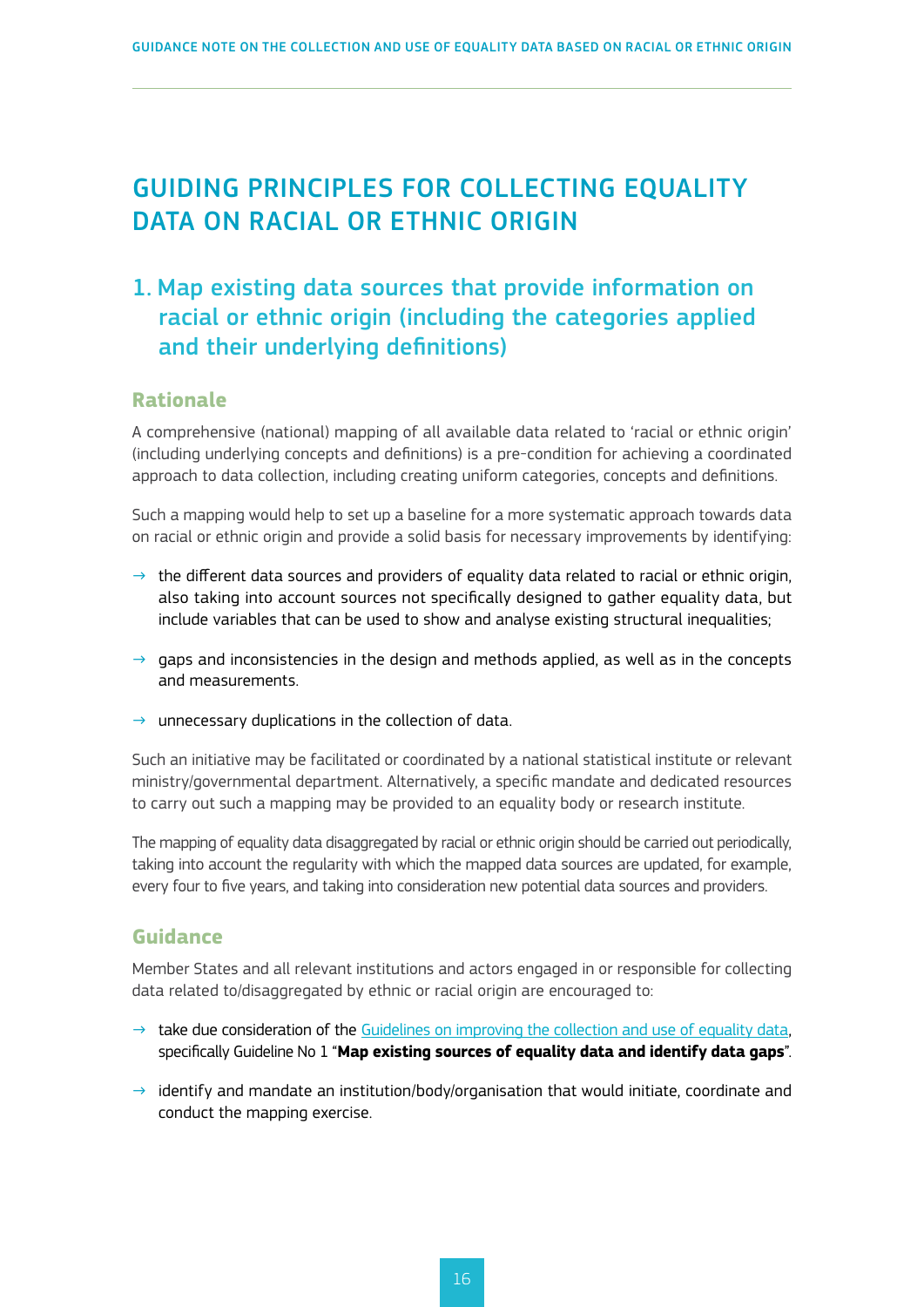$\rightarrow$  undertake a comprehensive national mapping of all existing data sources<sup>18</sup> that support disaggregation of data by the generic statistical category 'racial or ethnic origin'.

In doing so, they should consider all possible constituting elements and proxy variables that could be subsumed under such a generic category, including their underlying concepts and definitions (see 'On the concept of racial or ethnic origin' in this guidance note).

For this mapping exercise, Member States could make use of the [diagnostic mapping tool](https://fra.europa.eu/en/themes/equality-non-discrimination-and-racism/about-compendium#diagnostic-tool) developed by the Subgroup on equality data in 2018, by adapting it for the needs of this specific mapping exercise.

#### $\rightarrow$  use the results of the mapping to find commonalities and discrepancies across data sources and over time, regarding:

- $\rightarrow$  the policy area/legislative file for which the data has been used or needed.
- ⇢ the data source (administrative register, survey data, complaints data, etc.)
- $\rightarrow$  the categories/classifications used for disaggregation or the questions used in a survey to measure 'racial or ethnic origin', etc. and their underlying concepts and definitions (and relevant changes to categories / classifications over time).
- ⇢ intersections between grounds of discrimination or intersectional inequalities.
- ⇢ the areas of life for which data are collected, such as, for example, (access to) employment, (access to) housing, education, health, access to justice, access to goods and services, etc.
- → the methods and modes of qualitative and quantitative data collection (e.g., faceto-face interview, online survey, mail survey, telephone interview, etc.), sample size, representativeness, geographical coverage.
- ⇢ public accessibility of data and analyses;
- $\rightarrow$  the frequency with which the data has been collected (that is, the frequency of updates and existing time series as well as breaks or variations in frequency, if any).
- $\rightarrow$  Look at the results of the data mapping in combination with the findings of the user needs assessment (Guiding Principle No. 2), to further assess and revise persistent needs for collecting data disaggregated by racial or ethnic origin.
- $\rightarrow$  Ensure aggregate statistical data based on racial or ethnic origin is in the public domain for transparency and accountability purposes and in cases where such data could be used by the courts to ensure the right to effective remedy (Article 47 of the EU Charter of Fundamental Rights).
- $\rightarrow$  Similarly to Guideline No 3 of the [Guidelines on improving the collection and use of equality data](https://ec.europa.eu/info/sites/default/files/final_guidelines_4-10-18_without_date_july.pdf), Member States might envisage setting up a data hub (with a dedicated webpage) to collate and display data on racial or ethnic origin identified through the mapping exercise. This would enhance the accessibility and use of the data by interested stakeholders and data users, enforce effective implementation of policies (for example such data could feed into an anti-racism monitoring framework) and help to hold Member States and the relevant actors accountable. The hub could be hosted by the institution/body mandated to carry out the needs assessment (Guiding principle No. 2).

<sup>18/</sup> Data sources collected and/or used by national authorities in areas covered by EU law with respect to equality and non-discrimination in relation to 'ethnic or racial' origin – which can be in reference to 'proxies' such as nationality, immigration status etc.'.)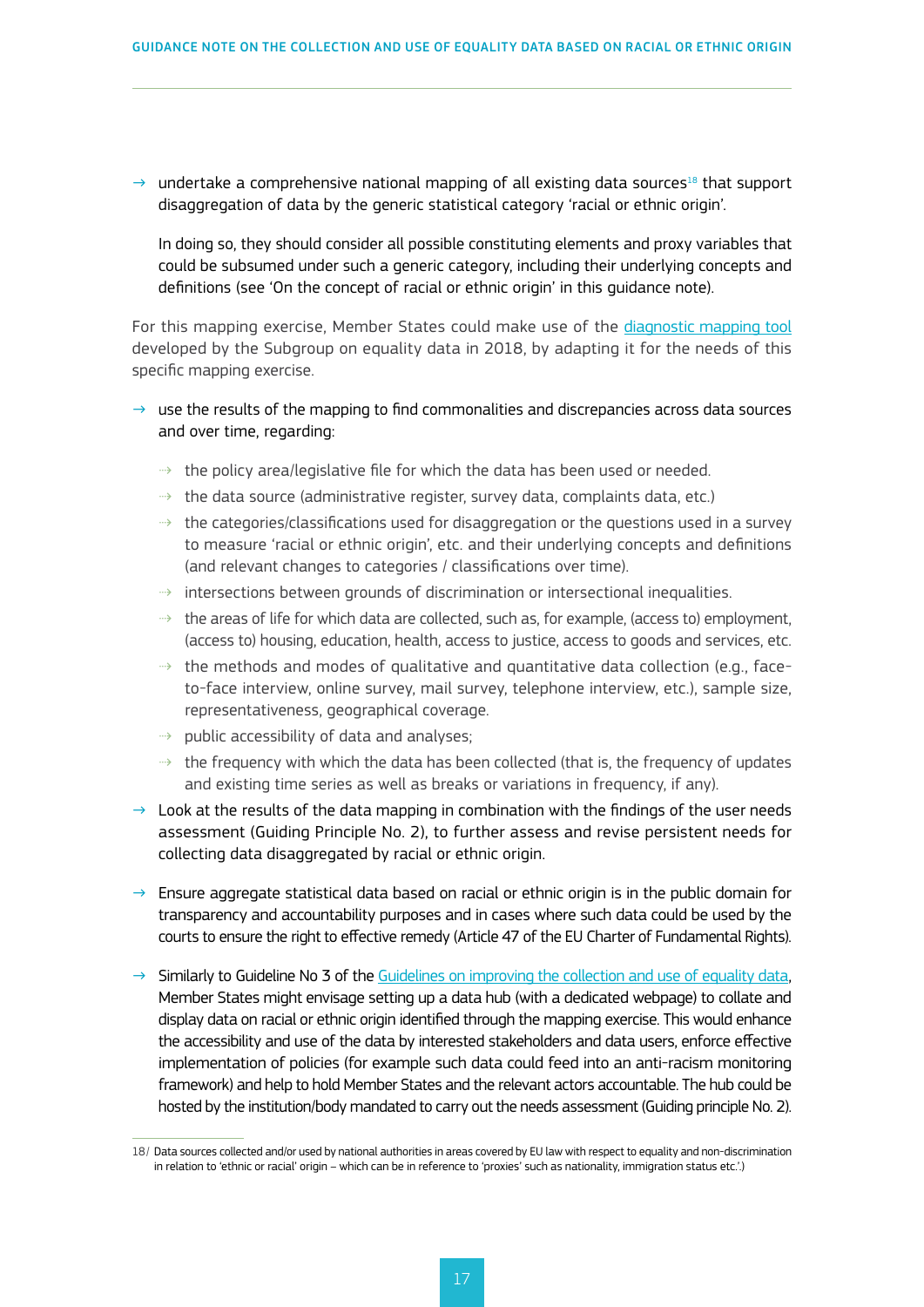#### <span id="page-17-0"></span>**Examples of national practice**

The **Norwegian** [Data hub on equality and living conditions of Sami, national minorities,](https://bufdir.no/Statistikk_og_analyse/Etnisitet/)  [and people with an immigrant background](https://bufdir.no/Statistikk_og_analyse/Etnisitet/), coordinated by the [Norwegian Directorate](https://bufdir.no/)  [for Children, Youth and Family Affairs,](https://bufdir.no/) maps and compiles existing sources of equality statistics and research on the living conditions of Sami, national minorities, and persons with immigrant backgrounds.

The key objective of the data hub is to provide a solid knowledge base to national and local policymakers working on policies relevant to ethnic minority groups and people with immigrant backgrounds. The data hub is updated when new or updated statistics are available and as such it helps ensure data are collected regularly and on time.

The data hub is one of the 50 actions in the Norwegian government's *[action plan against](https://www.regjeringen.no/no/dokumenter/regjeringens-handlingsplan-mot-rasisme-og-diskriminering-pa-grunn-av-etnisitet-og-religion-2020--2023/id2681929/)  [racism and discrimination based on ethnicity and religion \(2020-23\)](https://www.regjeringen.no/no/dokumenter/regjeringens-handlingsplan-mot-rasisme-og-diskriminering-pa-grunn-av-etnisitet-og-religion-2020--2023/id2681929/).* This data hub is built using the same online format and work method as earlier data hubs on disability and sexual orientation, gender identity and expression, and sex characteristics. Because ethnicity or religion is not recorded in Norway's administrative data and rarely recorded in research projects, this data hub primarily uses statistical sources that include information on immigration background.

**Finland** set-up [a national discrimination monitoring system](https://yhdenvertaisuus.fi/en/dataondiscrimination.fi) in 2008, which has a dedicated discrimination monitoring group attached to it and a website currently coordinated and developed by the Ministry of Justice. The task of the monitoring system is to (1) produce up-to-date information on discrimination in Finnish society, (2) compile research data and statistics produced by others, (3) promote cooperation among people and organisations working with discrimination research, and (4) suggest policy measures promoting nondiscrimination.

The website is a [platform for research, studies and statistics on discrimination in Finnish](https://yhdenvertaisuus.fi/en/dataondiscrimination.fi)  [society](https://yhdenvertaisuus.fi/en/dataondiscrimination.fi) (including on ethnic and racial origin as well as religion and belief). The information is categorised under five indicator areas agreed on by the dedicated discrimination monitoring group: 1) Attitudes, 2) Experiences and observations of discrimination, 3) Reports of discrimination and convictions, 4) Hate crime and hate speech, 5) Promotion of discrimination.

In **Italy**, a working group coordinated by the Italian national statistical office (Istat) was set up to implement [Italy's national Roma integration strategy.](https://ec.europa.eu/info/sites/default/files/italy_national_strategy_roma_inclusion_en.pdf) The group's objective is to reach a shared perspective on scopes and methods of data collection. It aims to build a hub for mapping and circulating the official and unofficial (but reliable) existing sources. Although not the main purpose, this is the main challenge for the group, given the lack of reliable and comprehensive information on the living conditions of Roma people. In 2015 Istat-UNAR-ANCI carried out a mapping exercise on existing data sources for the Roma and identified data gaps. In 2019 Istat-UNAR mapped the Housing transition projects for Roma implemented by municipalities.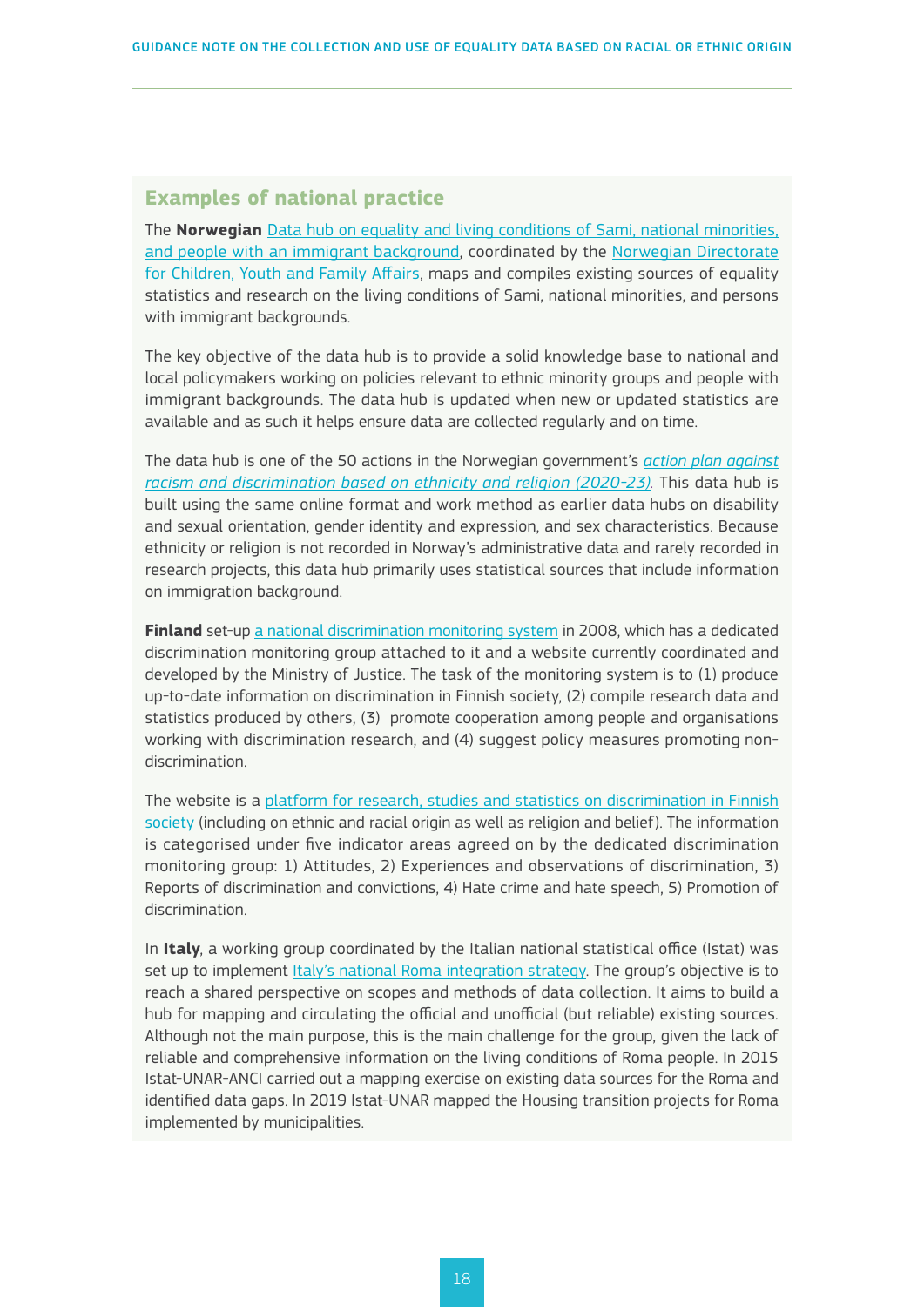# <span id="page-18-0"></span>2. Carry out a needs assessment of (potential) users of data disaggregated by racial or ethnic origin

#### **Rationale**

A needs assessment should serve to identify what type of equality data disaggregated by racial or ethnic origin is required for evidence-based policymaking and monitoring of equality and human rights progression and regression.

The performance of a needs assessment should be based on the relevant EU, international and national normative standards to which Member States are subject, such as the EU Charter of Fundamental Rights, EU equality legislation, international human rights law and national legislation – which variously address equality and non-discrimination in relation to racial or ethnic origin.

The assessment should focus on EU-level policy coordination processes such as the European Semester, as well as relevant political commitments, including the European Pillar of Social Rights, the EU anti-racism action plan 2020-2025 and the UN Agenda for Sustainable Development.

Such an initiative could be facilitated or coordinated by a national statistical institute or relevant ministry/governmental department. Alternatively, a specific mandate and dedicated resources to carry out the assessment could be provided to a national human rights institution, equality body or research institute.

It is recommended that a user needs assessment for equality data disaggregated by racial or ethnic origin is carried out periodically, for example every four to five years, taking into consideration new legislative and policy files or revisions of already implemented commitments, laws and policies.

#### **Guidance**

Member States are encouraged to:

- $\rightarrow$  undertake a comprehensive policy needs assessment for equality data disaggregated by racial or ethnic origin, by considering all relevant policy and legislative files, including international human rights law and relevant political commitments.
- $\rightarrow$  conduct a user needs assessment on a regular basis, for example every four to five years.
- $\rightarrow$  identify priorities for data collection based on the urgency of users' needs.
- $\rightarrow$  communicate the findings of the user needs assessment through different channels and in different formats to all relevant institutions, bodies, statistical offices, research institutions, CSOs, etc. involved in the collection of data disaggregated by racial or ethnic origin.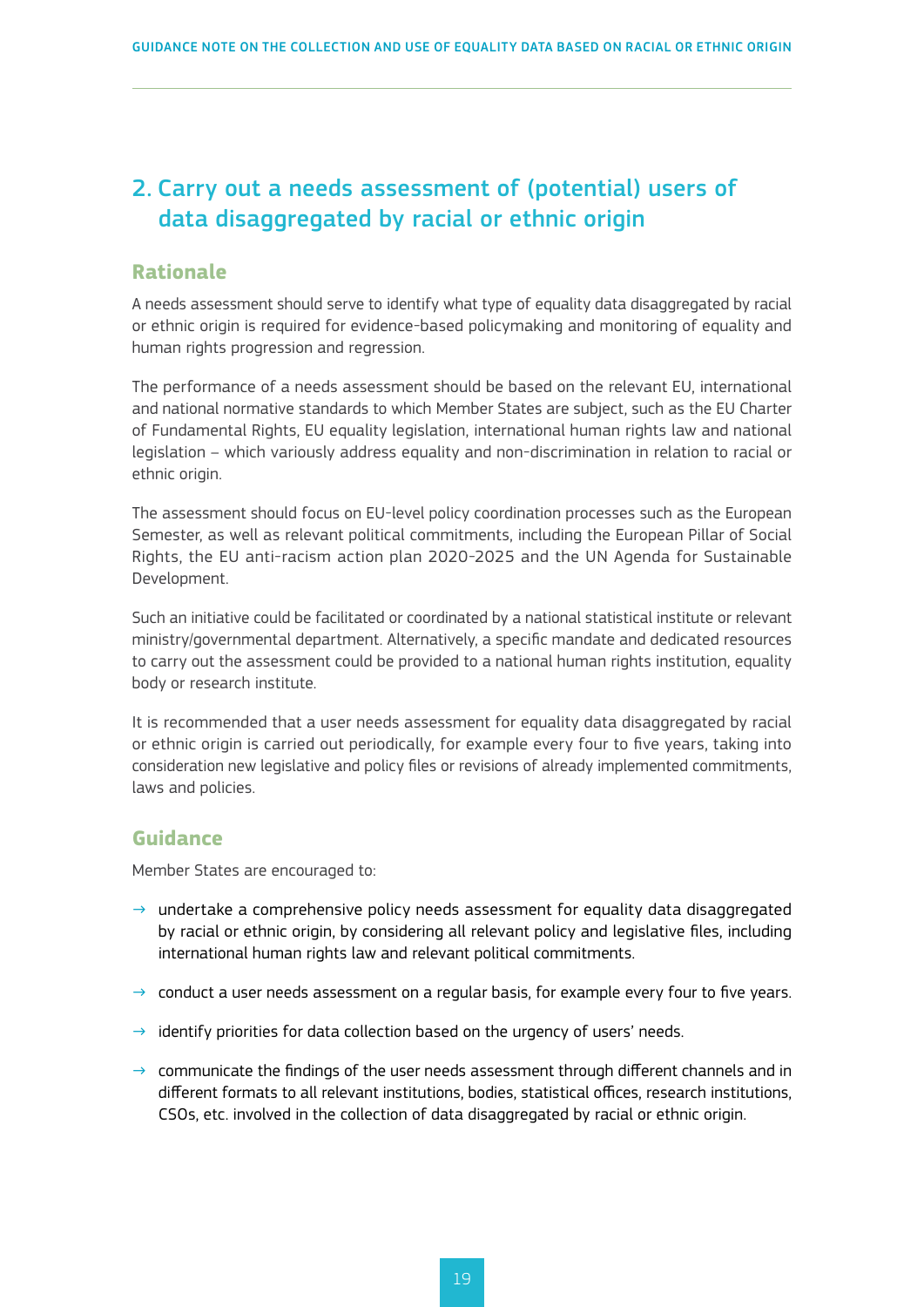<span id="page-19-0"></span> $\rightarrow$  ensure data is collected to monitor obligations under EU law, for example through government administrative data or national surveys covering both the public and private sector, etc.

**Note** – Member States that do not collect data on racial or ethnic origin in official statistics or through large-scale surveys – and where scepticism regarding the collection and use of such data is fairly widespread – should consider a structured dialogue with different stakeholders (decision makers, public authorities, research institutes, civil society organisations, etc.), to reach a consensus on what kind of data should be collected and under which conditions.

#### **Examples of national practice**

In **Ireland**, there is a [Public Sector Equality and Human Rights Duty](https://www.ihrec.ie/app/uploads/2019/03/IHREC_Public_Sector_Duty_Final_Eng_WEB.pdf) under Section 42 of the [Irish Human Rights and Equality Commission Act 2014.](http://www.irishstatutebook.ie/eli/2014/act/25/enacted/en/html) This forms part of a legislative framework governing human rights and equality in Ireland and imposes a statutory obligation on public bodies to seek to:

- $\rightarrow$  eliminate discrimination:
- $\rightarrow$  promote equality of opportunity and treatment for staff and for people receiving the services it provides;
- $\rightarrow$  protect the human rights of staff and service users.

The duty also requires a public body to *assess*, *address* and *report* on equality and human rights in how they are performing their functions. The Irish Human Rights and Equality Commission (IHREC) Guidance on [Public Sector Duty](https://www.ihrec.ie/our-work/public-sector-duty/) advises an evidence-based approach to a public body's equality and human rights assessment and action plan, and this includes the special category of data on racial or ethnic origin.

The IHREC also acknowledges that while decisions around the processing of equality data are a matter for each public body as data controller, it [believes there is a legal basis](https://www.ihrec.ie/our-work/public-sector-duty/faqs-on-the-duty/) allowing public bodies to process equality data for the purposes of statistical analysis - and that the Public Sector Equality and Human Rights Duty is a statutory obligation for all public bodies.

In **Ireland**, Tusla [– the Child and Family Agency](https://www.tusla.ie/uploads/content/Ethic-Data-Final-Report-2_230819.pdf) commissioned an exploratory study in 2019 to support the development of an ethically appropriate, legal ethnic data collection system within Tusla that adheres to a human rights framework. The project has three main objectives:

- 1. identify the legislative and policy context within which Tusla can develop an ethnic data collection system.
- 2. establish best practice guidelines for Tusla in ethnic data collection methods and systems.
- 3. ensure Tusla's information systems can apply best practice to improve service provision.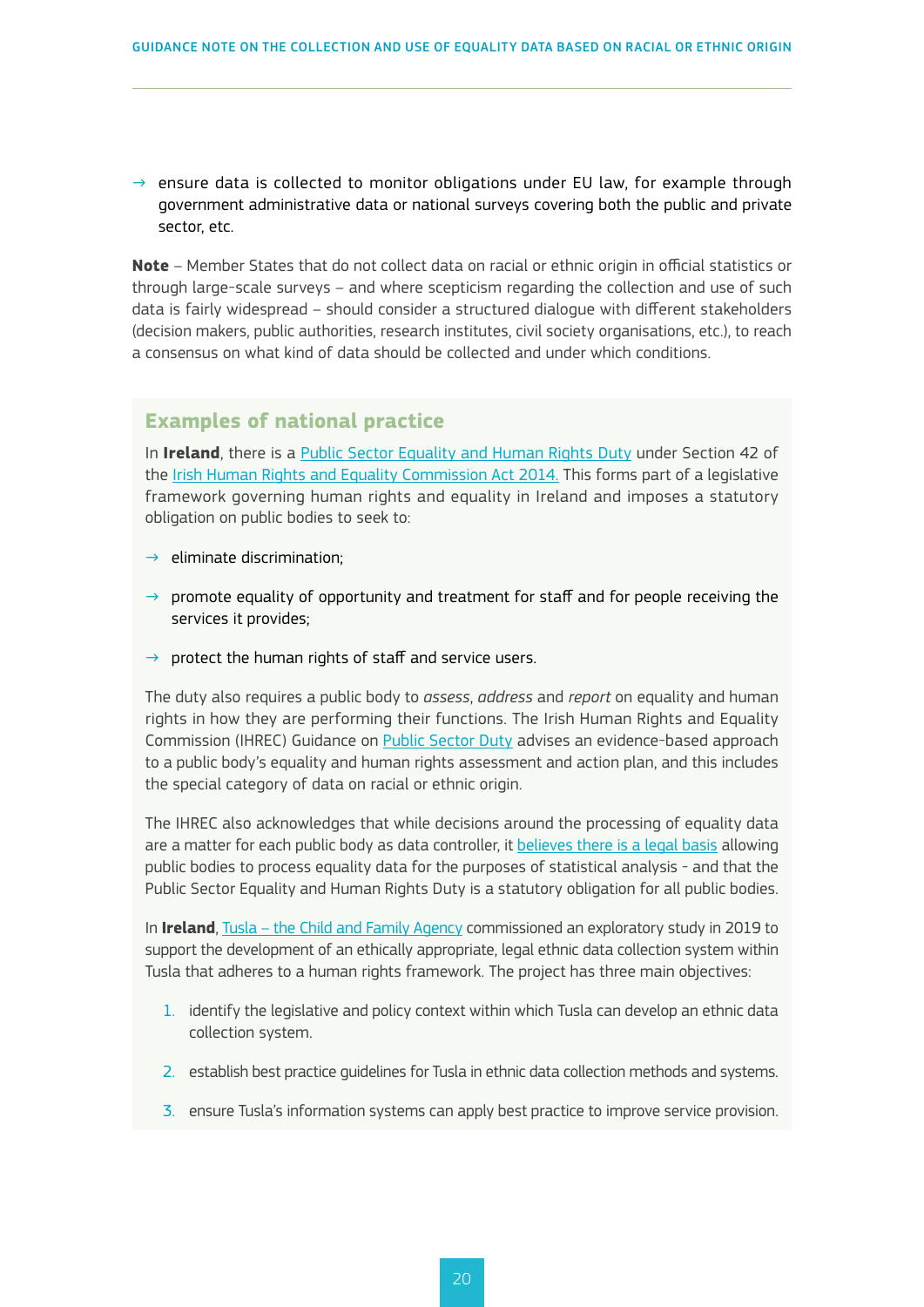As part of a partnership agreement, the UNESCO Child and Family Research Centre (UCFRC) was commissioned to conduct this assessment on behalf of Tusla.

In **Croatia**, a lack of robust and comprehensive ethnically disaggregated data at national level, including baselines for monitoring the National Roma Integration Strategy (NRIS), led to a project described by the Fundamental Rights Agency as a [promising practice in the](https://fra.europa.eu/en/promising-practices/roma-inclusion-croatian-society-baseline-data-study)  [online Compendium of Practices for equality data collection](https://fra.europa.eu/en/promising-practices/roma-inclusion-croatian-society-baseline-data-study). This project monitored progress regarding Roma inclusion and integration. The basis for the study was a mapping of the Roma population, combining external and self-identification methods, which gave a precise indication of the size of the Roma population in Croatia for the first time ever. The project led to the creation of a comprehensive anonymised database and some preliminary results.

As a follow up, in addition to providing detailed sectoral analysis and recommendations for all aspects of Roma inclusion policy and the design of the National Roma Integration Plan [2021-2027](https://pravamanjina.gov.hr/?id=973&pregled=1&datum=Thu Dec 03 2020 11:59:06 GMT+0100 (srednjoeuropsko standardno vrijeme)) through approximately 350 variables, the [current project](https://ukljucivanje-roma.com/) involves components of capacity building for the National Roma Contact Point (NRCP) and other stakeholders involved in implementing and monitoring the NRIS, and with additional attention to Roma women and youth.

Significant resources are also provided for regional and local meetings, and media campaigns aimed at both the Roma and the majority population. Roma representatives have been closely involved throughout the project cycle.

Another example is the **Croatian** ombudsman's annual report. This report is based on complaints received, field work, research and data collected from several hundred stakeholders, including public authorities, civil society organisations, trade unions, employers, universities, churches, religious organisations and many others.

In **Portugal**, the national statistical office introduced a **Pilot survey on living conditions**, [origins and trajectories of the resident population](https://dre.pt/home/-/dre/152531827/details/maximized)**,** whose main purpose was to test a questionnaire containing modules specifically focused on discrimination experiences, as well as a question to measure respondents' self-identification in terms of ethnic origin. Moreover, the pilot survey tests the sample design, to ensure the diversity of the resident population, such as specific ethnic minority groups, is captured.

This exercise is in line with national anti-racism policies, namely the national parliament's recommendation to the government for implementing a national strategy against racism (Resolution of the Assembly of the Republic n.º 16/2021) and for adopting measures to combat racism, within which a recommendation for collecting data on ethnic discrimination is made (Resolution of the Assembly of the Republic n.º 11/2021).

The aim is therefore to collect data on ethnic origin in relation to discrimination and inequality. The final questionnaire, which will target the whole population, will also include several comprehensive modules on living conditions, such as health, housing, access to goods and services, income, family and fertility, and ICT usage.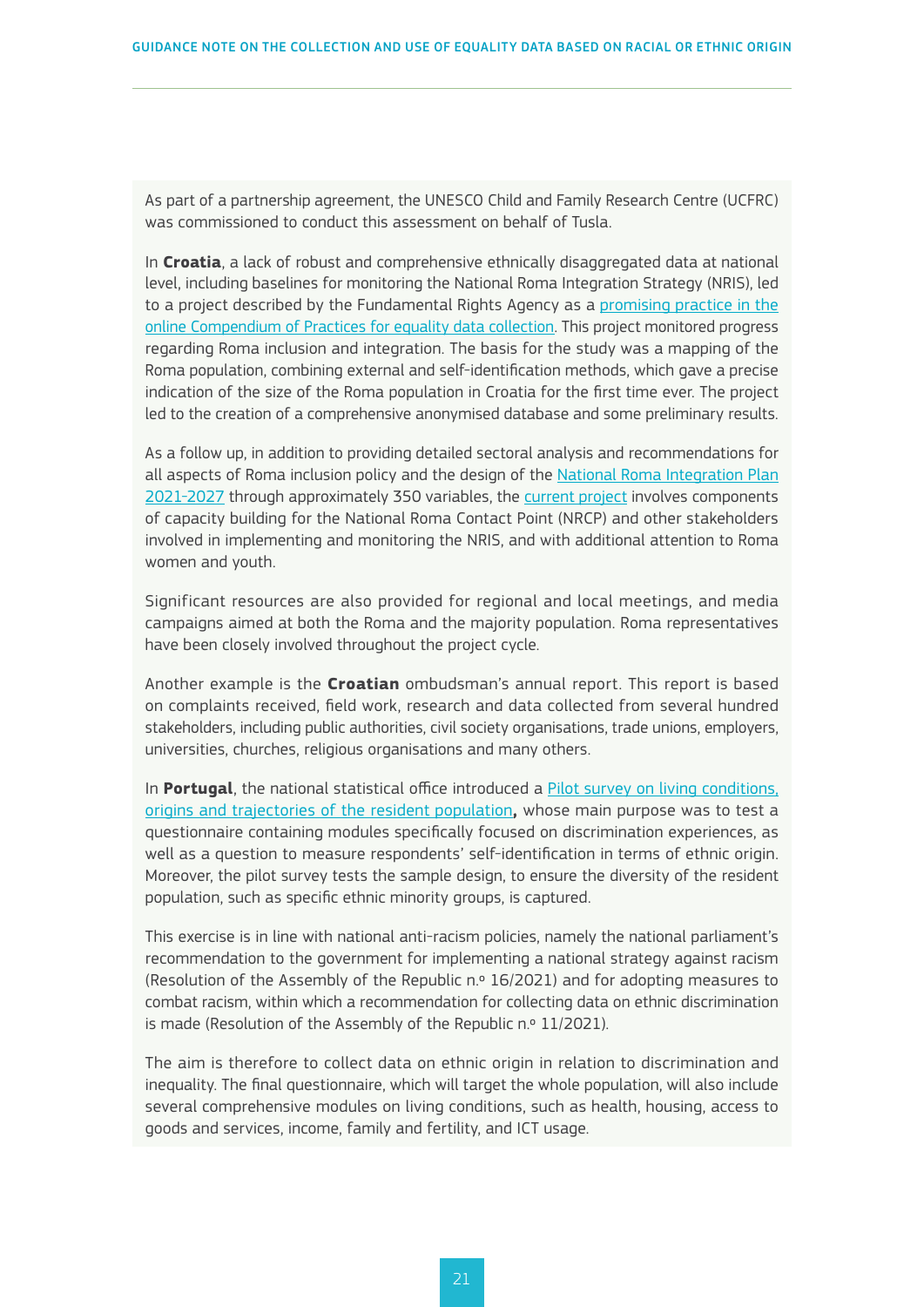In **Italy**, Istat and the [National Office against Racial Discrimination](https://equineteurope.org/author/italy_unar/) (UNAR) signed an agreement to build up an information framework on "Inclusion and housing conditions of Roma, Sinti and Caminanti". The project is a part of the [National Strategy for the Inclusion](https://unar.it/portale/documents/20125/51449/italy_national_strategy_roma_inclusion_en.pdf/)  [of Roma, Sinti and Caminanti 2012-2020](http://www.unar.it/cosa-facciamo/national-strategies/rsc-strategy/?lang=en) and is funded under the activities of the National Operational Programme Inclusion 2014-2020 co-funded by the European Social Fund. The aim is to improve statistical knowledge on Roma population in Italy by developing a system of indicators to monitor inclusion policies, with a special focus on Roma **housing transitions**.

The survey on housing transition projects was the first component of a wider research that involves Istat, UNAR and Roma representatives in the National Roma Associations Platform. The objective of this first survey was to assess all housing inclusion projects carried out by municipalities (with over 15,000 inhabitants). The practice is still ongoing. The second step scheduled in 2021 will consist of interviewing Roma, Sinti and Caminanti who left the settlements in 2012-2020 and live in adequate houses and those who did not leave them.

In 2019, the Italian Senate established an Extraordinary Commission to fight the phenomena of intolerance, racism, antisemitism and incitement to hatred and violence (*Commissione straordinaria per il contrasto dei fenomeni di intolleranza, razzismo, antisemitismo e istigazione all'odio e alla violenza*). The Commission is mandated to collect statistical data on hate crime and hate speech from organisations that work in countering these phenomena: [Prevenzione e contrasto dell'antisemitismo \(camera.it\)](https://temi.camera.it/leg18/temi/prevenzione-e-contrasto-dell-antisemitismo.html).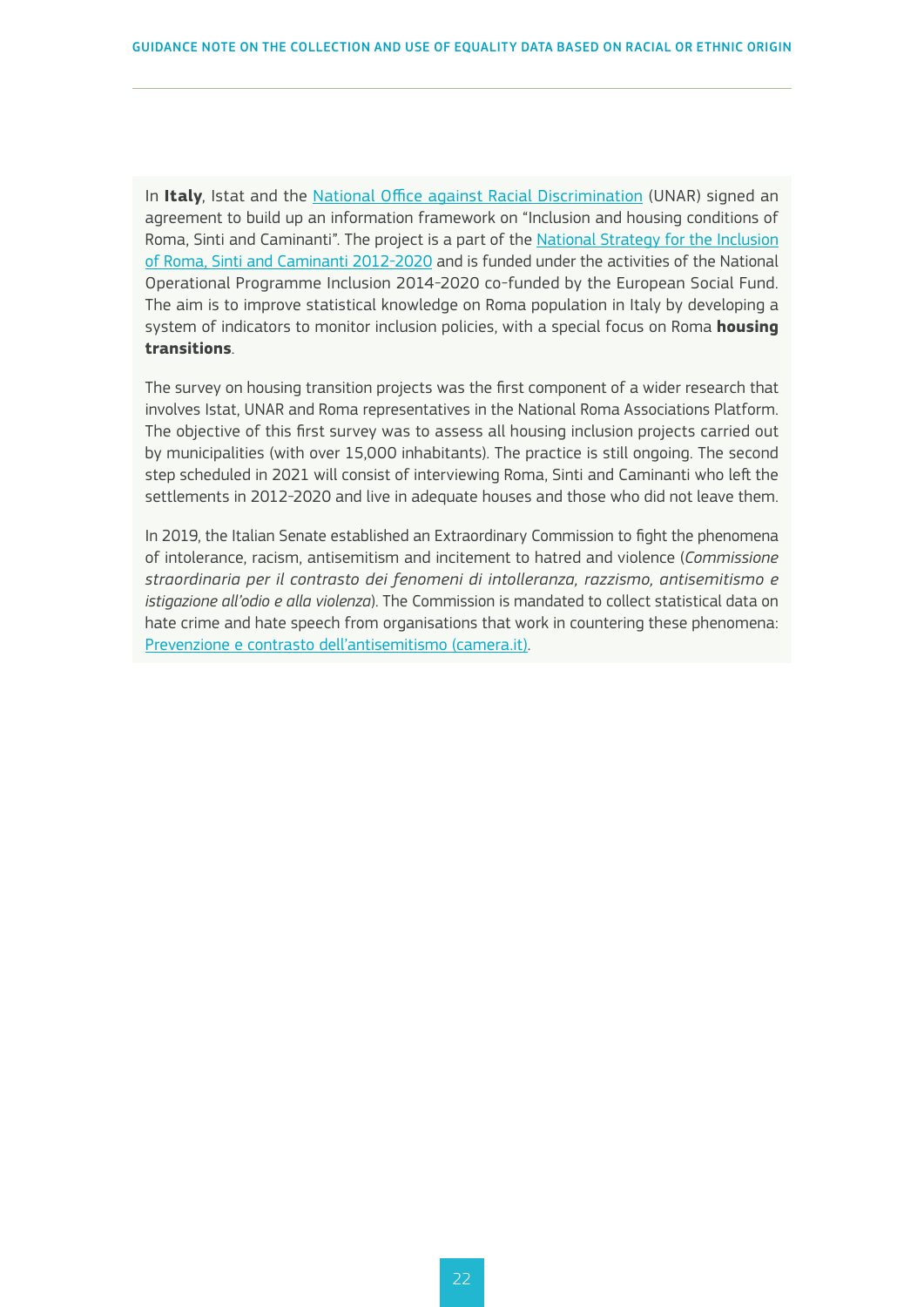# <span id="page-22-0"></span>3. Align definitions, classifications and categorisations related to racial or ethnic origin and mainstream data on racial or ethnic origin into EU and national surveys

A uniform approach in data collection would maximise the comparability, validity and reliability of the data collected, as well as minimise costs for data collection.

#### **Rationale**

Governments need to ensure that data is collected (through government administrative data, national surveys, covering both the public and private sector, etc.) to monitor obligations under EU law. Given the complexity and variety of possible terms and proxy variables to be used when collecting data on racial or ethnic origin, the aim is to achieve harmonised data over time, within and across different sources, in order to:

#### **1. maximise:**

- a. comparability (at national level and across the EU).
- b. validity and reliability of the categories applied to capture ethnic or racial origin.
- c. opportunities for linking different data sources for further analysis and equality reporting.
- d. users' awareness of data needs and their understanding of statistical information based on ethnic or racial origin (data literacy).
- e. the efficiency of data collection.

#### **2. minimise:**

- a. time and costs in developing relevant categorisations and data collections.
- b. unnecessary duplications across data sources.
- c. unnecessary surveillance and holding of data on ethnic or racial groups.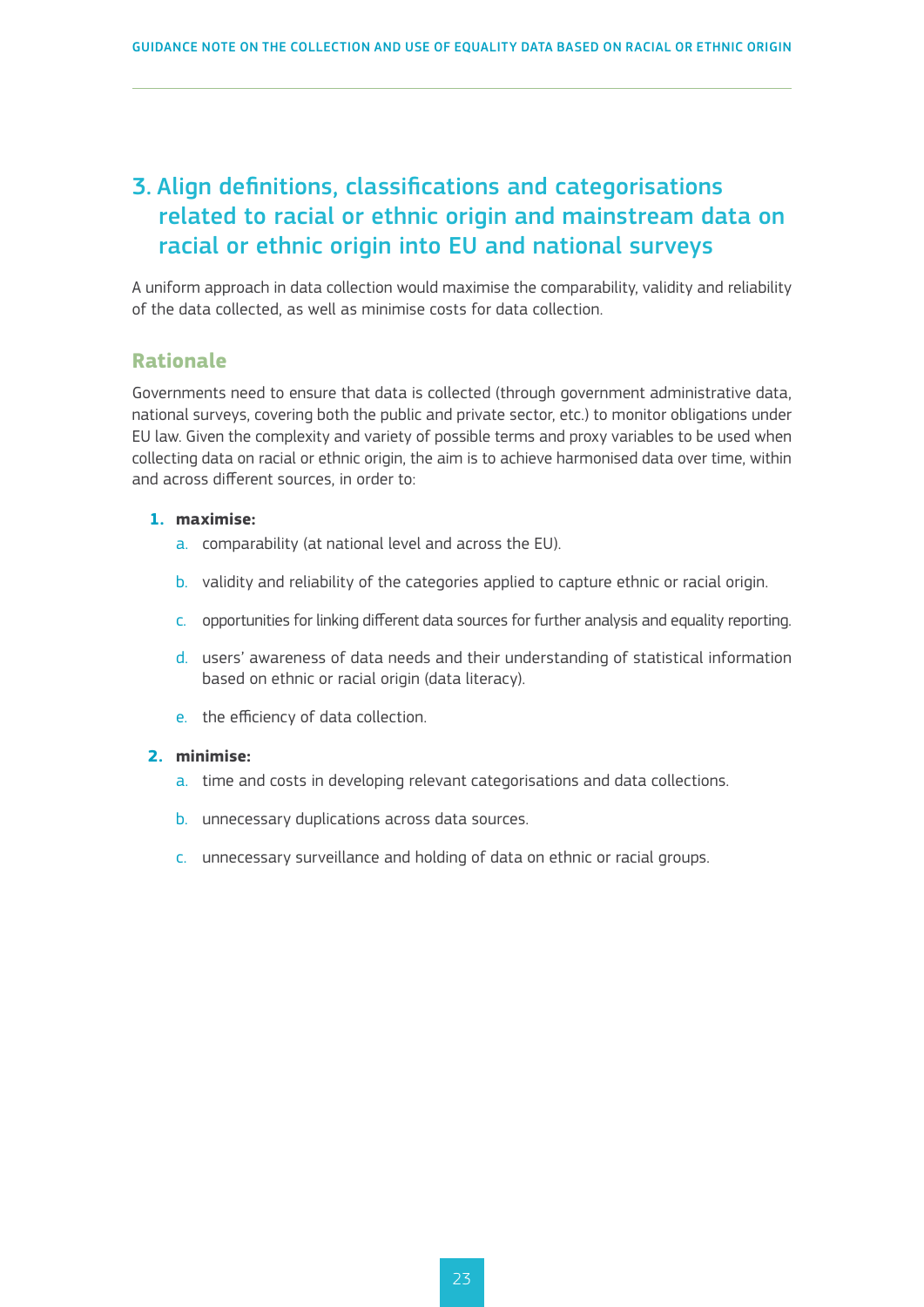#### <span id="page-23-0"></span>**Guidance**

Member States and relevant institutions and bodies involved in or responsible for collecting data based on ethnic or racial origin are recommended to:

- $\rightarrow$  take due consideration of the [Guidelines on improving the collection and use of equality](https://ec.europa.eu/info/sites/default/files/final_guidelines_4-10-18_without_date_july.pdf) [data](https://ec.europa.eu/info/sites/default/files/final_guidelines_4-10-18_without_date_july.pdf), specifically Guidelines No 9 ("Enhance validity and reliability of equality data") and 11 ("Improve comparability of equality data").
- $\rightarrow$  build on the findings from the mapping exercise (Guideline 1) to identify commonalities and discrepancies, across data sources and time, regarding the categories/definitions applied.
- $\rightarrow$  build on the most recent findings from academic research in sociology and social psychology, specifically on 'racism', 'group relations', 'ethnic' and 'racialised identities' – to leverage the awareness of potential data collectors and data users about the social construction of racial or ethnic categories.
- $\rightarrow$  undertake community consultations with representatives of all relevant ethnic minorities and racialised groups, to (a) identify the most appropriate categories for disaggregation/ questions on self-identification to be asked in a survey etc. and (b) reach a consensus on the underlying definitions. In line with the [UN Human Rights-Based Approach To Data](https://www.ohchr.org/Documents/Issues/HRIndicators/GuidanceNoteonApproachtoData.pdf), community consultation and participation should take place as much as possible at all levels of research: including planning, data collection, dissemination, and analysis of data.
- $\rightarrow$  a balance needs to be struck between community-led and participatory work and an understanding of the constraints on quantitative data collection for monitoring purposes at comparative level and the need to inform people about statistical data collection – that is, how it can benefit a community. Therefore, statistical literacy and capacity building among participating groups needs to be strengthened.19 "Putting collected data back in the hands of disadvantaged population groups and strengthening their capacity to use them is essential for accountability."<sup>20</sup>
- $\rightarrow$  (building on the results of the community consultations) carry out consultations with surveymethodology and survey-design experts, as well as data experts involved in collecting administrative data (e.g. national registers, censuses etc. ), to discuss challenges and problems of potential categorisations for disaggregation/ survey questions (including proxy data relating to racial or ethnic origin) for applications in different data collections.

These consultations should seek to reach an agreement about the most effective, valid and reliable approaches to data on racial or ethnic origin. They could also provide the basis for developing standards or promising practices in the operationalisation of relevant categorisations.

<sup>19/</sup> OHCHR, 2018, *[A Human Rights-Based Approach to Data: Leaving no one behind in the 2030](https://www.ohchr.org/Documents/Issues/HRIndicators/GuidanceNoteonApproachtoData.pdf) agenda for sustainable [development](https://www.ohchr.org/Documents/Issues/HRIndicators/GuidanceNoteonApproachtoData.pdf)*, United Nations 2018, p.4

<sup>20/</sup> OHCHR, 2018, *[A Human Rights-Based Approach to Data: Leaving no one behind in the 2030](https://www.ohchr.org/Documents/Issues/HRIndicators/GuidanceNoteonApproachtoData.pdf) agenda for sustainable [development](https://www.ohchr.org/Documents/Issues/HRIndicators/GuidanceNoteonApproachtoData.pdf)*, United Nations 2018, p. 19.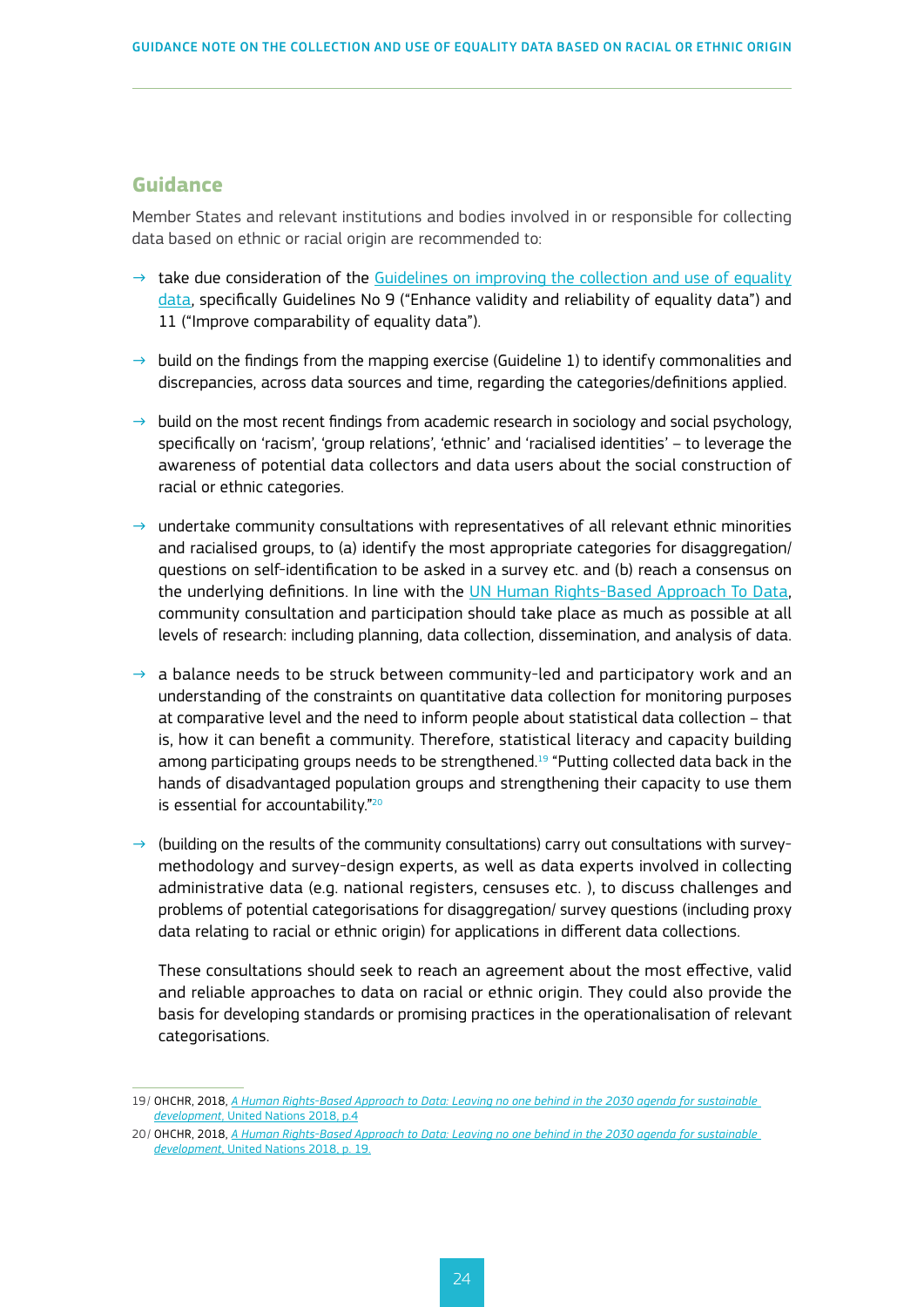- $\rightarrow$  duly consider differences in the requirements towards different data sources (administrative registers/censuses/ survey data etc.) and the feasibility/leeway of applying uniform categories in different data sources.
- $\rightarrow$  duly consider the variety of all possible categories and proxy variables that could be used to measure 'racial or ethnic origin', as listed in the section 'On the concept of racial or ethnic origin' of this guidance note, while maintaining applicability across contexts and reliability. National definitions and concepts used will depend on national conditions and needs.<sup>21</sup>
- $\rightarrow$  document the basic criteria and classification procedures for ethnicity and inform data users about the concepts they are based on  $-$  bearing in mind that, according to the  $UN$ </u> [Principles and Recommendations for Population and Housing Censuses related to Ethnicity](https://unstats.un.org/unsd/demographic-social/Standards-and-Methods/files/Principles_and_Recommendations/Population-and-Housing-Censuses/Series_M67rev3-E.pdf) (para 4.187), the ethnocultural composition of a country can vary widely from country to country and due to the diversity in the approach and the various criteria for establishing ethnicity, so it is recognised that there is no single definition or classification that could be recommended that would be applicable to all countries.
- $\rightarrow$  take due consideration of the [Guidelines on improving the collection and use of equality](https://ec.europa.eu/info/sites/default/files/final_guidelines_4-10-18_without_date_july.pdf) [data](https://ec.europa.eu/info/sites/default/files/final_guidelines_4-10-18_without_date_july.pdf), and specifically Guideline No 7 "Mainstream equality data into EU and national surveys" to incorporate (1) agreed categories for disaggregation by racial or ethnic origin; (2) questions measuring discrimination/crime victimisation based on racial or ethnic origin into EU and national surveys.
- $\rightarrow$  many Member States collect proxy information indicating ethnic or immigrant background (together with other equality-related background variables such as 'disability') for the European Statistical System (ESS) – through the Labour Force Survey (LFS), the EU Statistics on Living Conditions (EU-SILC) survey or EU-wide surveys such as the Eurobarometer.

However, such socio-economic characteristics have not yet been regularly and systematically used as disaggregation categories for equality statistics. Therefore, the national statistical offices and Eurostat should strengthen and mainstream the regular use of such categories to disaggregate all data collected for the ESS.

- $\rightarrow$  equality bodies can usefully cooperate to examine their own systems of equality data collection based on racial or ethnic origin, address the barriers to such systems being effective and/or comparable and interoperable, and consider how best to improve and coordinate their data collection based on racial or ethnic origin.
- → according to the *[Human Rights-Based Approach to Data,](https://www.ohchr.org/Documents/Issues/HRIndicators/GuidanceNoteonApproachtoData.pdf) "*Data collectors are also accountable for the impact of their data collection activities and the publication of data."<sup>22</sup>

<sup>21/</sup> United Nations Economic Commission for Europe (UNECE) (2020), *Poverty Measurement [– Guide to Data Disaggregation](https://unece.org/sites/default/files/2021-01/ECECESSTAT20204.pdf),* p. 33.

<sup>22/</sup> OHCHR, 2018, *[A Human Rights-Based Approach to Data: Leaving no one behind in the 2030](https://www.ohchr.org/Documents/Issues/HRIndicators/GuidanceNoteonApproachtoData.pdf) agenda for sustainable [development](https://www.ohchr.org/Documents/Issues/HRIndicators/GuidanceNoteonApproachtoData.pdf)*, United Nations 2018, p. 19.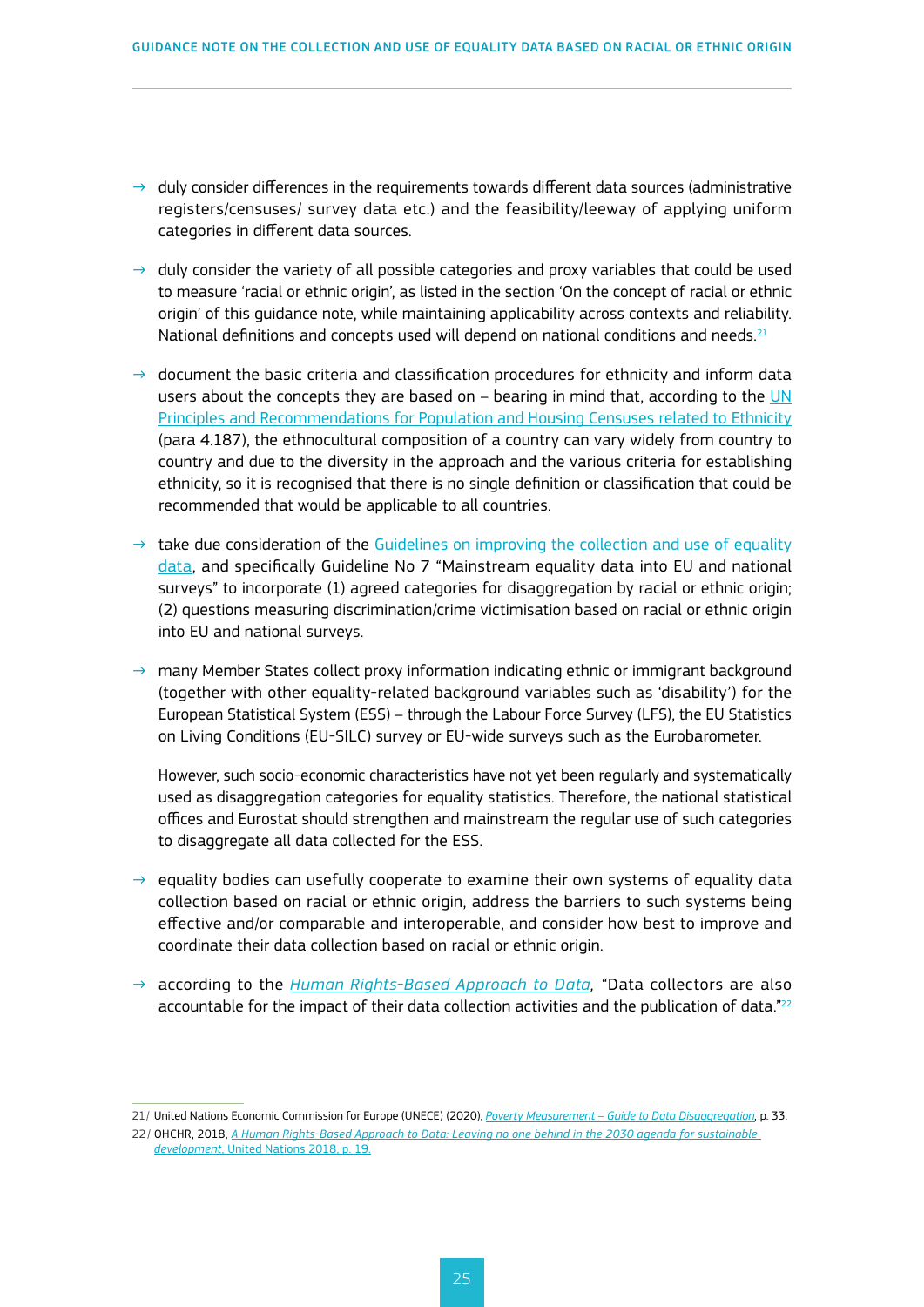#### <span id="page-25-0"></span>**Examples of national practices**

In **Portugal**, [different data users requested Statistics Portugal](https://dre.pt/home/-/dre/152531827/details/maximized) to collect data on the ethnic origin of the population, as well on experience of discrimination and inequality that might be related to the population's migratory background and ethnic origin.

Developing a classification for the ethnic origin of the population without having aligned practice and applied common guidelines has been seen as a major challenge. The results of the [Pilot survey on living conditions, origins and trajectories of the resident population](https://dre.pt/home/-/dre/152531827/details/maximized) (for details, see Guideline 2, above) will be analysed to improve the final questionnaire and methodology, as well as the sample design. Although the practice is still in its initial phase, it provides insights into the key challenges that arise when collecting data on racial or ethnic origin.

In **Belgium**, the [Socio-economic Monitoring 2019](https://www.unia.be/files/Documenten/Publicaties_docs/UNIA_Monitoring_2019_-_ENG_-_AS.pdf) – Labour Market and Origin worked with two variables to determine the origin of a person: an "origin" variable and a "migration background" variable.

The "origin" variable makes it possible to be more precise than indicators that stop at the citizenship of the individual, by accurately capturing the second generation, as well as people who have become Belgian via the birth nationality of the parents or the individual.

The "migration background" variable makes it possible to distinguish between recent and older immigrants, immigrants and members of the "second" or "third generation", people who obtained Belgian nationality or who were born Belgian to parents of foreign origin, or people who remained foreigners. The method uses multi-step algorithms for both variables to define exclusive groups of people.

In **Luxembourg**, the victimisation survey was launched on 1 October 2020 and covers all people aged 16 or over living in the Grand Duchy. The survey on safety collects detailed information on crimes and offences affecting this population over the last five years/over the last year/during their lifetime. It also aims to measure satisfaction with the work of the police and the courts. In addition, it asks questions about people's feeling of safety, their exposure to drug problems or vandalism in their neighbourhoods, or about possible measures people have taken to ensure their safety.

The questionnaire contains questions on minority status (ethnic minority, religious minority, and sexual minority, minority related to skin colour or a disability). This background variable will be used to determine satisfaction with the police in general and to check whether members of minorities are more satisfied or dissatisfied with the police and the justice system than the rest of the population. In addition, it can be determined whether they are more often victims of violence.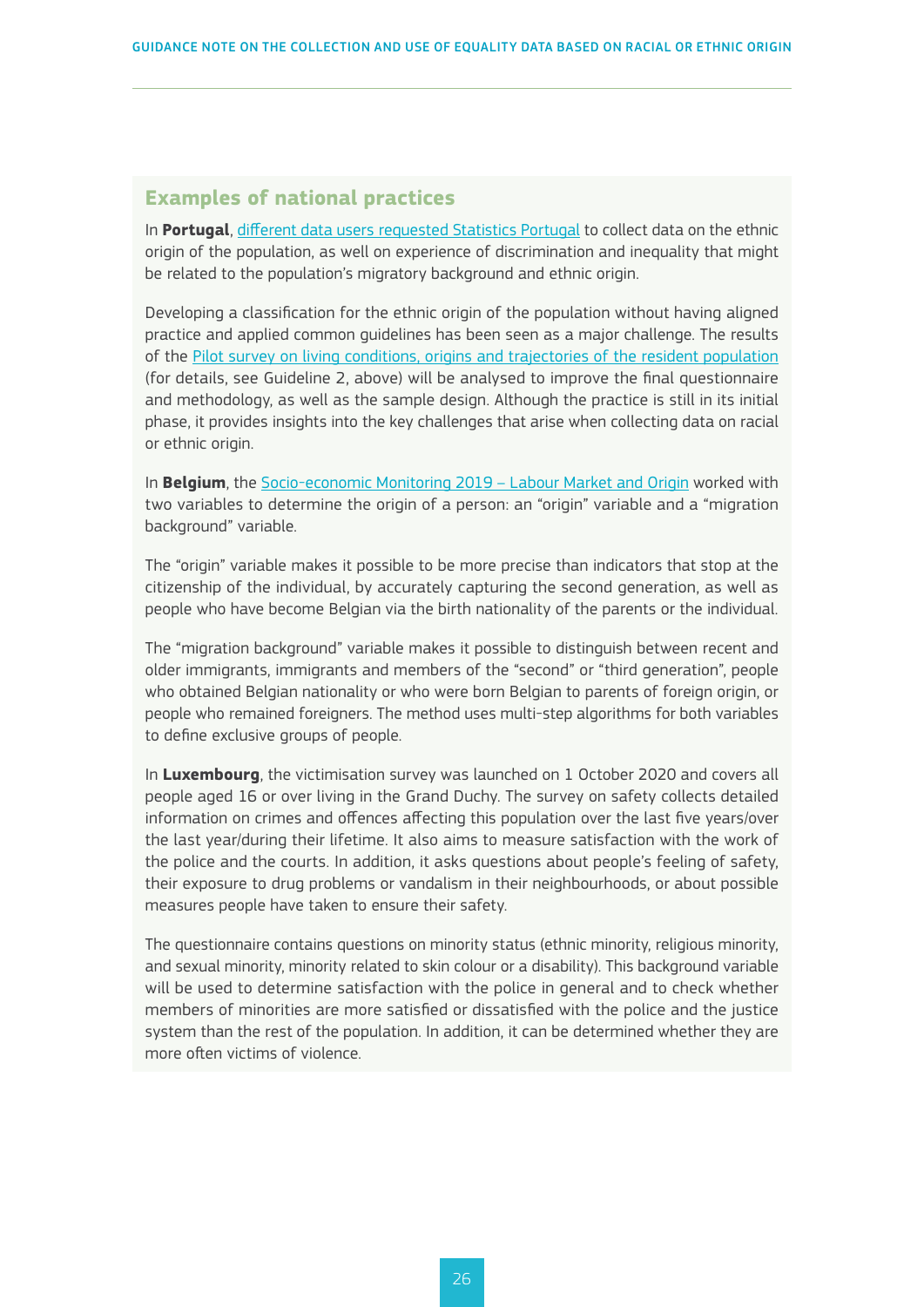The survey questionnaire has been prepared on the basis of the 2013 survey questionnaire, while taking advantage of the experience gained from the EU Safety Survey project, the European Crime and Safety Survey (EU-ICS) (in which Luxembourg participated in 2004/2005) and work by the Eurostat Task Force to develop a questionnaire on genderbased violence. <https://statistiques.public.lu/fr/enquetes/espace-menages/securite/>

In **Norway,** the national statistical institute, [Statistics Norway](https://www.ssb.no/en/innvandring-og-innvandrere), has created two definitions to help determine people's origin, which are applied to both administrative data and survey data:

- → *Immigrants*: individuals who have immigrated to Norway, and who were born in another country to non-Norwegian born parents, and four non-Norwegian-born grandparents
- → *Norwegian-born with immigrant parents*: born in Norway to non-Norwegian-born parents, and with four non-Norwegian born grandparents.

In this way it is possible to distinguish between first and second-generation immigrants in Norway. This does not apply to people adopted from abroad, and therefore it is the social and not the biological origin that is considered.

Examples of surveys with these variables include the [Norwegian survey on quality of](https://www.ssb.no/sosiale-forhold-og-kriminalitet/artikler-og-publikasjoner/livskvalitet-i-norge-2020)  [life](https://www.ssb.no/sosiale-forhold-og-kriminalitet/artikler-og-publikasjoner/livskvalitet-i-norge-2020) (first time in 2020) and Survey on living conditions among persons with immigrant background (2016). In both surveys the variables make it possible to compare the part of the population originating in another country with the entire population. These variables are also applied to administrative data on use of healthcare, education, social welfare, election participation, income, and labour market statistics.

Since 2016, the **Dutch** Ministry of the Interior, the National Police and the National Association of Municipal Anti-discrimination Services have been publishing figures on discrimination incidents registered by the police and complaints received by equality bodies in a [single multi-agency report.](https://fra.europa.eu/en/promising-practices/multi-agency-report-discrimination-incidents-and-complaints-2017)

This report brings together, presents and contextualises the data from several institutions dealing with discrimination complaints in different contexts. It also explains the relations and differences between the relevant datasets.

Previously, annual figures on discrimination incidents and complaints were published separately by some of these agencies (National Police, National Association of Municipal Anti-discrimination Agencies).

Attention is being paid to the extent to which categories across agencies are comparable. Similarly, the figures are presented in the context in which they are collected. However, the agencies are trying to align their practice as much as possible. Some differences remain, due to the legal structure on which each agency is based.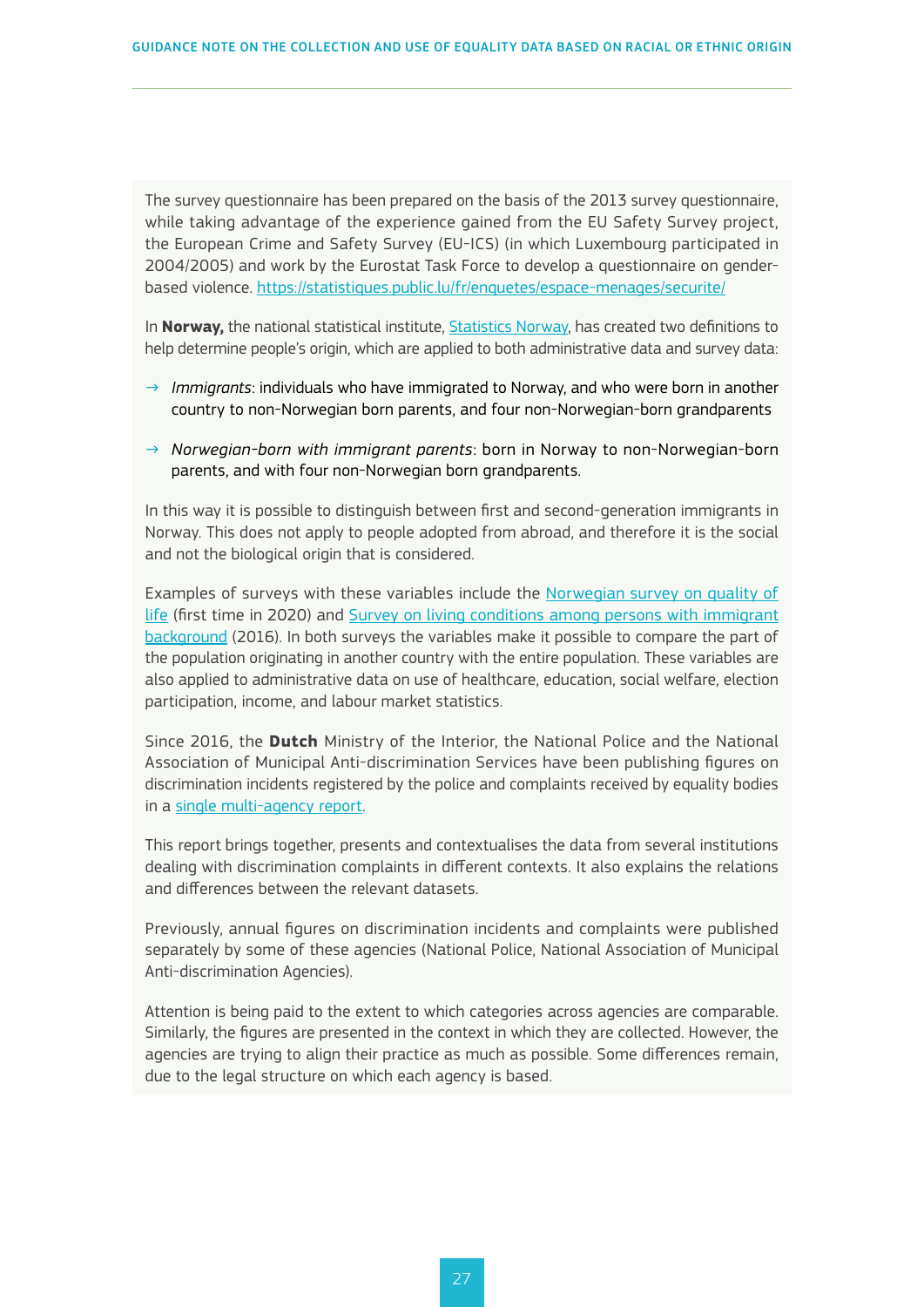#### <span id="page-27-0"></span>**Examples from approaches equality bodies take to enhance harmonisation**

In 2018, a working group on research and data collection from [Equinet \(European Network](https://equineteurope.org/)  [of Equality Bodies\)](https://equineteurope.org/) conducted a survey on the collection and use of complaints data. The aim of this survey was to identify commonalities among equality bodies regarding the information on complaints they collect and the purposes they use the data for.

Despite differences in mandates and functions, the results from these bodies show some important similarities. For instance, almost 90% of those taking part in the survey log the number of complaints made about racial/ethnic discrimination. The [report](https://equineteurope.org/wp-content/uploads/2021/07/Collection-and-use-of-complaints-data.pdf) also features recommendations on how these bodies could improve their collection and use of complaints data. For instance, they "*should apply as disaggregated and detailed categories as possible for collecting data on complaints*" and clarify the definitions used, to increase the comparability of their complaints data.<sup>23</sup>

23/ FRA (2021), Equality in the EU – 20 years on from the initial implementation of the equality directives, Luxembourg, Publications Office of the European Union (Publications Office), p. 56-58.

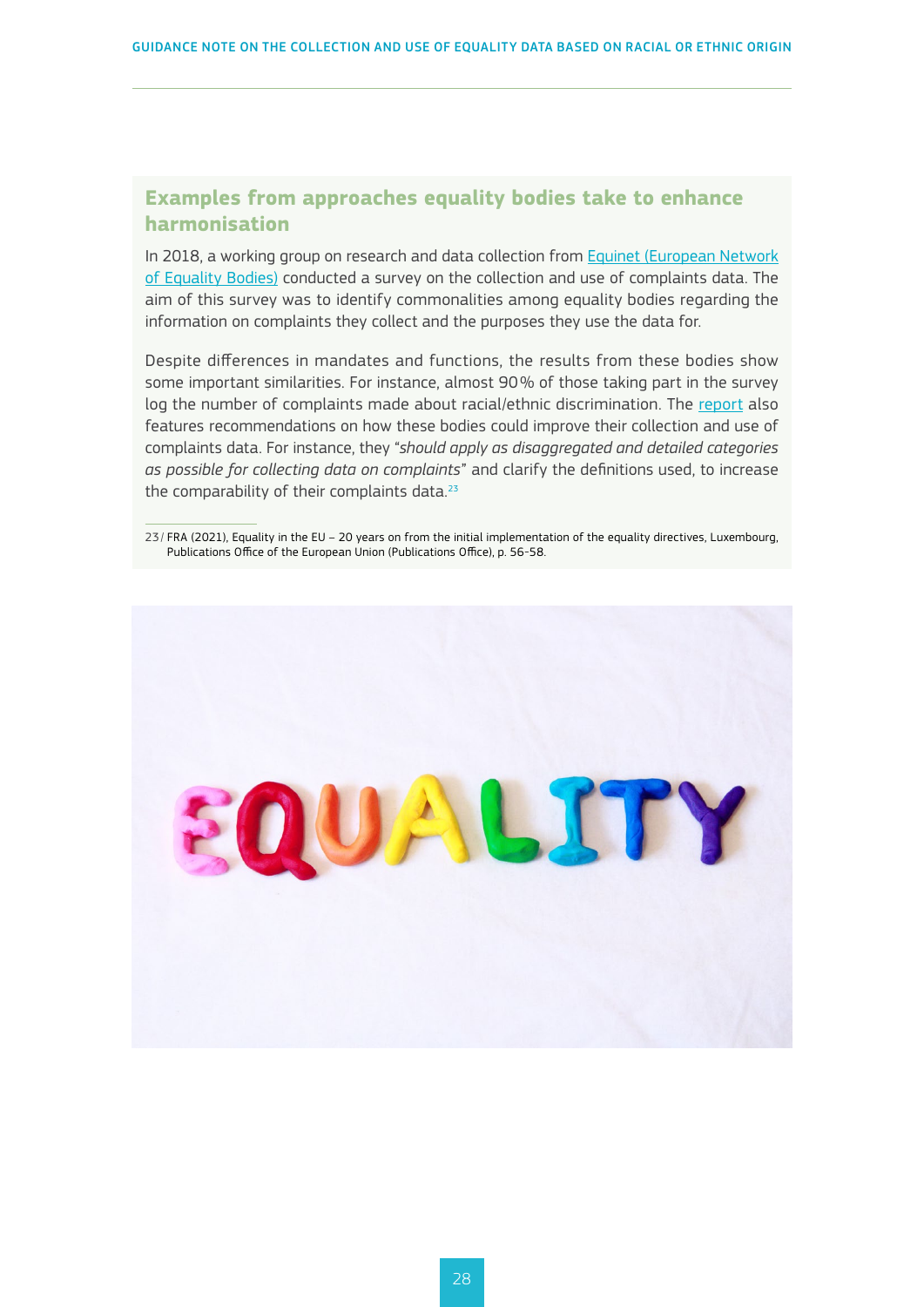# <span id="page-28-0"></span>4. Collect and use equality data in full compliance with EU General Data Protection Regulation and national data protection rules

The collection of personal data disaggregated by personal characteristics, such as racial or ethnic origin, is protected by constitutional norms, EU data protection law and the Charter of Fundamental Rights.

The EU [General Data Protection Regulation](https://eur-lex.europa.eu/eli/reg/2016/679/oj) (GDPR), which entered into force in 2018, as well as [Directive 2016/680](https://eur-lex.europa.eu/legal-content/EN/TXT/?uri=celex%3A32016L0680) (Article 10) on processing of personal data by criminal justice authorities, have triggered reflections about how to legally collect and process "special categories of personal data" such as those related to racial or ethnic origin, health, religion/belief and sexual orientation.<sup>24</sup>

#### **Rationale**

The [EU Anti-Racism Action Plan 2020-25](https://ec.europa.eu/info/sites/default/files/a_union_of_equality_eu_action_plan_against_racism_2020_-2025_en.pdf) stipulates that "*a prerequisite for progress towards a common dataset is full respect for constitutional norms, EU data protection law and the EU Charter of Fundamental Rights. Safeguards need to be in place to ensure that sensitive equality*  data cannot be related back to the individual. This implies full compliance with data protection rules, to mitigate any potential risks of misuse or abuse."<sup>2526</sup>

#### **Guidance**

- $\rightarrow$  All equality data collection and processing should be done in full compliance with the principles and safeguards in the GDPR.
- $\rightarrow$  In line with the GDPR, data should not be published or publicly accessible in a manner that allows individual data subjects to be identified, either directly or indirectly.
- → "*The GDPR allows for the collection and processing of special categories of personal data under certain conditions, including for statistical or research purposes (Article 9 (2) (a), (g) and (j)). Data collectors and data processors in EU Member States should seek the advice of their national data protection authorities and further guidance from the European Data Protection Board (EDPB) and the European Data Protection Supervisor (EDPS) about the safeguards that need to be applied when collecting and processing special categories of personal data, including for the purpose of scientific research (Article 9 (2) (j) of the GDPR). In doing so, they should take due consideration of the [EDPS preliminary opinion on data](https://edps.europa.eu/sites/edp/files/publication/20-01-06_opinion_research_en.pdf) [protection and scientific research from 6](https://edps.europa.eu/sites/edp/files/publication/20-01-06_opinion_research_en.pdf) January 2020 and the upcoming EDPB guidance on data protection and scientific research.*"27

<sup>24/</sup> Under Article 9 of the GDPR special categories of personal data comprise "personal data revealing racial or ethnic origin, political opinions, religious or philosophical beliefs, or trade union membership", as well as "genetic data, biometric data for the purpose of uniquely identifying a natural person, data concerning health or data concerning a natural person´s sex life or sexual orientation." 25/ [EU Anti-Racism Action Plan 2020-2025](https://ec.europa.eu/info/sites/default/files/a_union_of_equality_eu_action_plan_against_racism_2020_-2025_en.pdf), p. 16.

<sup>26/</sup> FRA (2021), *Equality in the EU 20 [years on from the initial implementation of the equality directives](https://fra.europa.eu/en/publication/2021/fra-opinion-eu-equality-20-years)*, Luxembourg, Publications Office of the European Union (Publications Office), pp. 19f and pp. 65f.

<sup>27/</sup> FRA (2021), *Equality in the EU 20 [years on from the initial implementation of the equality directives](https://fra.europa.eu/en/publication/2021/fra-opinion-eu-equality-20-years)*, Luxembourg, Publications Office of the European Union (Publications Office), p. 21.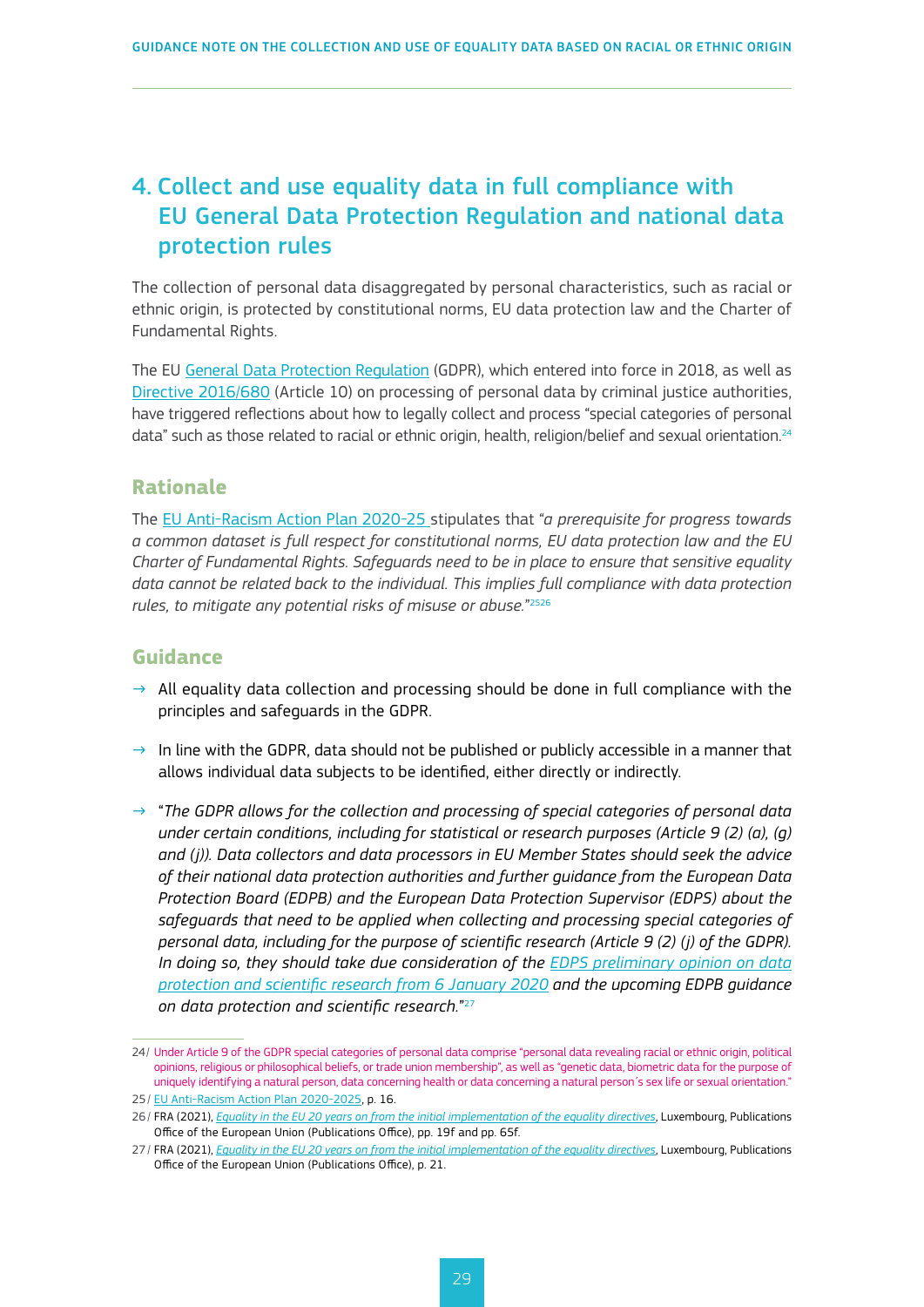#### **Safeguards:**

Under Article 9 of the GDPR special categories of personal data comprise "*personal data revealing racial or ethnic origin, political opinions, religious or philosophical beliefs, or trade union membership",* as well as *"genetic data, biometric data for the purpose of uniquely identifying a natural person, data concerning health or data concerning a natural person´s sex life or sexual orientation.*"

Article 9(2) of the GDPR stipulates that the general prohibition to process special categories of personal data (Article 9(1)) *does not apply* in several cases, which include:

- → when the **data subject has given explicit consent to the processing** of that personal data for one or more specified purposes, except where EU or national law prevent the data subject from lifting the prohibition referred to in paragraph 1 of Article 9;
- → when processing is necessary **for reasons of substantial public interest, on the basis of EU or national law** – providing the processing is proportionate to the aim pursued, respects the essence of the right to data protection and provides for suitable and specific measures to safeguard the data subject's fundamental rights and interests;
- → when processing is necessary for **archiving purposes in the public interest, scientific or historical research purposes or statistical purposes**, in accordance with Article 89(1)<sup>28</sup> based on EU or national law - providing the processing is proportionate to the aim pursued, respects the essence of the right to data protection and provides for suitable and specific measures to safeguard the data subject's fundamental rights and the interests.
	- ⇢ These safeguards ensure that technical and organisational measures are in place to ensure the principle of data minimisation is followed. These measures may include pseudonymisation29, provided that the purposes (as listed above) can be fulfilled in that manner. Where those purposes can be fulfilled by further processing which does not permit or no longer permits the identification of data subjects, those purposes shall be fulfilled in that manner.

<sup>28/</sup> Article 89 of the GDPR sets out further safeguards and the possibility of derogations based on EU or national law, specifically regarding processing for archiving purposes in the public interest; scientific or historical research purposes; or statistical purposes.

<sup>29/</sup> 'Pseudonymisation' means processing personal data in such a manner that the personal data can no longer be attributed to a specific data subject without the use of additional information, provided that such additional information is kept separately and is subject to technical and organisational measures to ensure the personal data are not attributed to an identified or identifiable person. Source: <https://data.consilium.europa.eu/doc/document/ST-5419-2016-INIT/en/pdf>p. 112.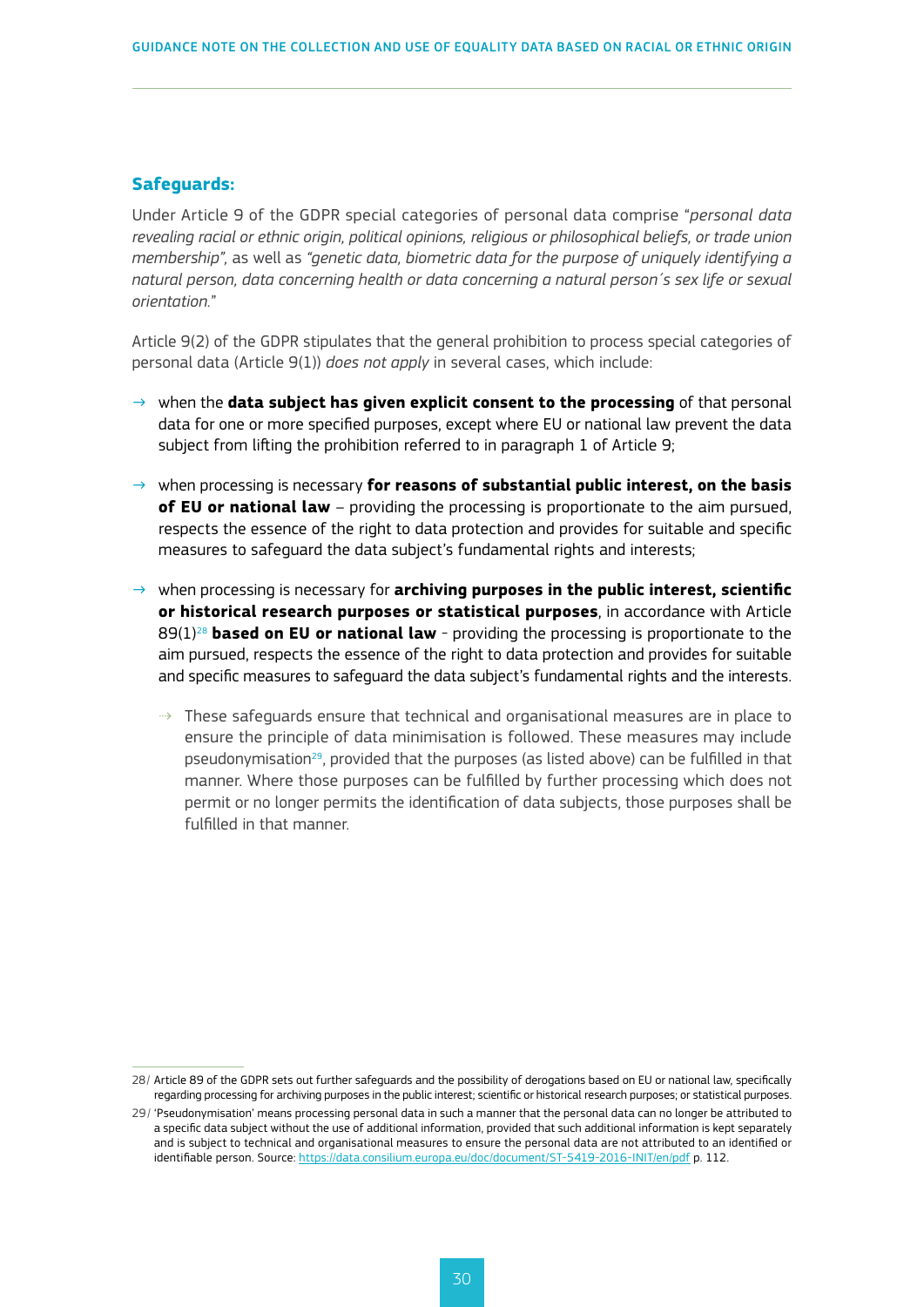- → Member States are also able under the GDPR to enact '*further conditions, including limitations, regarding the processing of genetic data, biometric data or data concerning health*' (Article 9(4)). This is therefore a new area and requires adoption of EU or national law before the use of special categories of data for research purposes can become fully operational.
- $\rightarrow$  In addition, Recital 26 of the GDPR clarifies that the principles of data protection apply to special categories of personal data that concern an identified or identifiable natural person. By contrast, they **do not apply to anonymous information or to personal data rendered anonymous** in such a manner that the data subject is not or is no longer identifiable. This implies that if the information processed is anonymous or has been rendered anonymous, such data can be used for aggregate statistical purposes to identify and record trends in equality.<sup>30</sup>
- $\rightarrow$  In [its preliminary opinion on data protection and scientific research,](https://edps.europa.eu/sites/edp/files/publication/20-01-06_opinion_research_en.pdf) the EDPS recommends: "*intensifying dialogue between data protection authorities and ethical review boards for a common understanding of which activities qualify as genuine research, EU codes of conduct for scientific research, closer alignment between EU research framework programmes and data protection standards, and the beginning of a debate on the circumstances in which access by researchers to data held by private companies can be based on public interest.*"
- $\rightarrow$  To the extent possible, Member States are encouraged to remove barriers that apply to some public bodies, which are not currently collecting data disaggregated by ethnic and racial origin.

<sup>30/</sup> FRA (2021), *Equality in the EU 20 [years on from the initial implementation of the equality directives](https://fra.europa.eu/sites/default/files/fra_uploads/fra-2021-opinion-equality-directives-01-2021_en.pdf)*, Luxembourg, Publications Office of the European Union (Publications Office), p.21.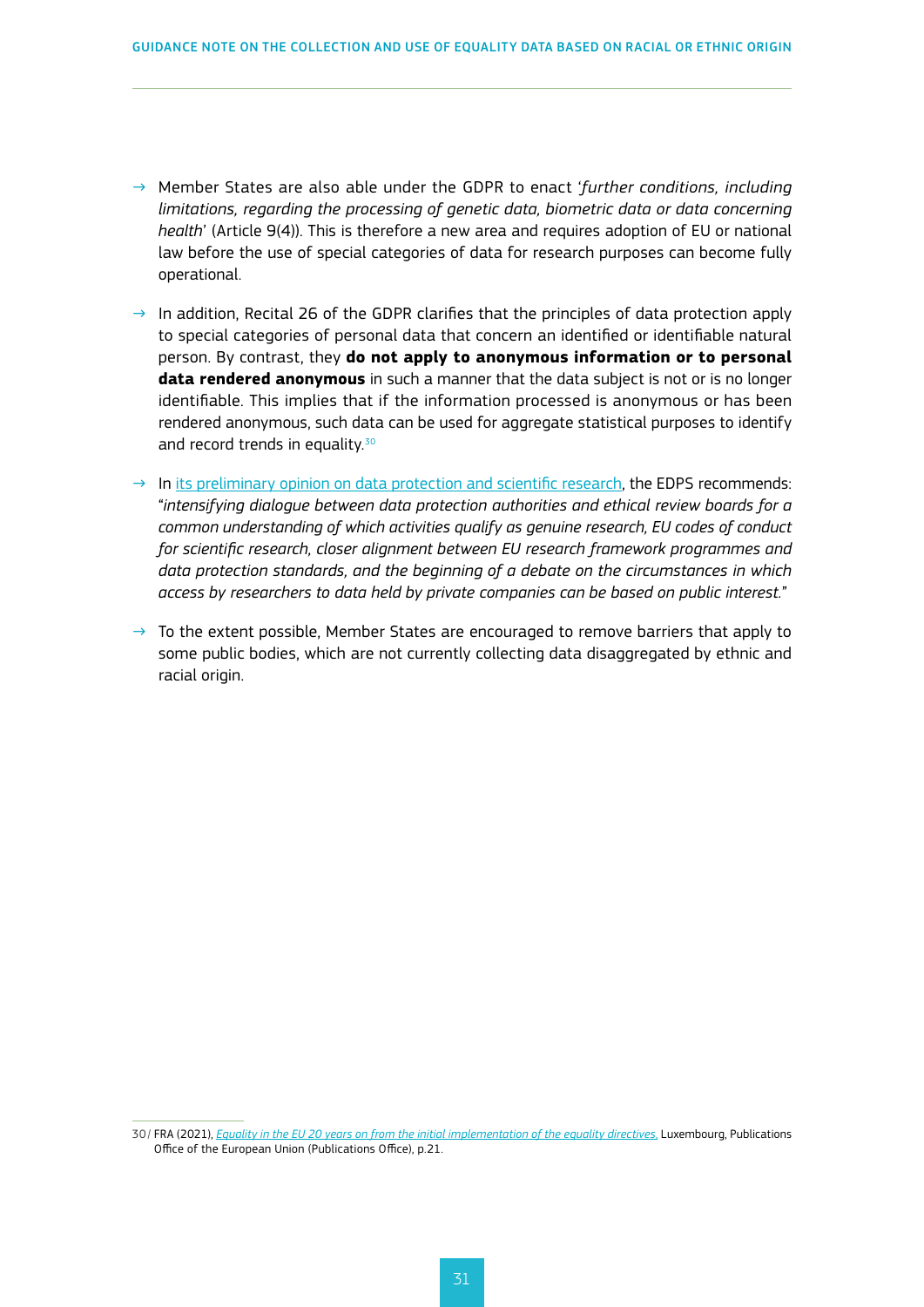#### <span id="page-31-0"></span>**Examples of national practice**

The Ombudsman in **Croatia** issued recommendations to the competent public administration bodies and authorities (especially in the fields of internal affairs, health, social welfare, labour, pension insurance and education) to start collecting and processing special categories of personal data, including those on ethnicity or national origin, applying adequate protective measures to better understand structural discrimination. In the past, the state administration has regularly argued that they cannot do this due to GDPR.

The **Croatian Public Health Institute** established cooperation with the Ministry of Internal Affairs to improve monitoring of the health (and the social determinants for it) of members of the Roma national minority. This follows a positive opinion from the Personal Data Protection Agency on collecting data on national and ethnic affiliation in compliance with the GDPR. This is one of the measures included in the [Action Plan on implementing the Roma](https://pravamanjina.gov.hr/?id=973&pregled=1&datum=Thu Dec 03 2020 11:59:06 GMT+0100 (srednjoeuropsko standardno vrijeme))  [Inclusion strategy 2021-2027,](https://pravamanjina.gov.hr/?id=973&pregled=1&datum=Thu Dec 03 2020 11:59:06 GMT+0100 (srednjoeuropsko standardno vrijeme)) managed by the Croatian Government's Office for Human Rights and Rights of National Minorities.

The **Portuguese** statistical office worked closely together with the Statistics Portugal Data Protection Officer to ensure all GDPR requirements are met for the [Pilot survey on](https://dre.pt/home/-/dre/152531827/details/maximized)  [living conditions, origins and trajectories of the resident population in Portugal](https://dre.pt/home/-/dre/152531827/details/maximized). For the questionnaire, adjustments have been made, such as:

- $\rightarrow$  making the survey voluntary, unlike in all other household surveys, where it is mandatory;
- $\rightarrow$  respondents and those who live in the household will have the option not to give their names;
- $\rightarrow$  interviewers will be obliged to submit the finished interviews to the central box immediately, so that personal information from interviewees can be deleted from their work computers as soon as possible (where CAPI or CATI interviewing modes are used);
- names, addresses and other characteristics of the household members will not be included in the final database available for internal analysis purposes;
- $\rightarrow$  the flow of all data within Statistics Portugal computer systems will be duly assessed, to address all possible security concerns.

In the **Netherlands,** under their Barometer on Cultural Diversity within organisations, a pilot among eight public and private organisations received a positive evaluation from the data protection authority. Because the privacy of individual employees is important, Statistics Netherlands analyses workforce data supplied by employers anonymously and only produces results at an aggregate level. There is no need to collect and present data on individual employees. All data are anonymous and aggregated at group level. If the size of the group is too small, the statistical office will not publish these data.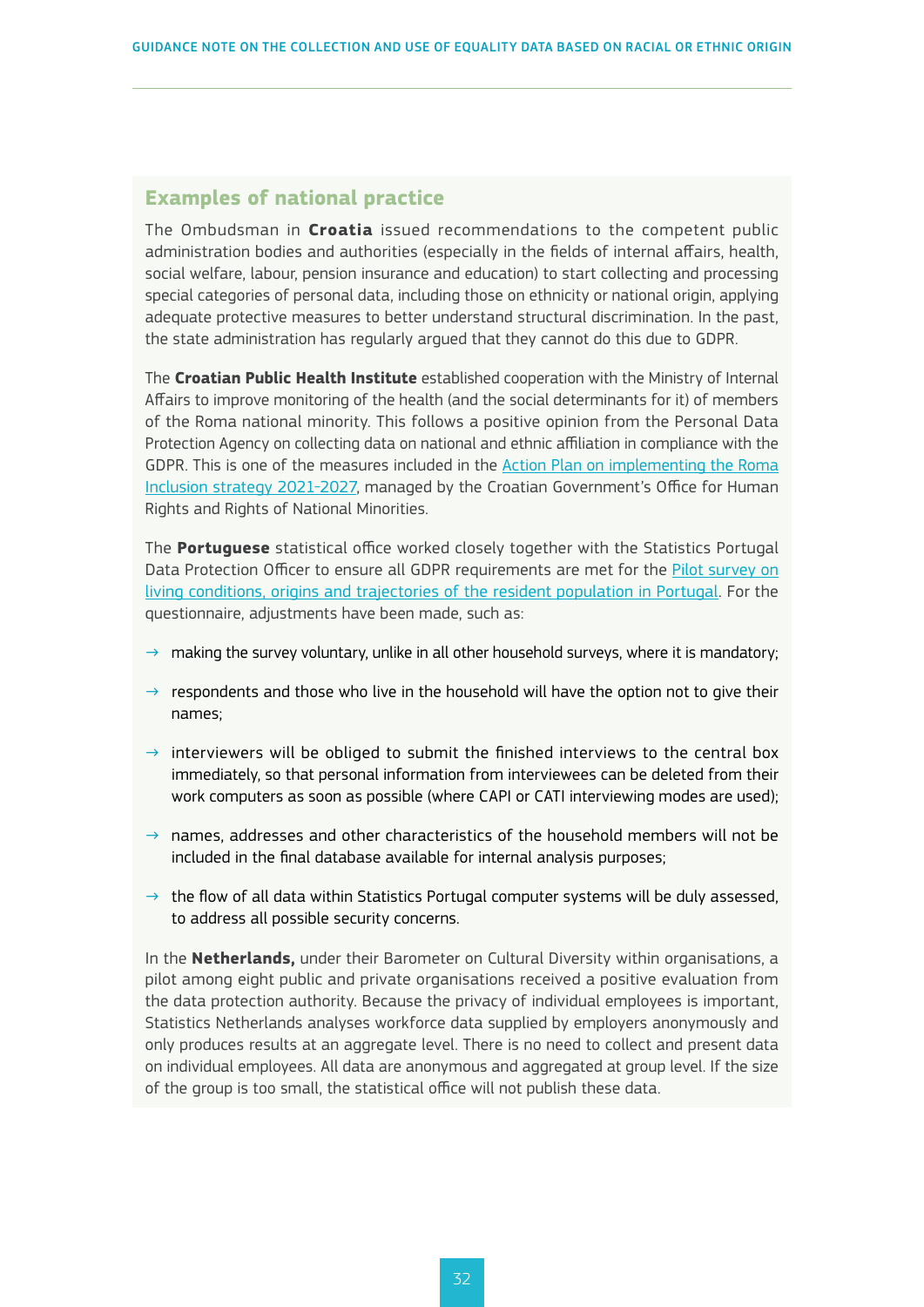# <span id="page-32-0"></span>5. (How to) Collect information on self-identification based on 'racial or ethnic origin'

#### **Rationale**

According to the [UN Principles and Recommendations for Population and Housing Censuses](https://unstats.un.org/unsd/demographic-social/Standards-and-Methods/files/Principles_and_Recommendations/Population-and-Housing-Censuses/Series_M67rev3-E.pdf) [related to Ethnicity](https://unstats.un.org/unsd/demographic-social/Standards-and-Methods/files/Principles_and_Recommendations/Population-and-Housing-Censuses/Series_M67rev3-E.pdf) (para 4.183.), data on ethnicity provide information on the diversity of a population and can serve to identify subgroups in a population. Some areas of study that rely on such data include demographic trends, employment practices and opportunities, income distributions, educational levels, migration patterns and trends, family composition and structure, social support networks, health conditions and crime victimisation.

The OHCHR [Human Rights-Based Approach to Data](https://www.ohchr.org/Documents/Issues/HRIndicators/GuidanceNoteonApproachtoData.pdf) states that populations of interest should be self-defining, which means that the parameters of the population cannot be imposed by an external party or assigned through imputation or proxy.

Therefore, collecting information on person's self-identification in terms of racial or ethnic origin might be relevant for:

- $\rightarrow$  purposes of data disaggregation, to analyse (structural and systemic) inequalities in outcomes.
- $\rightarrow$  analysis of intersectional inequalities (e.g. examining information on racial or ethnic origin in relation to data on other protected characteristics, such as sex, age, disability, religion, belief, sexual orientation, etc.).
- $\rightarrow$  better understanding the factors that potentially contribute to, reinforce, or underlie systemic/structural inequalities in outcomes as well as discrimination and racism.
- $\rightarrow$  empowering ethnic and other racialised minorities and groups at risk of discrimination: *"statistical evidence based on racial or ethnic origin can play a decisive part in legal proceedings. Individual claimants often find themselves in need of statistical evidence*  to back up their claim, particularly where indirect discrimination is at issue, [...] and as *recognised in the Racial Equality Directive (recital 15)."31*
- $\rightarrow$  purposes of sampling or screening eligible respondents in a survey.

As mentioned in the [UNECE Guide to Data Disaggregation for Poverty measurement,](https://unece.org/sites/default/files/2021-01/ECECESSTAT20204.pdf) *"ethnic identity can be measured using a variety of concepts, including ethnic ancestry or origin, ethnic group, cultural origins, nationality, race,* [skin] *colour, minority status, tribe, language, religion* – [and in numerous cases through proxy variables such as country of birth, country of birth of parents, citizenship] - *or various combinations of these concepts"*. 32

<sup>31/</sup> Al-Zubaidi, Y. (2020), '[Some reflections on racial and ethnic statistics for anti-discrimination purposes](https://www.equalitylaw.eu/downloads/5300-european-equality-law-review-2-2020-pdf-1-446-kb)

[in Europe'](https://www.equalitylaw.eu/downloads/5300-european-equality-law-review-2-2020-pdf-1-446-kb), in: *European equality law review*, Issue 2, Luxembourg, Publications Office, pp. 62-72, p. 65.

<sup>32/</sup> United Nations Economic Commission for Europe (UNECE) (2020), *Poverty Measurement [– Guide to Data Disaggregation](https://unece.org/sites/default/files/2021-01/ECECESSTAT20204.pdf)*, p. 33.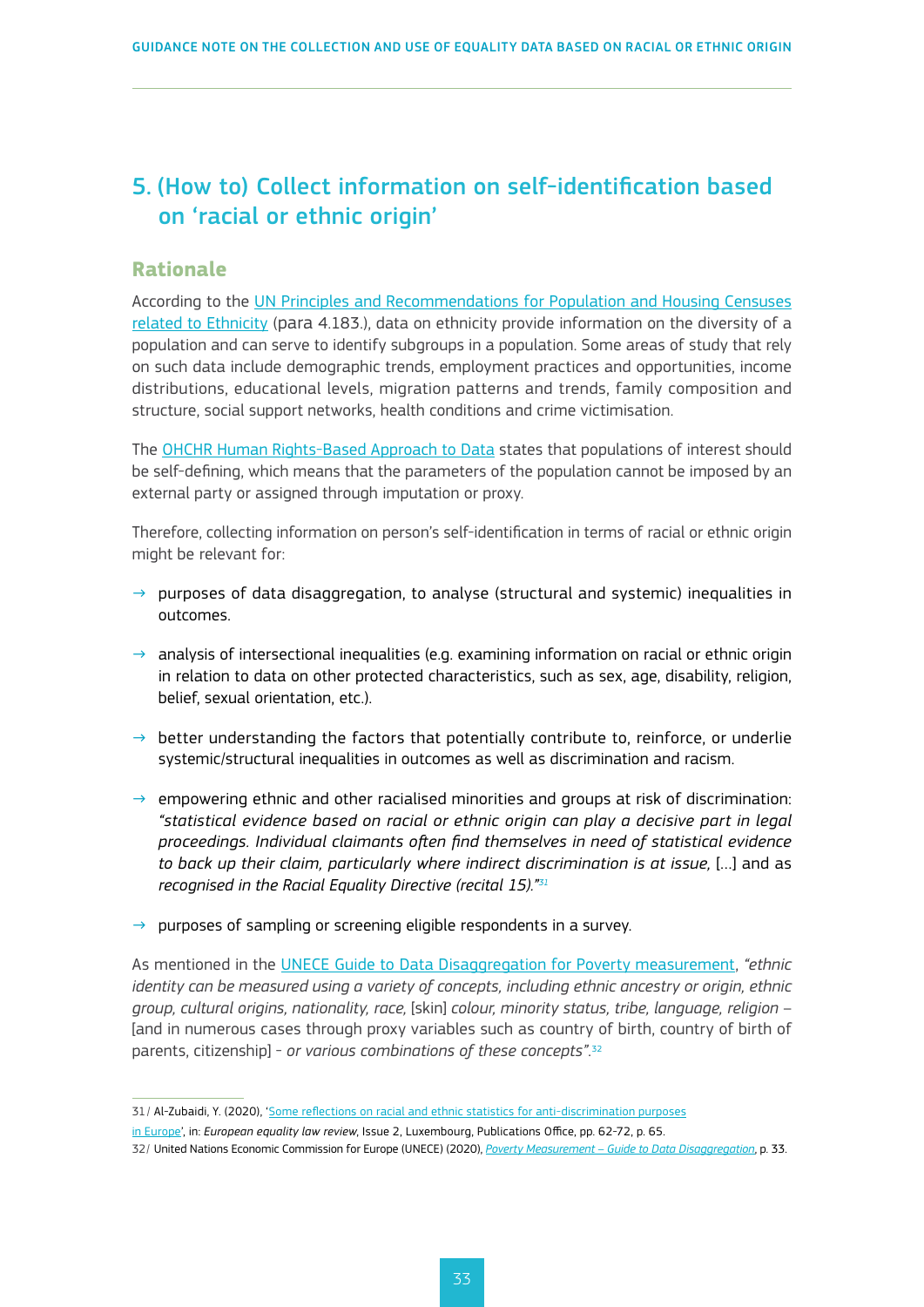#### <span id="page-33-0"></span>**Guidance**

→ For the purposes of data collection, **populations of interest should be self-defining**. This principle is essential, especially when 'racial or ethnic origin' refers to an aspect of a person's attachment to or identification with an ethnic or any other minority group. The ascription/identification of a respondent's 'racial or ethnic origin' attributed by a third party (e.g. interviewer or a service provider) does not necessarily correspond with a person's actual identification.

In cases where it might be necessary for logistical, political or other reasons to use demographic characteristics to identify a particular population, the [OHCHR guide towards](https://www.ohchr.org/Documents/Issues/HRIndicators/GuidanceNoteonApproachtoData.pdf) [a human rights based approach to data](https://www.ohchr.org/Documents/Issues/HRIndicators/GuidanceNoteonApproachtoData.pdf) recommends that data collectors ensure to make public that their handling and publishing of that data does not imply self-identification if personal information on ethnic identity has not been disclosed.33

- Explain the purpose of any data collection related to racial or ethnic origin and base the data collection around best practice and transparency. This would increase the level of trust around any ethnic data collection.
- $\rightarrow$  Data collectors are recommended to seek the involvement of the communities/groups of interest in all aspects of their collection activities, including finding the most proper categories for capturing an individual's 'racial or ethnic origin' as a social description. This would ensure that affected communities/population groups are treated as experts on their own reality and help counter unconscious bias.
- $\rightarrow$  As definitions, conceptualisations and categorisations can influence potential responses, those who undertake data collection based on racial or ethnic origin should ensure that the basic criteria used to measure the concept 'racial or ethnic origin' in a survey, census, administrative data source, etc. are clearly explained to respondents; the same is relevant for the dissemination of the resulting data.
- $\rightarrow$  As 'attachment to/identification with an ethnic/minority/racialised group' is multidimensional and is more a process than a static concept, this classification should be treated with movable boundaries.34 Therefore, it is recommended that data collectors give respondents the choice to indicate multiple ethnic/group affiliations or a combination of ethnic/group affiliations (i.e. option for mixed categories). Information on multiple (mixed) identities could be collected either through a single multiple-response question or by using several singleresponse questions. To capture identification as a process and avoid static conceptualisation, attachment or identification based on racial or ethnic origin could be also measured on a scale (e.g. from "no or low attachment" to "high attachment").

<sup>33/</sup> OHCHR, 2018, *[A Human Rights-Based Approach to Data: Leaving no one behind in the 2030](https://www.ohchr.org/Documents/Issues/HRIndicators/GuidanceNoteonApproachtoData.pdf) agenda for sustainable [development](https://www.ohchr.org/Documents/Issues/HRIndicators/GuidanceNoteonApproachtoData.pdf)*, United Nations 2018, p. 13.

<sup>34/</sup> This can be an issue particularly for administrative data collection. For example, if a health authority starts collecting, in their forms, a person's self-declared ethnicity, this will stay in the system until the information is either removed or the person wants to change their information. Unless there are opportunities provided to make such changes, and people are regularly reminded about the information about them that is saved in the system, certain characteristics – once collected – might stay in the system, even though they no longer correspond to the way a person would characterise themselves today.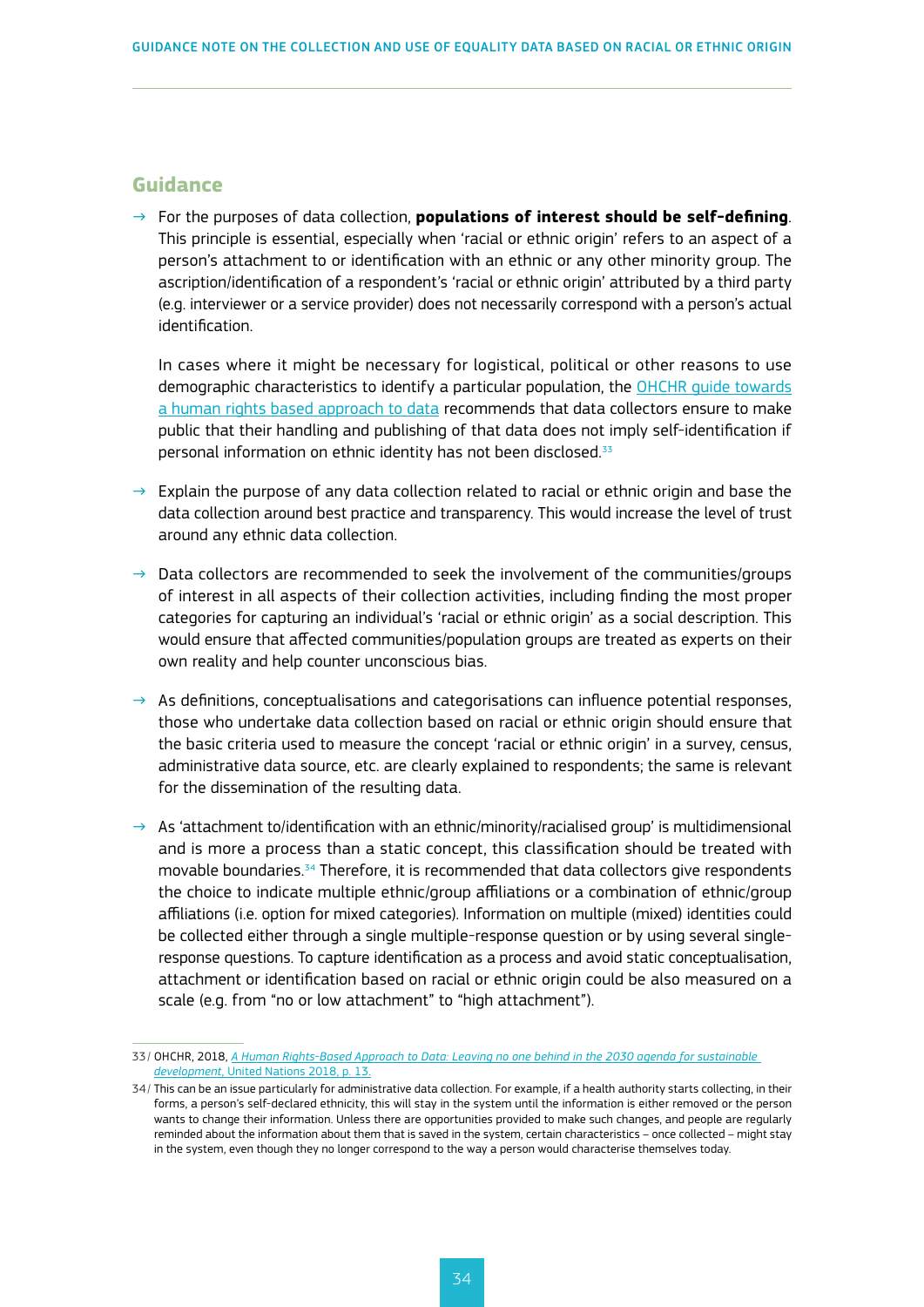- $\rightarrow$  For administrative sources: Classifications used in administrative data also have to be regularly updated. Given that there is no guarantee that a person continues to self-identify in the same way, especially if a long time has passed since the information was originally collected and entered into a register or administrative source, it is recommended to provide people the opportunity to revise this information whenever a person requires such a revision on their own initiative).
- $\rightarrow$  Depending on the mode of data collection (online, face-to-face, telephone) and the data source (administrative register, census, survey, etc.), collectors should explain in the technical instructions and documentation how the 'racial or ethnic origin' of children from "mixed" couples is to be reported (for example, explicit instructions to allow respondents to provide multiple responses or to allow for responses such as "Biracial").
- $\rightarrow$  Following the [UN Principles and Recommendations for Population and Housing Censuses](https://unstats.un.org/unsd/demographic-social/Standards-and-Methods/files/Principles_and_Recommendations/Population-and-Housing-Censuses/Series_M67rev3-E.pdf) [related to Ethnicity](https://unstats.un.org/unsd/demographic-social/Standards-and-Methods/files/Principles_and_Recommendations/Population-and-Housing-Censuses/Series_M67rev3-E.pdf) (para 4.185.), classifying ethnic/minority groups also requires the inclusion of the finest levels of ethnic/group affiliations, self-perceived groups, regional and local groups, as well as groups that are not usually considered to be ethnic groups, such as religious groups and those based on nationality.
- $\rightarrow$  Countries collecting data on ethnicity should note that the precoding or pre-classification of ethnic groups at the time of data capture may have a tendency to lose detailed information on the diversity of a population **unless space to record 'other' unspecified ethnic identities/groups and free-text responses are possible.** For example, having consulted with all relevant Roma organisations in Bulgaria during the implementation of the Fundamental Rights Agency's [EU-MIDIS](https://fra.europa.eu/en/publication/2017/second-european-union-minorities-and-discrimination-survey-main-results) II survey, the survey used a showcard with 25 categories for self-identification during the screening for eligible Roma respondents at the doorstep. The list included for example categories such as: *Roma, Gypsy, Ierlii, Demirdjii, Bakardjii, Dzambasi, Rudari/Ludari, Kopanari, Vlasi* etc. Therefore, data collectors have to decide which categories are the most important and meaningful for the respondents, which should be ideally done in cooperation with the communities/groups from which data is going to be collected.
- $\rightarrow$  When using a free-text response option to collect information on self-identification, data collectors are invited to consider the following caveats: (1) people do not always spontaneously think of themselves in racial or ethnic terms; (2) an open question often produces a very large number of answers, which need to be reclassified and reduced in a next step to make them useful for further analysis.
- $\rightarrow$  The question(s) on racial or ethnic identifications should be asked in a way that allows the respondent to see all possible response options before making decisions.<sup>35</sup>

<sup>35/</sup> United Nations Economic Commission for Europe (UNECE) (2020), *Poverty Measurement [– Guide to Data Disaggregation](https://unece.org/sites/default/files/2021-01/ECECESSTAT20204.pdf)*, p. 33.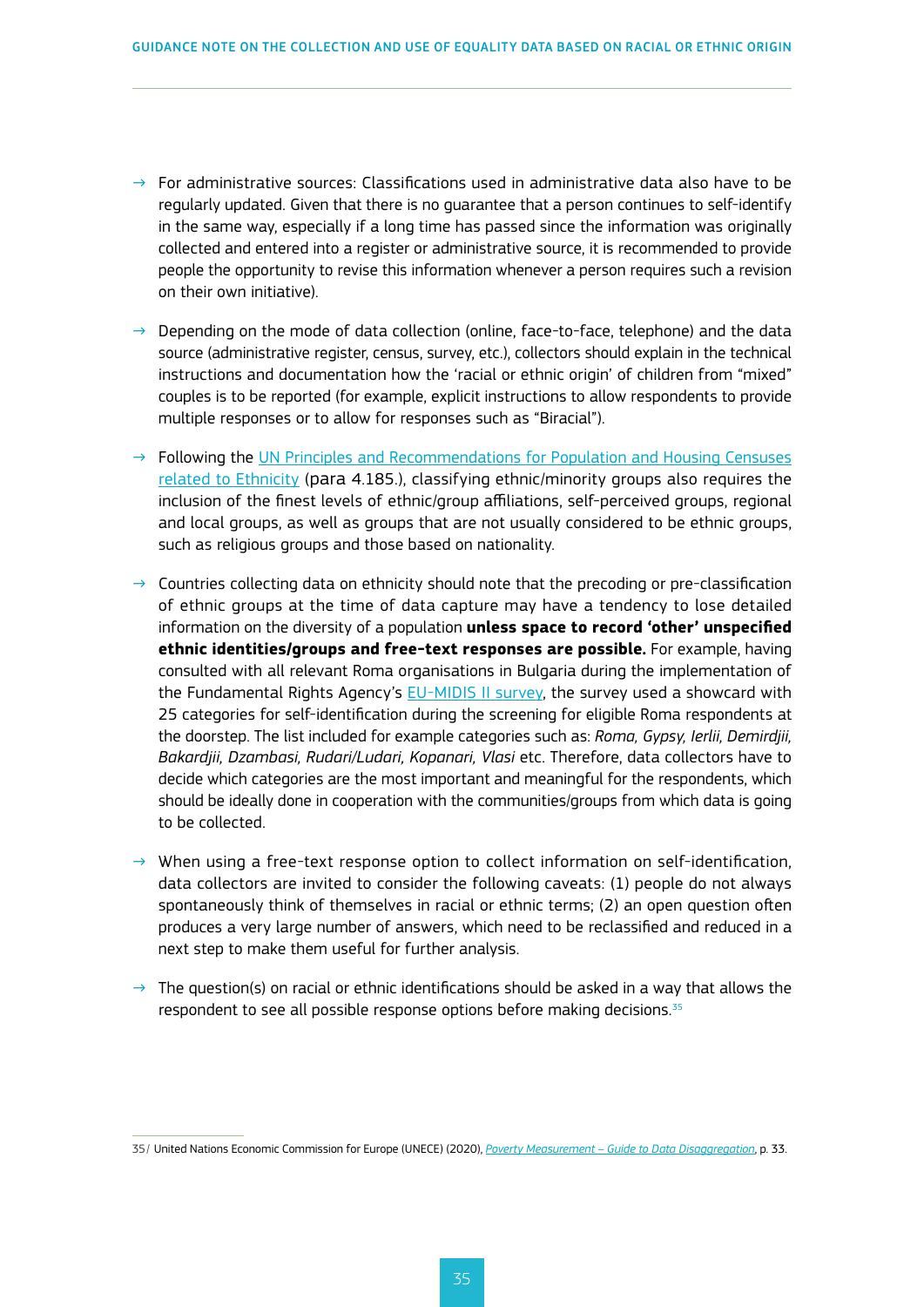$\rightarrow$  Individuals should have the option to disclose or withhold information about their personal characteristics. This means that providing personal information about one's ethnic affiliation should be optional for the potential respondents and this has to be clearly communicated to them in the instructions preceding the question on how they self-identify in racial or ethnic terms.

Data should be collected with the consent of the respondent, opt-out should be an option (for example, to guarantee the free self-declaration of 'racial or ethnic origin', respondents should be allowed to indicate "None" or "Not declared"<sup>36</sup>). Participation should take place on a voluntary basis. Especially as questions about the experience of racism and discrimination can entail emotional labour and stress, it is necessary to avoid over-burdening respondents.

- $\rightarrow$  Data collectors and organisations/bodies involved in data collection activities are recommended to invest in staff training (for enumerators and interviewers as well as data analysts and service providers). This could include developing an online training portal. Ethnic communities may be asked to supply external training about awareness.
- $\rightarrow$  Data collection activities should not have a negative impact: they should be conducted following the human rights principle of 'doing no harm'. Information gathered through previous consultations and participatory processes should be reviewed, to avoid overburdening vulnerable groups. A potential barrier to participation, regardless of the mode of interview, could be the fact that some minority groups are often approached for participation in survey research, but do not necessarily see changes as a result or any direct benefits. Data collectors need to clearly highlight the benefits of participation and what the key aims are, alleviate concerns about data protection and privacy and, where possible, demonstrate where change has been achieved through other similar surveys.
- Member States and relevant data collectors should aim to regularly share good practice on *whether* and *how* to collect information on self-identification in administrative sources. The collection of data on racial/ethnic self-identification for administrative purposes or in administrative data sources is possible in some cases. In a selected number of countries (e.g., Bulgaria, Hungary, Ireland, Slovakia), such data has been collected through census. In most Member States, however, administrative data sources are primarily relying on proxy information that indicates ethnic or immigrant background (for proxies, see Guiding principle No. 6).
- $\rightarrow$  Data collectors should provide clear, openly accessible information about their operations, including research design and data collection methodology. Data collected by state agencies should be openly accessible to the public.<sup>37</sup>

<sup>36/</sup> [UN Principles and Recommendations for Population and Housing Censuses related to Ethnicity](https://unstats.un.org/unsd/demographic-social/Standards-and-Methods/files/Principles_and_Recommendations/Population-and-Housing-Censuses/Series_M67rev3-E.pdf) (para 4.186).

<sup>37/</sup> OHCHR, 2018, *[A Human Rights-Based Approach to Data: Leaving no one behind in the 2030](https://www.ohchr.org/Documents/Issues/HRIndicators/GuidanceNoteonApproachtoData.pdf) agenda for sustainable [development](https://www.ohchr.org/Documents/Issues/HRIndicators/GuidanceNoteonApproachtoData.pdf)*, United Nations 2018, p. 14.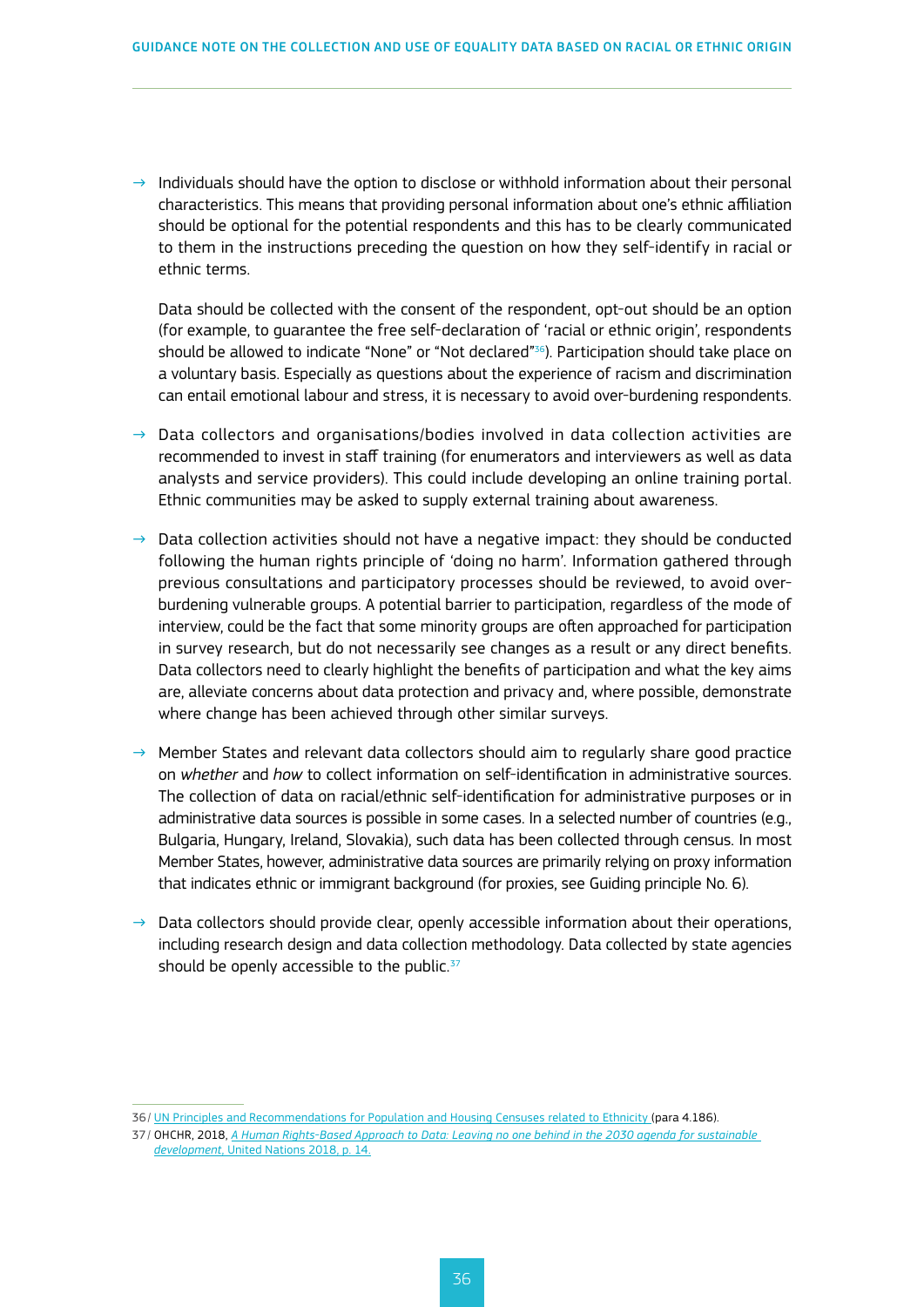<span id="page-36-0"></span>

#### **Examples of national practice**

The 2016 [Irish census](https://www.cso.ie/en/releasesandpublications/ep/p-cp8iter/p8iter/p8e/) asked questions on racial/ethnic self-identification as follows:

#### *What is your ethnic group?*

#### **A. White**

- 1. Irish
- 2. Irish Traveller
- 3. Any other white background

#### **B. Black or black Irish**

- 1. African
- 2. Any other black background

#### **C. Asian or Asian Irish**

- 1. Chinese
- 2. Any other Asian background
- **D. Other, including mixed background**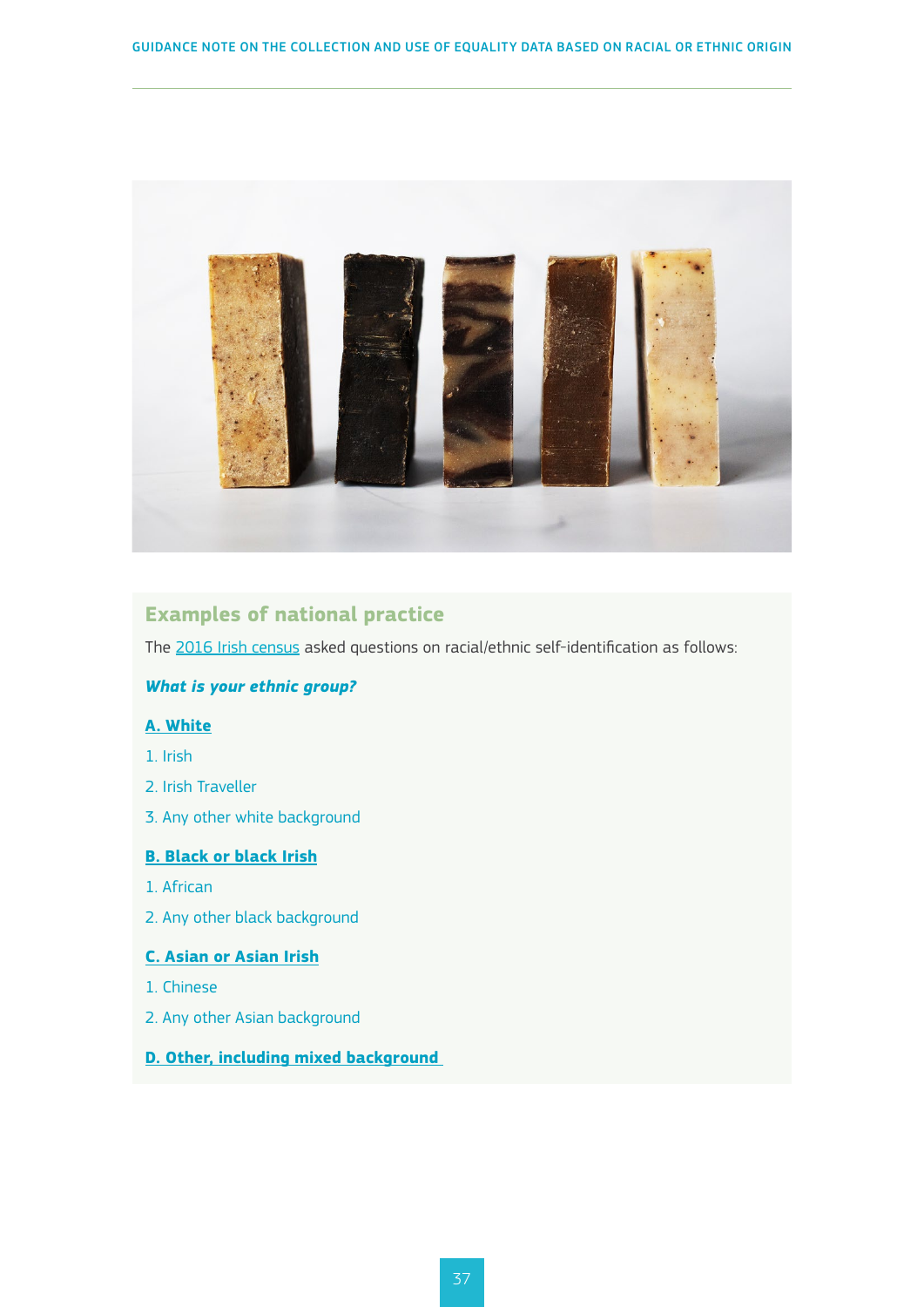A public consultation exercise took place in 2019 to review the content of the next census questionnaire. As a result of that consultation additional categories were added to the ethnicity question for: Roma, Indian/Pakistani/Bangladeshi, Arabic and Mixed. For details, see the full [report from the consultation exercise](https://www.cso.ie/en/census/census2022consultationonformcontent-closed/) Below is the revised ethnicity question for the next census (scheduled for 2022):

#### *What is your ethnic group/background?*

#### **A. White**

- 1. Irish
- 2. Irish Traveller
- 3. Roma
- 4. Any other white background

#### **B. Black or black Irish**

- 5. African
- 6. Any other black background

#### **C. Asian or Asian Irish**

- 7. Chinese
- 8. Indian/Pakistani/Bangladeshi
- 9. Any other Asian background

#### **D. Other, including mixed group/background**

- 10. Arabic
- 11. Mixed, write in description
- 12. Other, write in description

In addition, separate questions are asked for to measure disability and religion. For details, see this copy of the [Census 2022](https://www.cso.ie/en/media/csoie/census/census2021/Sample_Census_2022_Household_Form_English.pdf) form.

In **Malta**, the national Census planned for November 2021 will include questions on racial origin, religion and sexual orientation. With regards to racial origin specifically, the census questionnaire will include a question inviting a self-determined response. The information being collected will be a first for Malta, as this kind of information has never been collected in the past through the census or other national surveys. $38$ 

<sup>38/</sup> Malta Today (2021), ['Census to collect data on race, sexual orientation and religion for first time',](https://www.maltatoday.com.mt/news/national/109603/census_to_collect_data_on_race_sexual_orientation_and_religion_for_first_time#.YOa97jPitaQ) 13 May 2021.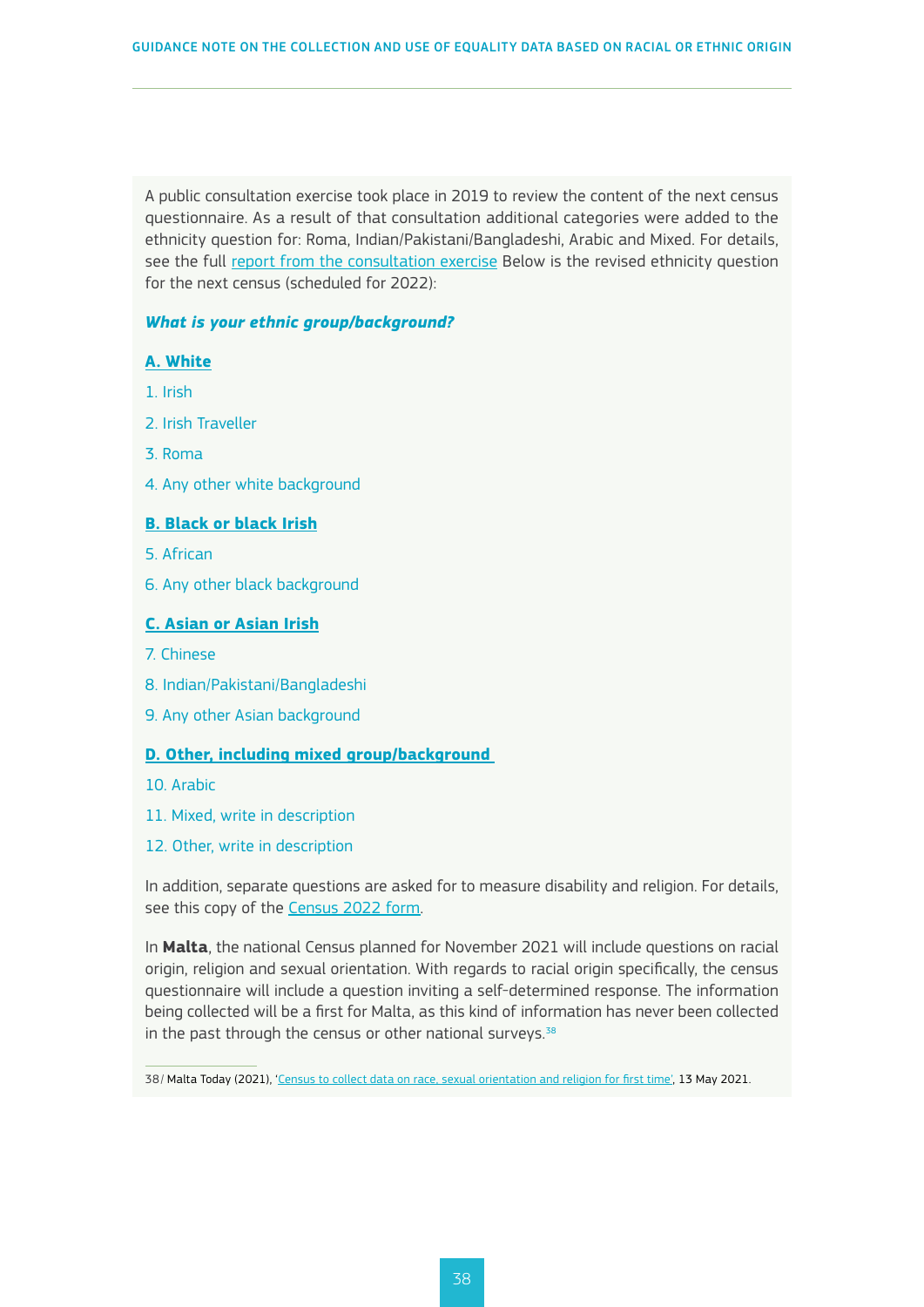In **Spain** in 2021, the General Directorate for Equal Treatment and Ethnic and Racial Diversity commissioned a study ['Examination of the African and Afro-descendant population](https://www.igualdad.gob.es/ministerio/dgigualdadtrato/Documents/Executive_summary.pdf)  in Spain [– Identity and access to rights'](https://www.igualdad.gob.es/ministerio/dgigualdadtrato/Documents/Executive_summary.pdf) with a focus on how African and Afro-descendant people living in Spain exercise and enjoy their civil, political, social, cultural and economic rights, as a specific social group and as a potential collective victim of discrimination. The study is based on two online surveys addressing relevant population and civil society organisations, with questions on experiences of discrimination and police profiling. In this study there was an open question allowing people of African descent living in Spain to self-identify.

In **Italy**, the [Discrimination Survey](https://unar.it/portale/documents/20125/117570/I+migranti+visti+dai+cittadini+%282011%29.pdf) also targets ethnic minorities and covers multiple grounds of discrimination and several areas of life, such as education, employment, health, access to goods and services and political participation. To address the possible existence of vulnerable groups, data subjects will be allowed to self-identify on the basis of characteristics such as physical characteristics, health conditions and disability, being immigrant or descendent of immigrants, ethnic origin and skin colour, religious affiliation, sexual orientation or gender identity. The categorisation systems allow more than one identification category, and also allow respondents not to declare or declare 'none'. This project is still ongoing, and a pilot survey is scheduled in 2021.

In **Italy**, the [Survey on Roma, Sinti and Caminanti Housing inclusion](https://unar.it/portale/documents/20125/117570/Abitare-in-transizione.pdf) provides data to monitor the inclusion of these communities as regards housing conditions, which is part of the National Strategy for the Inclusion of Roma, Sinti and Caminanti 2012-2020. The aim is to improve statistical knowledge on Italy's Roma population, developing a system of indicators to monitor inclusion policies, with a special focus on Roma housing transitions project. Core principles of the exercise are self-identification, voluntary and anonymised data collection and involving Roma representatives through the National Roma Associations Platform.

The **Croatian** Institute of Public Health created 'Public Health Indicators of Roma People in the Republic of Croatia, a system that combines data from health databases and registers with ethnic data. By creating a system that would provide a realistic picture of Roma health from available and routine public health statistics, health measures planned using realistic indicators and evidence can be more focused and effective. Since data in public health databases and registers were not routinely monitored according to ethnicity, the implementation of this measure established an innovative system of analysis and reporting on Roma health, providing insights into sociodemographic characteristics.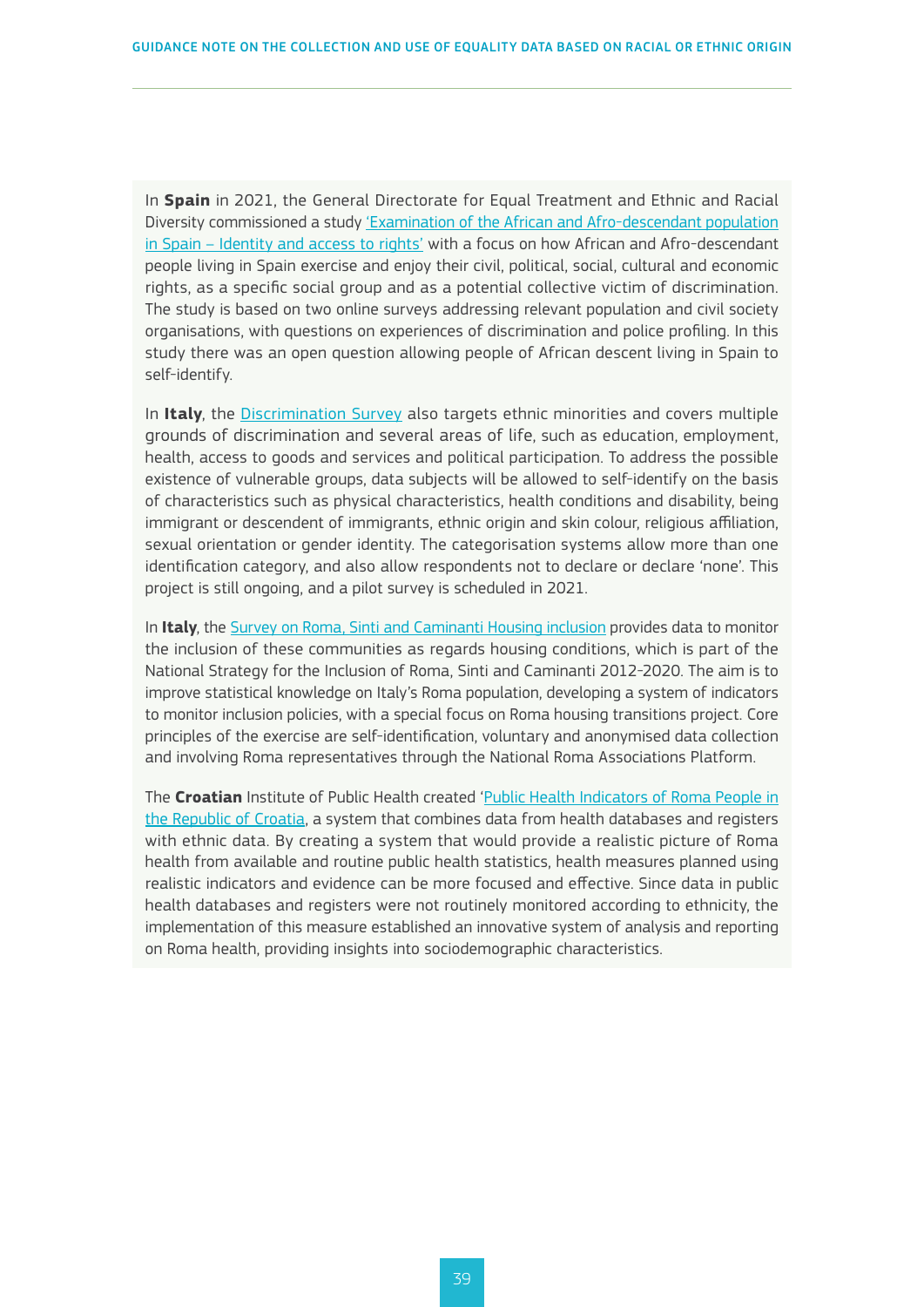#### <span id="page-39-0"></span>**Examples from surveys by the Fundamental Rights Agency (FRA)**

The Agency's EU-MIDIS surveys targeting immigrants and descendants of immigrants use a multiple approach to 'racial or ethnic origin'.

- 1. To sample and screen eligible respondents, proxy information about respondents' country of birth and their parents' country of birth is used, as there are almost no available sampling frames in the Member States (such as address or individual registers) that would include self-identification information based on racial or ethnic origin.
- 2. To measure self-identification, the Agency uses a combination of separate survey questions asking respondents for information related to different aspects of group affiliations/attachments based on racial or ethnic origin, as shown in the tables below.<sup>39</sup>
- 3. The Agency uses a set of questions measuring respondents' experiences of discrimination based on racial or ethnic origin in key areas of life (see examples from other FRA surveys under Guiding principle 6 of this note).

#### **Question wording:**

| <b>IN09</b>              | Self-identification as a person of African descent or a black person           |
|--------------------------|--------------------------------------------------------------------------------|
|                          |                                                                                |
|                          | Would you describe yourself as a person of African descent/ a black<br>person? |
|                          | <b>SINGLE RESPONSE</b>                                                         |
|                          | Yes                                                                            |
| $\overline{\phantom{a}}$ | <b>No</b>                                                                      |
| $-96$                    | Prefer not to say                                                              |
| $-97$                    | Don't understand the question                                                  |
| $-98$                    | Not applicable                                                                 |
| -99                      | Don't know                                                                     |

*Source: EU Survey on immigrants and descendants*

<sup>39/</sup> However, if a person was born in a Sub-Saharan African country, in FRA's analysis they will be based in the category 'immigrants from Sub-Saharan Africa', regardless of the extent to which they identify as European, as opposed to Sub-Saharan African. This is due to the (non-)available information on ethnic/racial identification in the sampling frames and the necessity to use respondents' country of birth and their parents' country of birth as an approximation, for sampling purposes.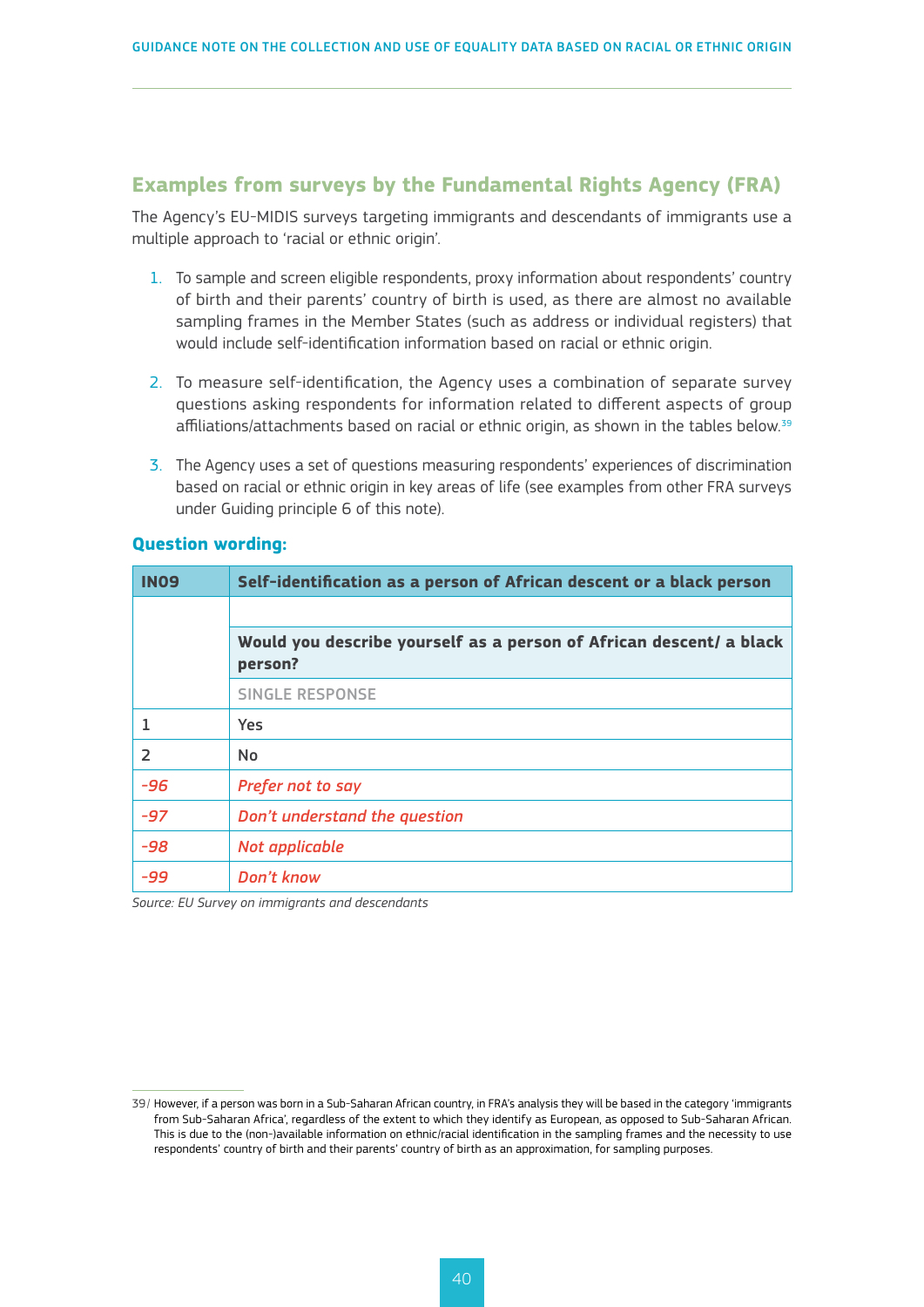| <b>RA02</b>    | Self-identification as national/European/country national of respondent's<br>country of birth /country of birth of parents |                                                                 |  |  |
|----------------|----------------------------------------------------------------------------------------------------------------------------|-----------------------------------------------------------------|--|--|
|                | <b>ASK ALL</b>                                                                                                             |                                                                 |  |  |
|                | People might see themselves in different ways. The following question<br>is about how you see yourself.                    |                                                                 |  |  |
|                | strongly", to what extent do you feel?                                                                                     | On a scale from 1 to 5, where 1 equals "not at all" and 5 "very |  |  |
|                | SHOW CARD RAO2                                                                                                             |                                                                 |  |  |
|                | READ OUT RA02_1 TO RA01_5                                                                                                  |                                                                 |  |  |
|                |                                                                                                                            | 1 Not at all                                                    |  |  |
|                |                                                                                                                            | $\overline{2}$                                                  |  |  |
| <b>RA02_1</b>  | European                                                                                                                   | 3                                                               |  |  |
| <b>RA02 2</b>  | Austrian                                                                                                                   |                                                                 |  |  |
| <b>RA02_3</b>  | Nigerian                                                                                                                   | $\overline{4}$                                                  |  |  |
|                |                                                                                                                            | 5 Very strongly                                                 |  |  |
| $\overline{a}$ | $\ddotsc$                                                                                                                  | -96 Prefer not to say                                           |  |  |
|                | $\ddotsc$                                                                                                                  | -97 Don't understand the question                               |  |  |
|                | $\ddotsc$                                                                                                                  |                                                                 |  |  |
|                |                                                                                                                            | -98 Not applicable                                              |  |  |
|                |                                                                                                                            | -99 Don't know                                                  |  |  |

*Source: FRA EU MIDIS II* 

The Agency's Fundamental Rights Survey – a survey of the general population in the EU – included a question about self-identification as an ethnic minority. In addition to this, the survey asked respondents about their country of birth and their parents' country of birth.

| r29 | Whether belongs to an ethnic minority                                   |  |  |
|-----|-------------------------------------------------------------------------|--|--|
|     | ASK ALL                                                                 |  |  |
|     | Do you consider yourself to be part of an ethnic minority in [COUNTRY]? |  |  |
|     | <b>SINGLE RESPONSE ALLOWED</b>                                          |  |  |
|     | Yes                                                                     |  |  |
|     | <b>No</b>                                                               |  |  |
| 888 | Prefer not to say                                                       |  |  |
| 999 | Don't know                                                              |  |  |

*Source: FRA Fundamental Rights Survey*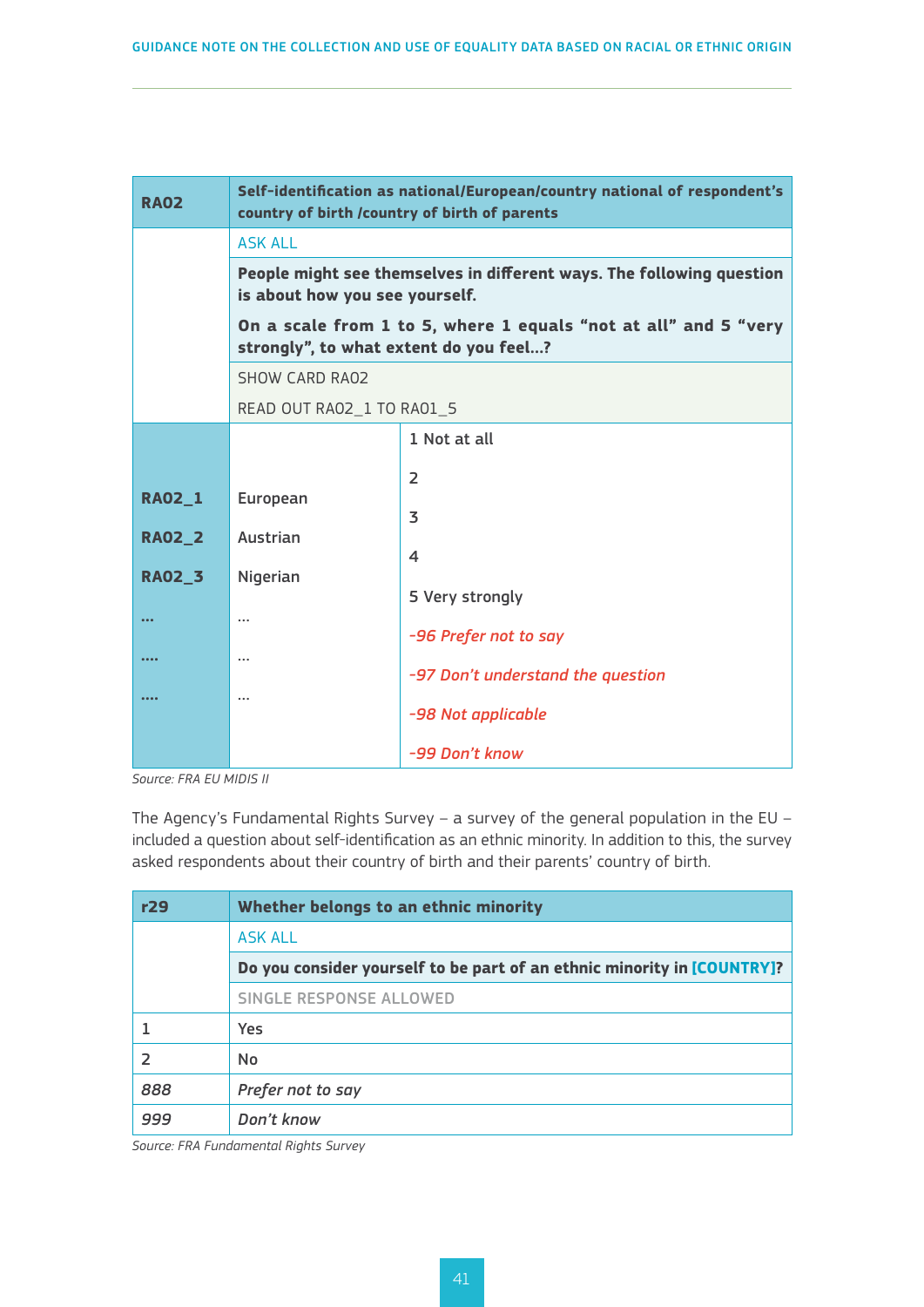# <span id="page-41-0"></span>6. Using proxy information when collecting data on racial or ethnic origin (when self-identification is not possible)

#### **Rationale**

Disaggregation by racial or ethnic origin requires that data on relevant characteristics are collected. **Lack of or incomplete** statistical evidence on racial or ethnic origin poses a concern, as it makes it difficult to assess:

- 1. the real extent/prevalence of the challenges that ethnic minorities or racialised groups face (such as racism, discrimination, structural inequalities in key areas of life, biasmotivated crime and harassment, as well as discriminatory profiling by law enforcement authorities).
- 2. the effectiveness of legislation and policies implemented to tackle inequality, discrimination and racism.

As previously mentioned, since categorisations on racial or ethnic origin are social constructs, there is no single self-evident meaning or measurement, and therefore no universal solution, when it comes to collecting data based on socially constructed distinctions.<sup>40</sup>

The most important question is, however, in which categories do disadvantages and inequalities appear – is it, for example, country of birth, nationality, skin colour, religion, or all together? And, to what extent do the categories used for equality statistics meaningfully and properly represent all disadvantaged people and groups in relation to racial or ethnic origin? Population numbers/census numbers are the sites where representation occurs, and through which political power can be contested. Proper counting therefore allows proper representation, and proper representation allows proper protection.

#### **Challenges**

→ For different reasons (historical, legal, etc.), in most EU Member States, "*the concept of race or racial origin is not used in data collection. The way racial or ethnic origin is understood impacts on the protection provided by the Racial Equality Directive and informs whether treatment apparently based on proxies such as immigrant status, nationality, language and certain religious practices is seen as direct or indirect, covert or overt discrimination.*" 41

<sup>40/</sup> Makkonnen, T. (2017), *[European Handbook on Equality Data \(2016](https://ec.europa.eu/newsroom/just/document.cfm?action=display&doc_id=43205) revision)*.

<sup>41/</sup> Farkas, L, (2017), *[Analysis and comparative review of equality data collection practices in the European Union: Data collection](https://www.statewatch.org/media/documents/news/2018/mar/eu-com-data-collection-field-of-equality-study-2017.pdf) [in the field of ethnicity](https://www.statewatch.org/media/documents/news/2018/mar/eu-com-data-collection-field-of-equality-study-2017.pdf),* Luxembourg: Publications Office of the European Union, 2017, p. 6.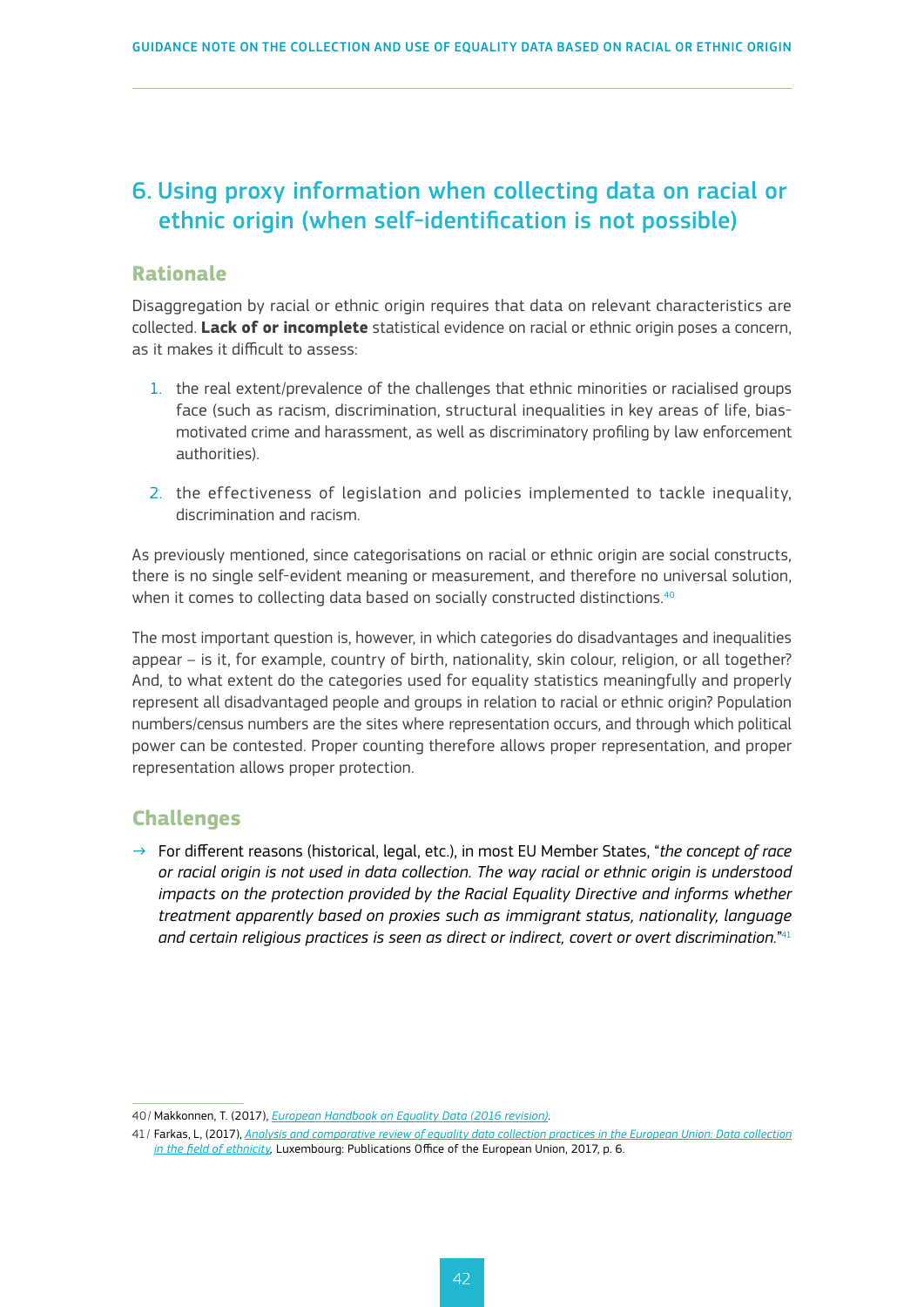- $\rightarrow$  Most administrative sources use proxies for racial or ethnic origin, such as citizenship/ nationality, country of birth, country of birth of parents, language. According to the UNECE *Poverty Measurement [– Guide to Data Disaggregation](https://unece.org/sites/default/files/2021-01/ECECESSTAT20204.pdf)*, however, "*using proxy information can be challenging for certain groups and needs to be handled with care. For example, nationality-based data might be a very weak indicator for ethnicity due to differences in naturalisation policies, or for indigenous people or autochthonous ethnic groups.*" 42
- Using proxies, therefore, bears the risk of '**under-coverage**': For example, if equality statistics are based only on country of birth or nationality (as a proxy for ethnicity/ethnic origin), they will miss other kinds of disadvantages and inequalities that might occur in relation to skin colour, racial or ethnic origin and religion, to name just a few. Or using data about place of birth to show the impact of COVID-19 on ethnic or racialised minorities will miss the risk for people of African descent in their second or third generation. So, there is a gap between what can be shown by way of proxies and what would be relevant to know.
- $\rightarrow$  Using proxies bears the risk of homogenisation: For example, "EU citizens 'of migrant background', 'new- or non-majority ethnicities' or 'allochthones' share one characteristic: they are named in binary opposition to a country or the ethnic origin of the majority population in that country. These categories are also misleading, because they lump minorities into a single unit, without investigating whether they indeed belong together."<sup>43</sup> Therefore, when using proxies, researchers should reflect on the impact of their category choices in the data analyses.
- $\rightarrow$  Proxies conflict with the principle of self-identification and therefore fail to represent diversity of racial or ethnic origin in society. For example, in the case of first generation long-term residents, the proxy 'country of birth' might not be an efficient and operational indicator for ethnicity after 10-15 years of stay in the country of residence.
- Migration (background), language, education levels and poverty data are not effective proxies for measuring discrimination based on racial or ethnic origin.44 Countries that refuse to collect data based on racial or ethnic origin in relation to discrimination would therefore put an artificial limit on the interpretation of equality rights, and more specifically, the effective implementation of non-discrimination laws.
- $\rightarrow$  Discrimination based on racial or ethnic origin is not about how people define themselves but how others see/perceive them. In this case, what is relevant is third-party identification, but this information is difficult to collect in a census.

<sup>42/</sup> United Nations Economic Commission for Europe (UNECE) (2020), *Poverty Measurement [– Guide to Data Disaggregation](https://unece.org/sites/default/files/2021-01/ECECESSTAT20204.pdf)*, p. 70.

<sup>43/</sup> Farkas, L, (2017), *[Analysis and comparative review of equality data collection practices in the European Union: Data collection](https://www.statewatch.org/media/documents/news/2018/mar/eu-com-data-collection-field-of-equality-study-2017.pdf) [in the field of ethnicity](https://www.statewatch.org/media/documents/news/2018/mar/eu-com-data-collection-field-of-equality-study-2017.pdf),* Luxembourg: Publications Office of the European Union, 2017, p. 38.

<sup>44/</sup> Ibid., p. 6.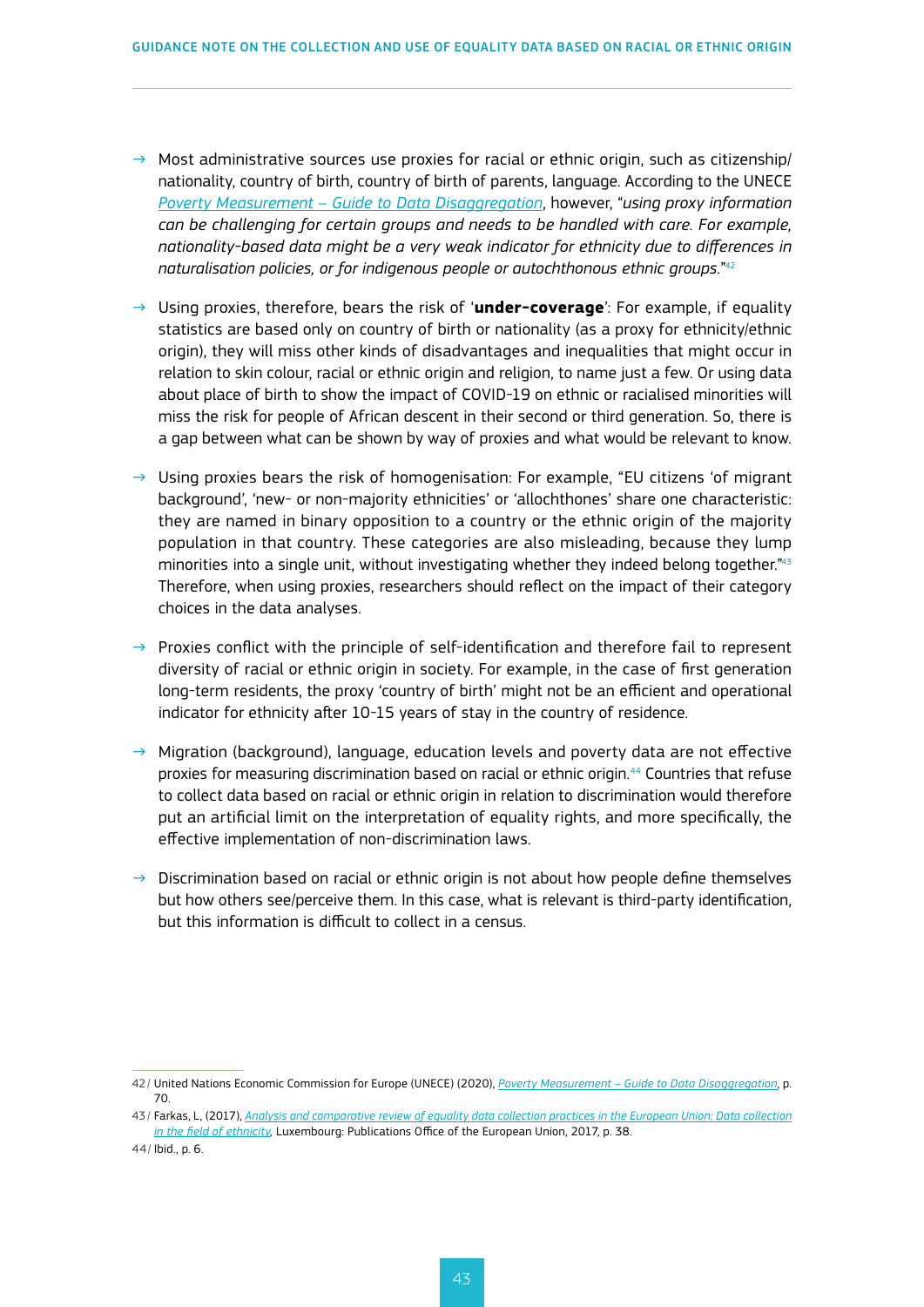#### <span id="page-43-0"></span>**Guidance**

- $\rightarrow$  In the absence of proper sampling frames, using proxy information is often the only way to survey ethnic or racialised minorities.
- $\rightarrow$  "To measure (in)equality, it may be as important to identify the perceived racial and ethnic *origin as the one self-identified. (Perceived) racial origin is an important element of the discrimination experiences of Afro-Europeans and European Muslims, as well as the Roma.*" 45
- $\rightarrow$  Given the highly segregated living conditions of the Roma in several Member States, affecting entire micro regions, poverty/income data could be used as a proxy, especially when combined with geographic location.<sup>46</sup>
- $\rightarrow$  The use of proxies should be transparent and information on this should be publicly available. For example, information notes for data users, explaining the definitions and limitations of the applied proxies, should be added to the technical (meta) information for the data collection.
- $\rightarrow$  Where the human rights-based principle of self-identification cannot be applied, data collectors should envisage refining and increasing the number of proxy variables/categories in existing data sources and analysis, to ensure comprehensive coverage of different population groups.
- $\rightarrow$  Over time, proxies should be phased out and data systems strengthened.
- $\rightarrow$  Data collectors and data users need multiple and complementary data sources of equality data based on racial or ethnic origin, to enable effective monitoring of the implementation of non-discrimination legislation. However, given the different ways of operationalising racial or ethnic origin, further alignment or coordination between different data sources and across time is needed to increase comparability (see Guiding Principle No.3).

#### **Examples of national practice**

→ Comprehensive examples of national practices are provided in the report *[Analysis and](https://www.statewatch.org/media/documents/news/2018/mar/eu-com-data-collection-field-of-equality-study-2017.pdf)  [comparative review of equality data collection practices in the European Union: Data](https://www.statewatch.org/media/documents/news/2018/mar/eu-com-data-collection-field-of-equality-study-2017.pdf)  [collection in the field of ethnicity](https://www.statewatch.org/media/documents/news/2018/mar/eu-com-data-collection-field-of-equality-study-2017.pdf).*

<sup>45/</sup> Farkas, L, (2017), *[Analysis and comparative review of equality data collection practices in the European Union: Data collection](https://www.statewatch.org/media/documents/news/2018/mar/eu-com-data-collection-field-of-equality-study-2017.pdf) [in the field of ethnicity](https://www.statewatch.org/media/documents/news/2018/mar/eu-com-data-collection-field-of-equality-study-2017.pdf),* Luxembourg: Publications Office of the European Union, 2017, p. 6. 46/ Ibid.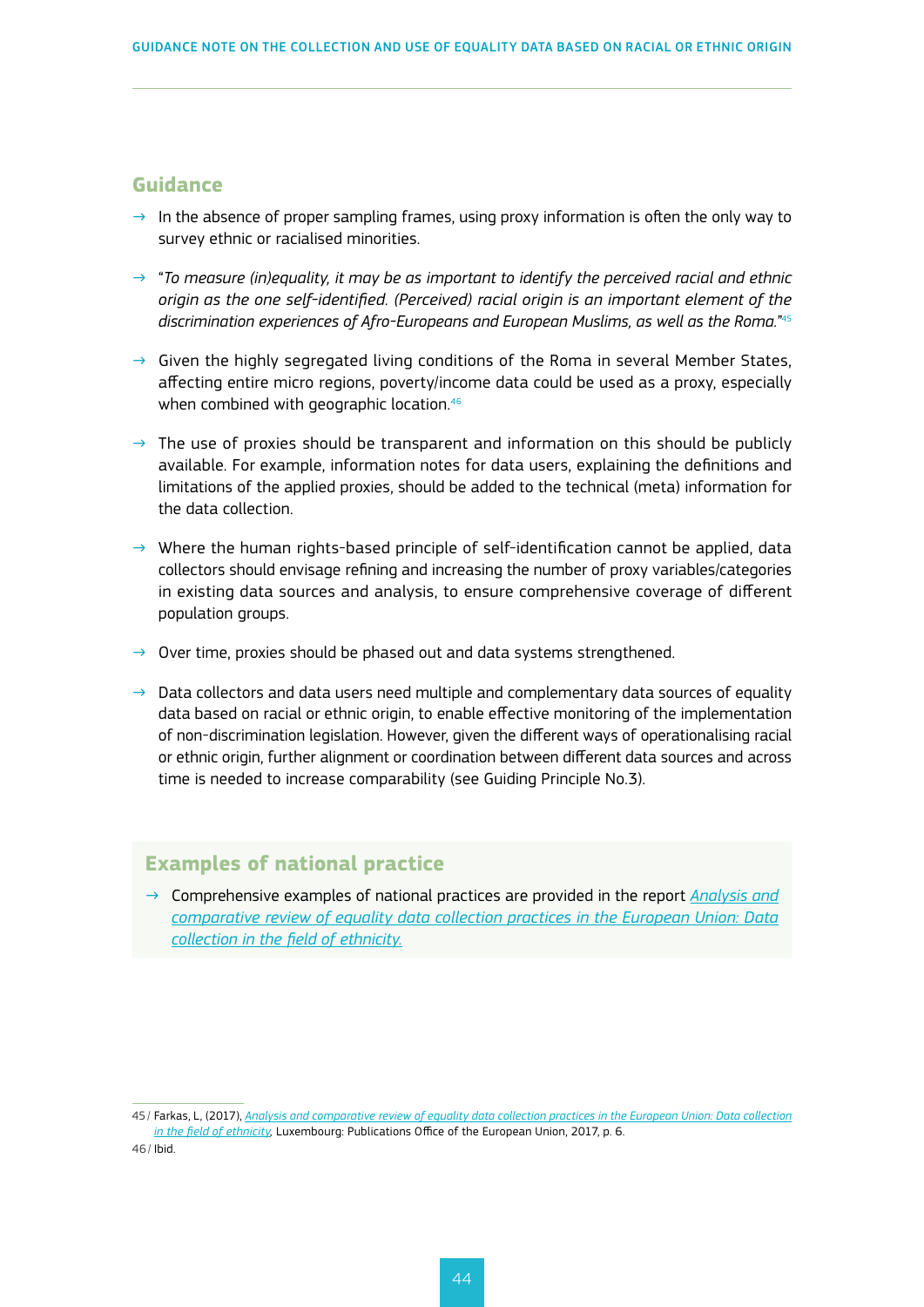# <span id="page-44-0"></span>7. Collecting data on experience of discrimination based on ethnic/racial origin in key areas of life

FRA survey data regularly illustrates the extent and nature of experience of inequality and racial/ ethnic discrimination across the EU. It does so with reference to the grounds of discrimination and areas of life covered by the applicable non-discrimination legislation in all EU Member States (for example the racial and employment equality directives).<sup>47</sup>

FRA data further shows that the prevalence of racial/ethnic discrimination remains consistently high, both over time and across different population groups in different Member States. It also shows that victims of discrimination tend not to report incidents they experience to any authority or body for a number of reasons, including not knowing where to turn to.<sup>48</sup>

As a result, incidents remain largely invisible to institutions that have a legal obligation to assist victims of discrimination, including equality bodies. This phenomenon, which is also known as attrition of actual cases of discrimination, proves to be a considerable challenge when it comes to providing a reliable picture about the extent of racial/ethnic discrimination, as it means that only a small part of actual discrimination experienced by people at risk is visible (the 'tip of the iceberg'). Survey data, therefore, is the best approximation of the reality on the ground.

FRA survey data also show that, for example, many Roma, Travellers, Muslims, Jews, and immigrants and their descendants cannot say with certainty whether they experience discrimination based on their race or ethnicity, as opposed to their religion or belief. FRA data also consistently show that many people across the EU experience multiple and intersectional discrimination, based on varied combinations of grounds. *Intersectional discrimination* is a situation in which several types of discrimination operate and interact with each other at the same time in such a way that they are inseparable and produce specific new types of discrimination.<sup>49</sup>

<sup>47/</sup> The Racial Equality Directive prohibits direct and indirect discrimination on the grounds of racial or ethnic origin. Article 3 on the scope of the directive specifies that it applies to employment and occupation, vocational training, working conditions and membership of workers' or employers' organisations; social protection, including social security and healthcare; social advantages; education; and access to and supply of goods and services that are available to the public, including housing. The Employment Equality Directive prohibits direct and indirect discrimination on the grounds of religion or belief, disability, age or sexual orientation. Article 3 on the scope of the directive specifies that it applies to the areas of employment and occupation, vocational training, working conditions and membership of workers' or employers' organisations.

<sup>48/</sup> FRA (2021), *Equality in the EU 20 [years on from the initial implementation of the equality directives](https://fra.europa.eu/sites/default/files/fra_uploads/fra-2021-opinion-equality-directives-01-2021_en.pdf)*. Luxembourg, Publications Office, p. 13. Following Kimberlé Crenshaw, the European Commission acknowledges "*that individuals can belong to several disadvantaged groups at the same time, and potentially suffer specific forms of discrimination.*" See as well the definitions of the European Institute for Gender Equality (EIGE) of 'multiple discrimination' at: [https://eige.europa.eu/thesaurus/](https://eige.europa.eu/thesaurus/terms/1297 ) [terms/1297](https://eige.europa.eu/thesaurus/terms/1297 ) and 'intersectionality' at:<https://eige.europa.eu/thesaurus/terms/1492>.

<sup>49/</sup> Ibid, p. 11.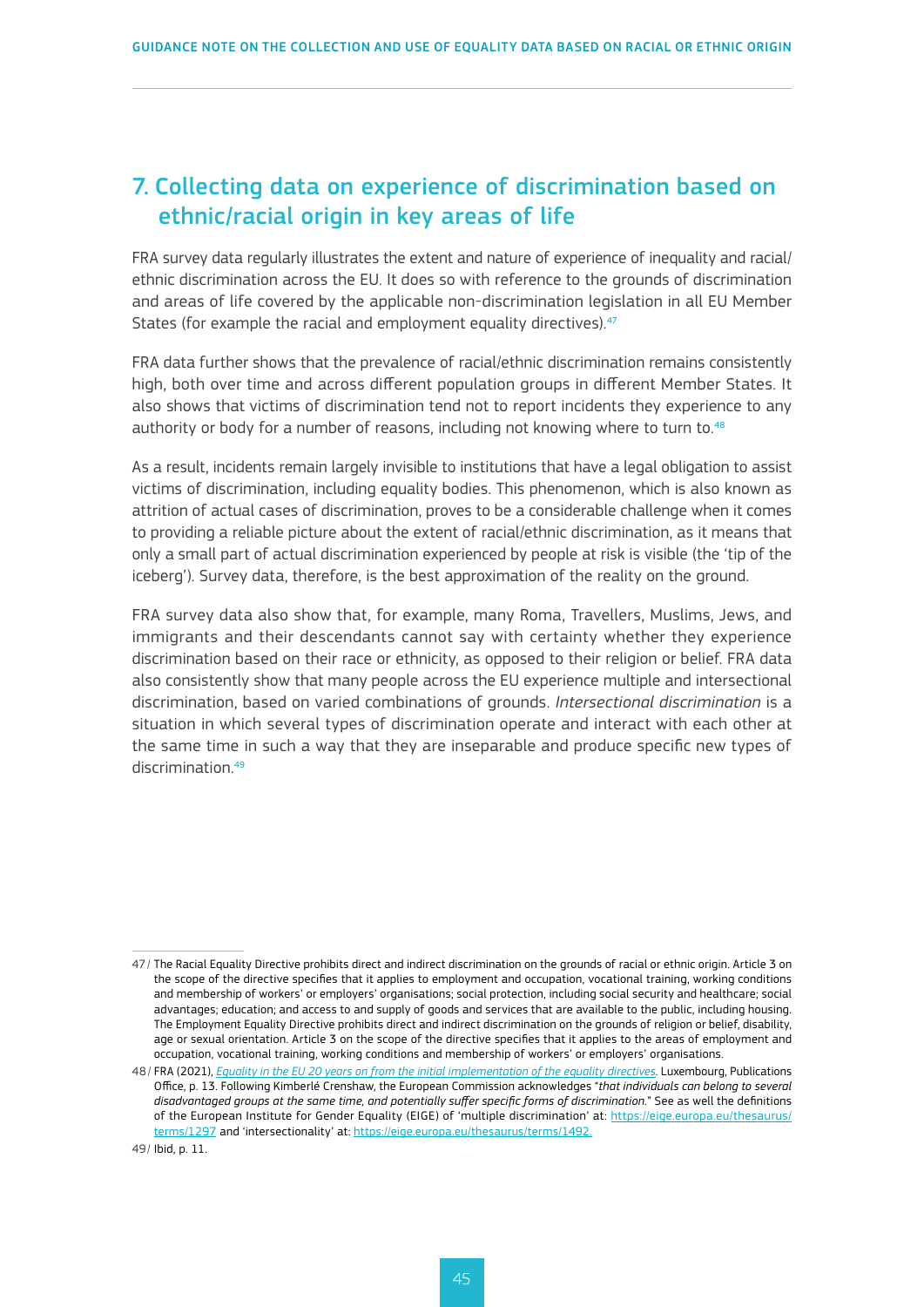#### <span id="page-45-0"></span>**Rationale**

Objective, reliable and comparable data documenting experiences of inequality and discrimination are an essential tool for evidence-based policymaking. As already mentioned, proxies rarely offer a reliable picture of discrimination affecting racialised groups and ethnic minorities. Collecting data on experiences of discrimination of different groups, on different grounds and in different areas of life is one of the most effective ways to assess the effective implementation of anti-discrimination legislation. It is a powerful tool to monitor to what extent racial or ethnic biases might be used for example in access to employment, housing, education, health, and goods and services, as well as in encounters with law enforcement authorities.

"*Processes, such as attribution or ascription, othering, grouping and stereotyping create, institute or impose racial or ethnic origins. Racial or ethnic identity may not correspond to that perceived or assumed by a third party. Identity is fluid and may change over time. That, however, does not necessarily impact on how that person is perceived.*" 50 A certain level of grouping is unavoidable in statistical data collection and analysis, and can be necessary. However, data collectors and users of such grouping must be aware about the risks such grouping choices might entail.

#### **Guidance**

- $\rightarrow$  Any questions on experiences of discrimination should be preceded by a definition of discrimination. It is also essential that respondents can go back to this specific definition at any time during data collection. For this, data collectors need to ensure that respondents can access and understand the definition provided (be it through using a showcard or readout-loud option in a face-to-face interview, or through info boxes in online surveys).
- $\rightarrow$  Standardise the question format: questions on racial/ethnic discrimination should follow the same logic as questions on discrimination based on other grounds.
- $\rightarrow$  Separate questions about experiences of discrimination in different areas of life (such as employment, education, health, housing, access to goods and services, access to justice etc.) should be preferred – instead of asking only one general question on discrimination, without specifying the areas.

<sup>50/</sup> Farkas, L. (2017), [The meaning of racial or ethnic origin in EU law: between stereotypes and identities](https://ec.europa.eu/newsroom/just/items/54924), Luxembourg, Publication Office of the European Union, 2017, p. 37.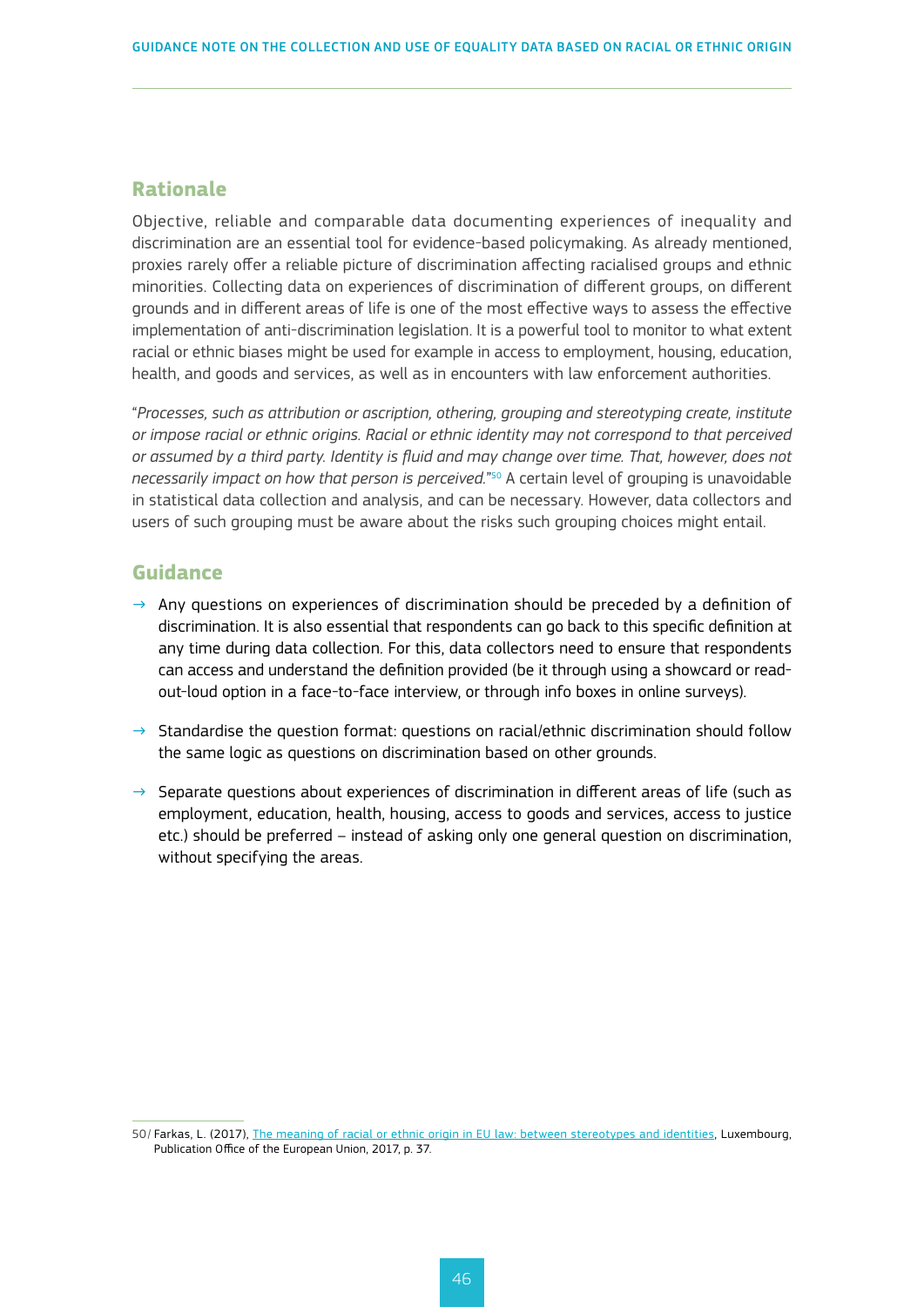- $\rightarrow$  Calculating the prevalence of discrimination for different areas of life also allows policymakers to develop and implement tailor-made anti-discrimination policies in their respective field. As well as the ability to target specific policy fields, asking separately about different areas of life can help respondents remember relevant incidents. Otherwise, when asking just a single question, some respondents might mainly concentrate on employment or education-related situations, but forget about housing or shops and services. In the area of crime victimisation, it has been shown that more specific questions lead to a higher overall prevalence that what would be achieved by asking fewer, more general questions.
- $\rightarrow$  Questions about discriminatory experiences should preferably be asked for at least two different periods of time, enabling respondents to differentiate between short-term and long-term experiences (for example, in the 12 or 24 months, or in the five years preceding a survey).

This procedure has been shown to increase the reliability and validity of the data, by allowing respondents to report on relevant experiences in different phases of their life.<sup>51</sup> In addition, answers to the questions about experience of discrimination in the short run can help to monitor the effectiveness of recently implemented measures. When defining the periods of time, data collectors might also consider the definition of certain indicators that are particularly relevant in this context, such as  $-$  for instance  $-$  indicator [10.3.1](https://unstats.un.org/sdgs/metadata/?Text=&Goal=10&Target=10.3) of the 2030 [Agenda for Sustainable Development](https://unstats.un.org/sdgs/metadata/?Text=&Goal=10&Target=10.3) (it seeks to determine the proportion of the population that reports having personally felt discriminated against or harassed within the previous 12 months). Furthermore, periods of time might also be chosen in a way that allows for comparisons with results of other surveys, such as the regular FRA surveys.

- $\rightarrow$  To capture the intensity or recurrence of discrimination experiences, data collectors might ask respondents how often, in a particular period of time, they encountered racial or ethnic discrimination.
- $\rightarrow$  Sequence and follow-up of questions: it is recommended to start the section on discrimination with a definition; attitudinal questions should precede questions on experiences; frequency and reactions (such as making a complaint, and if so, to whom).

<sup>51/</sup> See for example: FRA (2014), *[Violence against women: an EU-wide survey Main results](https://fra.europa.eu/en/publication/2014/violence-against-women-eu-wide-survey-main-results-report),* Luxembourg: Publication Office of the European Union, (2015).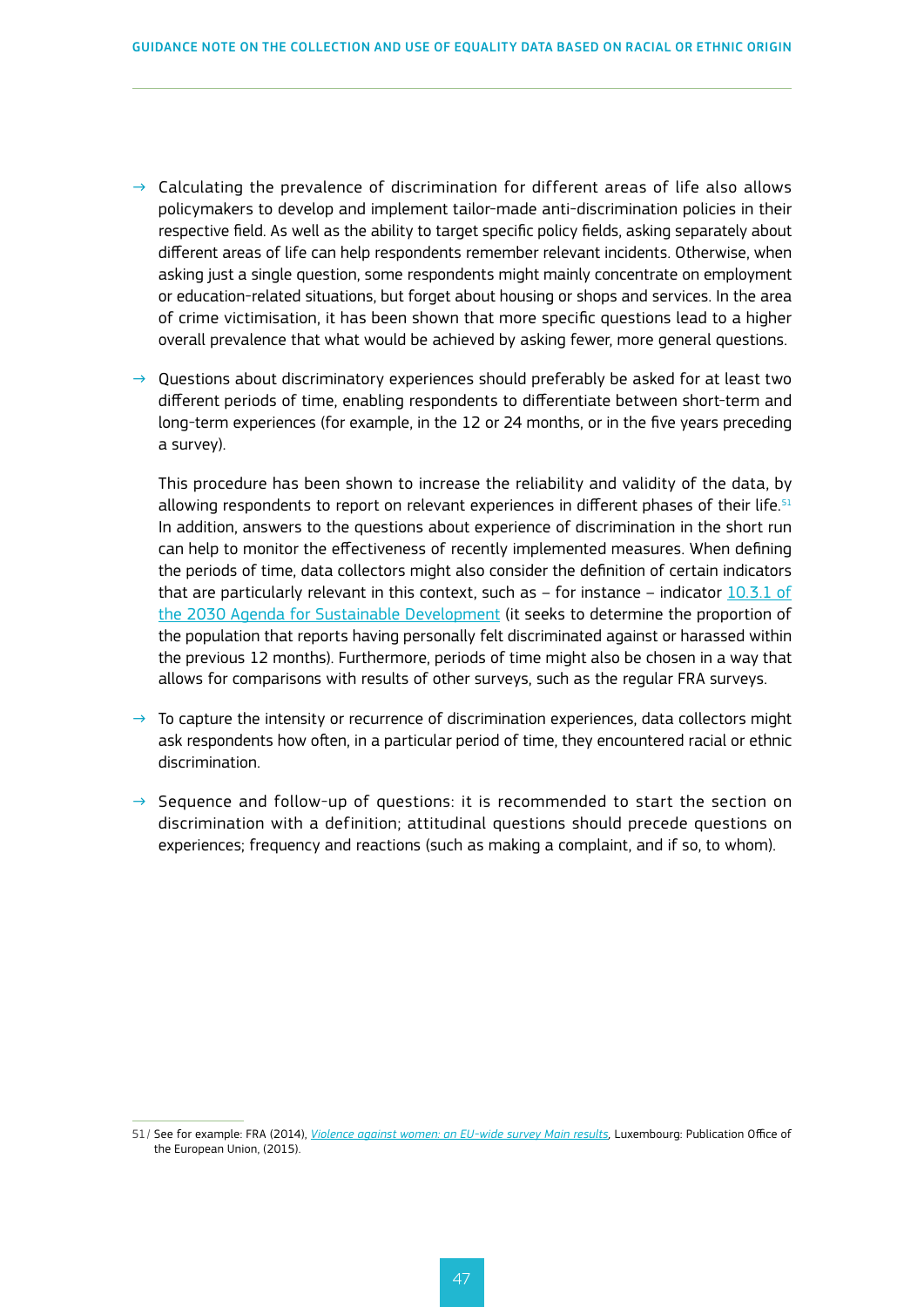- To identify multiple and intersectional discrimination, the prevalence of discrimination based on racial or ethnic origin should be looked at in relation to and in combination with the prevalence of discrimination on other grounds. 52 Take due consideration of the [Guidelines](https://ec.europa.eu/info/sites/default/files/final_guidelines_4-10-18_without_date_july.pdf) [on improving the collection and use of equality data,](https://ec.europa.eu/info/sites/default/files/final_guidelines_4-10-18_without_date_july.pdf) and specifically Guideline No 6 "Ensure comprehensiveness of equality data", which recommends that Member States mainstream incorporate the measurement of multiple and intersectional discrimination into all existing data collection systems; for example, data collected on disability should ideally include information on racial or ethnic origin, sex, age and other potential characteristics that might lead to a higher risk of discrimination based on multiple factors or intersecting inequalities. This type of analysis generally requires larger sample sizes for robust results, and a range of different sources could be considered, including large surveys, administrative and linked data.
- $\rightarrow$  Member States are encouraged to incorporate the collection of racial/ethnic discrimination experiences into all EU and national surveys (such as the Labour Force Survey (LFS) and the EU Statistics on Living Conditions (EU-SILC)), by including discrimination questions/ modules. This could be done either by introducing individual variables/survey questions that specifically measure perceived racial/ethnic discrimination or by regularly implementing issue-based survey modules, to cover the range of issues related to racial or ethnic discrimination, bias-motivated harassment, racism and discriminatory profiling practices.
- → Participation and response rates in a survey increase considerably "*when the topic of the study is of direct interest to the respondents, as with discrimination experiences.*" 53
- $\rightarrow$  Carry out background research before data collection: Before developing and deciding on any survey design, collecting background data and information on composition and concentration of the groups to be surveyed is an important task for every data collection. An informed decision on the best possible sampling design can only be taken after a comprehensive mapping of information on the target population in each country to be surveyed.<sup>54</sup>
- $\rightarrow$  Promote the sharing of good practice in measuring discrimination experiences.

<sup>52/</sup> Following Kimberlé Crenshaw, the European Commission acknowledges *that individuals can belong to several disadvantaged groups at the same time, and potentially suffer specific forms of discrimination.*" In; European Commission (2007), *[Tackling](https://op.europa.eu/en/publication-detail/-/publication/f1f6da3a-2c36-4ef7-a7c2-b906349220b4) Multiple Discrimination [- Practices, policies and laws](https://op.europa.eu/en/publication-detail/-/publication/f1f6da3a-2c36-4ef7-a7c2-b906349220b4)*, Luxembourg: Office for Official Publications of the European Commission, 2007, p. 15.

<sup>53/</sup> FRA (2017), *[Second European Union Minorities and Discrimination Survey](https://fra.europa.eu/sites/default/files/fra_uploads/fra-2017-eu-midis-ii-technical-report_en.pdf) - Technical Report*, Luxembourg: Publication Office of the European Union, 2017, p. 93.

<sup>54/</sup> FRA (2017), *[Second European Union Minorities and Discrimination Survey](https://fra.europa.eu/sites/default/files/fra_uploads/fra-2017-eu-midis-ii-technical-report_en.pdf) - Technical Report*, Luxembourg: Publication Office of the European Union, 2017, p. 92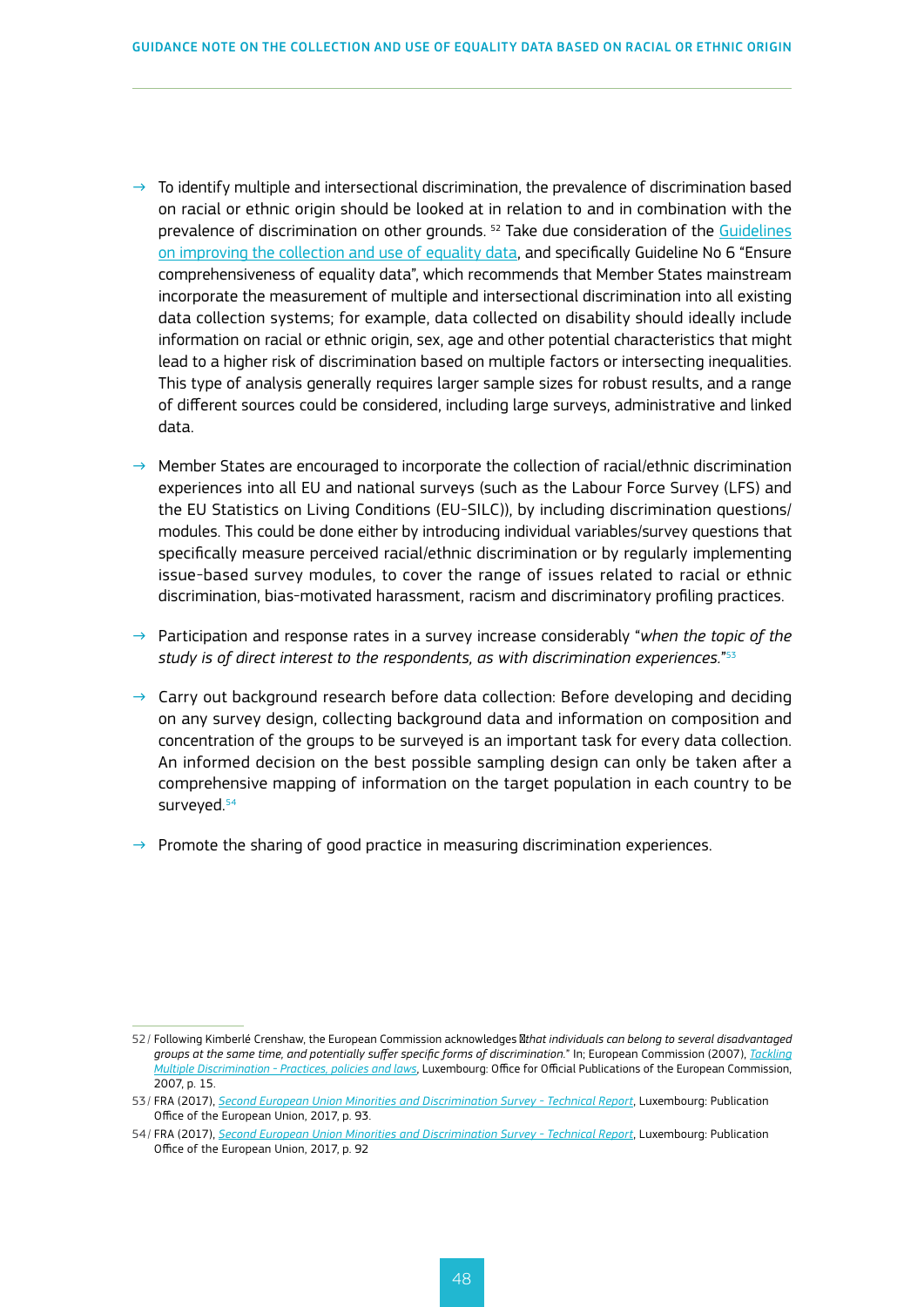#### <span id="page-48-0"></span>**Examples of national practice**

The **Irish** module on [Equality and Discrimination](https://www.cso.ie/en/releasesandpublications/er/ed/equalityanddiscrimination2019/) (for Q1 2019), asked questions on discrimination for key areas of life, including workplace discrimination, accessing and treatment in public and private services, education, housing, health, transport and contact with the police. To measure experience of discrimination in the workplace, the following questions were asked (in the same way across all settings):

DISCRIM\_1 *"In the past two years, have you personally felt discriminated against in the workplace?"* 

- 1. Yes
- 2. No
- 3. Not applicable (don't work, haven't been working in the past two years)
- 4. Don't know

IF DISCRIM 1=1 -> WHY

- WHY "*Why do you think you were discriminated against was it because of your?* (Multiple responses allowed)
	- 1. Gender
	- 2. Marital status
	- 3. Family status (e.g. pregnant or with children or other dependants)
	- 4. Religious belief
	- 5. Sexual orientation
	- 6. Age
	- 7. Disability
	- 8. Race (including colour, nationality, ethnic or national origins)
	- 9. Membership of the Traveller community
	- 10. Other (please specify)

Follow-up questions ask about the nature of discrimination, its frequency, the severity of its effect and whether any action has been taken in response (such as a complaint or a legal action).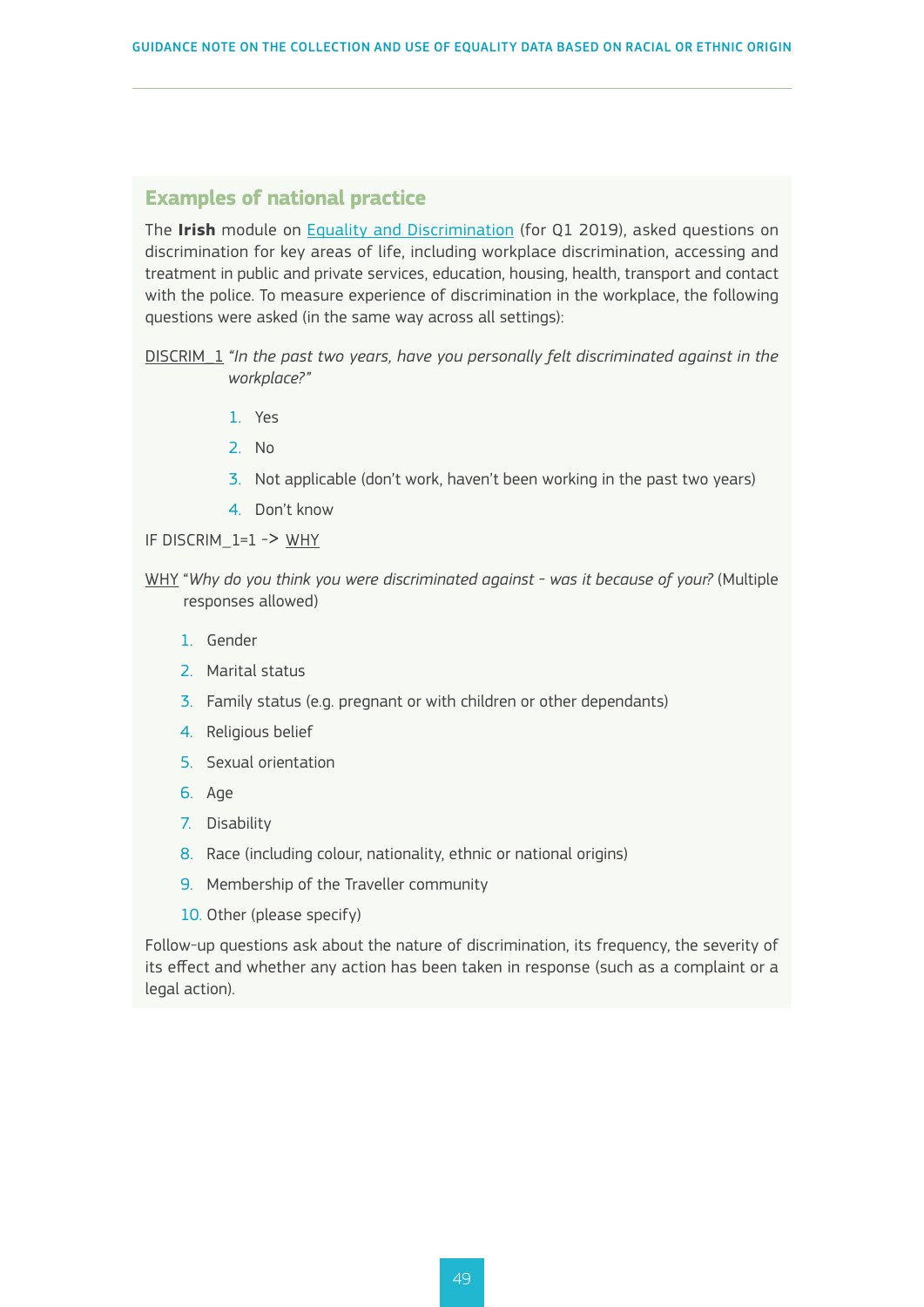In **Germany**, Each One Teach One (EOTO), a community-based organisation initiated the **[#Afrozensus](https://afrozensus.de/)** in cooperation with Citizens For Europe (CFE), to examine the lives and discrimination experiences of people of African descent (including black, African and Afro-diasporic people in Germany). The project was funded by Germany's Federal Anti-Discrimination Agency (FADA). It is composed of an online survey and qualitative research (expert interviews and focus groups). The questionnaire in the online survey contains various modules. One of them is designed to capture, in detail, discrimination experiences on different grounds, in all relevant areas of life. The project is designed as a panel and EOTO is planning to repeat the online survey in future to measure anti-black racism over time.

In **Germany**, [Rassismusmonitor](https://www.rassismusmonitor.de/) - a new project of the DeZIM-Institut (the German Centre for Integration and Migration Research), funded by the Federal Ministry for Family Affairs, Senior Citizens, Women and Youth - aims to examine the causes, extent and consequences of racism in Germany. This project intends to provide an effective tool for monitoring racism by combining quantitative, qualitative, and experimental methods. In addition to representative population surveys and specific surveys of those affected by racism, legal, statistical, socialpsychological, and other interdisciplinary approaches will be applied.

**Norway** conducted its first national population [survey on quality of life](https://www.ssb.no/sosiale-forhold-og-kriminalitet/artikler-og-publikasjoner/livskvalitetsundersokelsen-2020) in 2020, in which respondents were asked if they had experienced worse treatment than others (discrimination) in the last 12 months. The responses were distributed among respondents with *immigrant background, Norwegian-born with immigrant parents* and *the rest of the population*. The respondents were then asked to choose "reason(s) for being discriminated against" from the following list:

- $\rightarrow$  Age
- $\rightarrow$  Gender
- Disease/injury
- $\rightarrow$  Disability
- $\rightarrow$  Ethnic background
- Skin colour
- Religion/beliefs
- $\rightarrow$  Political views
- $\rightarrow$  Sexual identity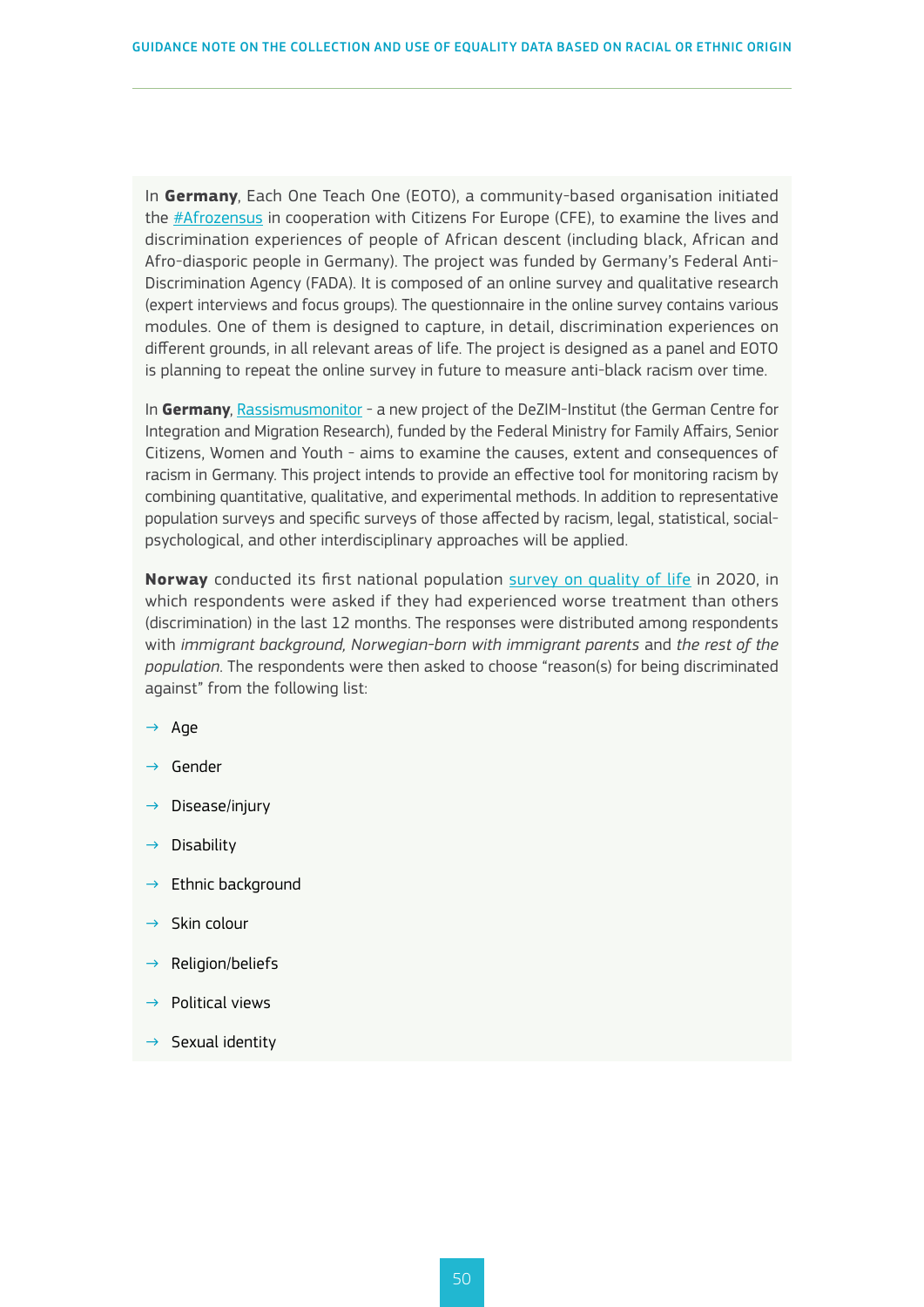#### <span id="page-50-0"></span>**Examples from FRA surveys**

[Measuring discrimination in FRA's EU-MIDIS surveys:](https://fra.europa.eu/sites/default/files/fra_uploads/fra-2017-eu-midis-ii-main-results_en.pdf) The EU MIDIS surveys and the follow-up surveys on Roma, Roma and Travellers and immigrants and descendants ask respondents if they had felt discriminated against on one or more grounds – skin colour, ethnic origin or immigrant background, religion or religious beliefs, sex, age, disability, sexual orientation, and 'other' grounds – in different domains and activities: when looking for work, at work, in education or when in contact with staff at their children's school, in access to healthcare, in connection with housing, and when using public or private services (such as public transport, administrative offices, when entering a night club, restaurant or a hotel, and when being in or entering a shop).

Respondents who reported discrimination on at least one of three specific grounds – skin colour, ethnic origin or immigrant background, and religion or religious beliefs – were asked further details about the incident, applying the generic term 'ethnic or immigrant background'. The generic term 'ethnic or immigrant background' indicates racial/ethnic discrimination as discussed in this guidance note.

#### **Question wording and sequence**

The survey includes a definition of discrimination, which is shown to respondents before they are asked about their actual experiences of discrimination: *"I would like to ask you a few questions about human rights. A basic right is to be treated equally. Still, some people might experience discrimination. By discrimination we mean when somebody is treated unfavourably compared with others because of their skin colour, age, sex, sexual orientation, disability, ethnic origin, religion or religious beliefs."*

Question wording for respondents who had been jobseekers in the five years preceding the survey: *"When looking for work in the past 5 years55, have you ever felt discriminated against for any of the following reasons? Tell me all that apply."*

- *1 Skin colour or racial origin*
- *2 Ethnic or immigrant background*
- *3 Religion or religious beliefs*
- *4 Age (such as being too young or too old)*
- *5 Sex/gender (such as being a man or a woman)*
- *6 Disability*
- *7 Sexual orientation (such as being gay, lesbian or bisexual)*

<sup>55/</sup> FRA's surveys ask about experiences of discrimination for two periods: 12 months and 5 years preceding the survey.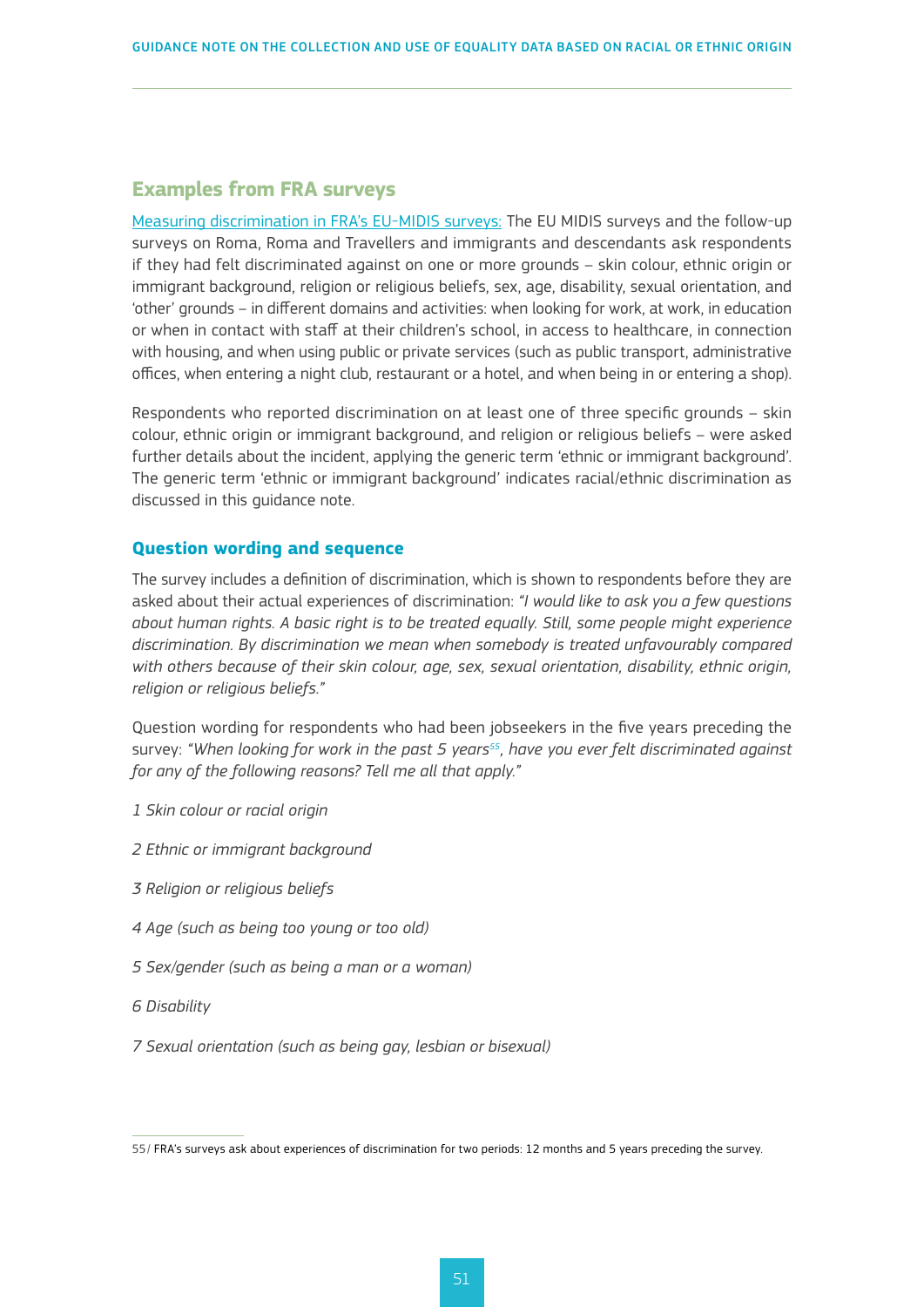*8 Gender identity or gender expression (this includes for example transgender, transvestite or non-binary people) - IF CAPI: INTERVIEWER: READ THE EXPLANATION / IF CASI/ONLINE: INFO BUTTON: For example, someone who was born as a boy but later feels like a girl/woman or born as a girl and later feels rather like a boy/man. Or someone who wears clothes that are usually designed for the opposite sex.*

*9 Other (please specify): OPEN TEXT BOX PLEASE SPECIFY THE REASON*

- *10 I haven't felt discriminated against for any reason when in this situation*
- *-96 Prefer not to say*
- *-97 Don't understand the question*
- *-99 Don't know*

Respondents who reported discrimination on at least one of the three specific grounds – (1) Skin colour or racial origin; (2) Ethnic or immigrant background; (3) Religion or religious beliefs – are asked further details about the incident, whether a complaint has been made and if so, to which institution/ body.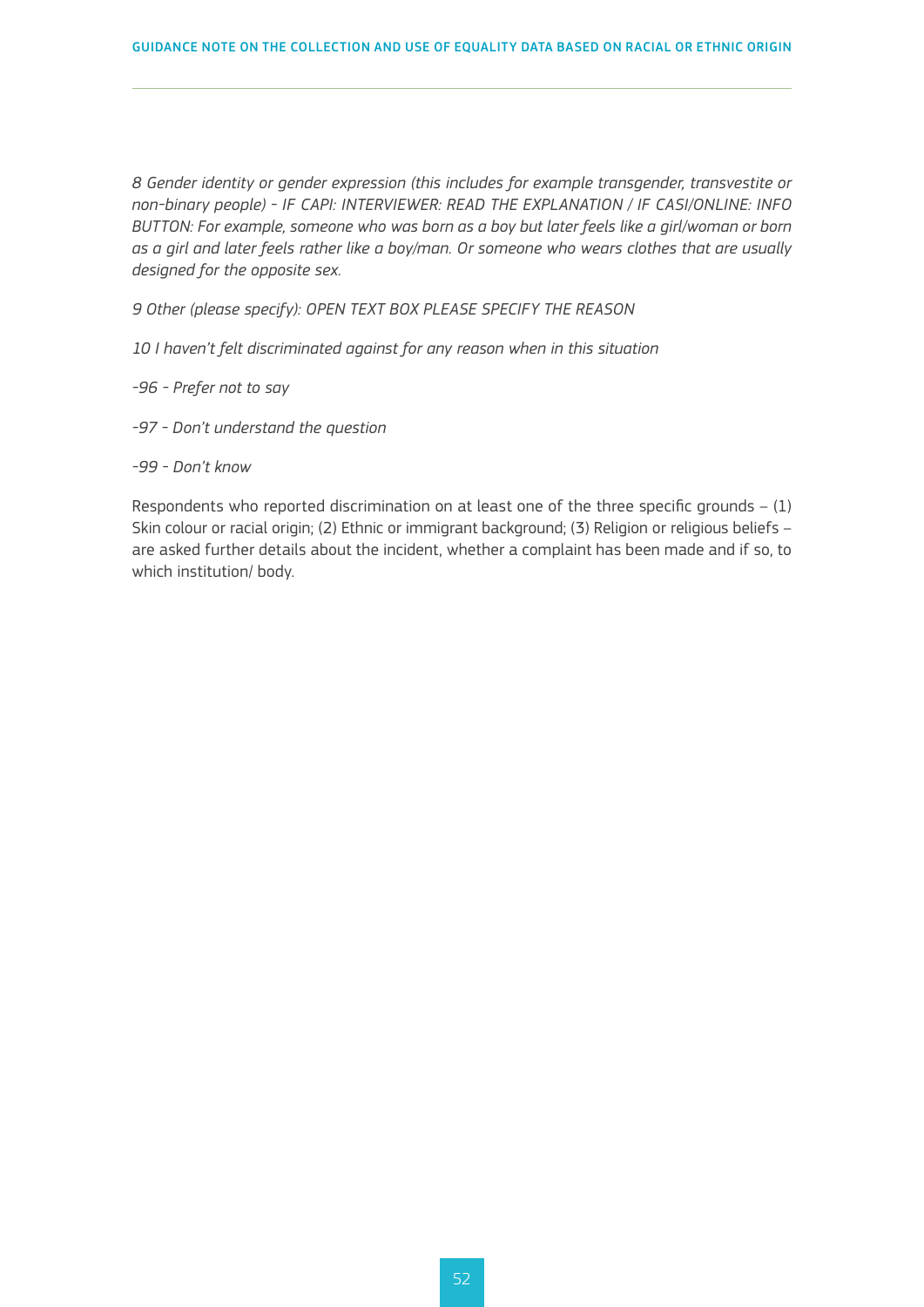# <span id="page-52-0"></span>8. Provide sufficient budget for regular surveys collecting equality data on racial/ethnic origin, particularly when administrative data collection is not possible

#### **Rationale**

Governments need to ensure that equality data is collected regularly, to monitor compliance with obligations under EU law, even when administrative data collection is not possible. In these cases sufficient budget must be allocated at national/regional level for collecting equality data on racial/ethnic origin through regular national/regional surveys conducted by a competent body (i.e. one with the relevant research expertise and capacity).

#### **Guidance**

- $\rightarrow$  If there is no regular collection of equality data based on racial or ethnic origin through administrative sources or surveys, Member States could ensure **sufficient budget to collect such data through a comprehensive national survey**, every four to five years. Such a survey should:
	- ⇢ be representative of all policy relevant target groups for disaggregation based on racial or ethnic origin.
	- ⇢ aim to represent the diversity of communities/groups in a country that self-identify in terms of racial or ethnic origin.
	- $\rightarrow$  aim to also cover populations and groups that are defined as 'hard-to-reach', including people living in poverty. This would also imply translating the survey instrument (questionnaire + other fieldwork materials) in the languages relevant for these groups, as well as engaging community organisations, mediators, and peer interviewers.<sup>56</sup>
	- ⇢ be based on sample sizes that are sufficient to allow for more detailed data analysis to identify geographical disparities and (intersectional) inequalities. This means that the net sample size should be big enough to allow for further disaggregation of the data as regards geographical distribution, age, sex/gender, and education.
	- $\rightarrow$  be able to produce reliable and valid data for all policy-relevant target groups that is, make use of up-to-date guides and standards on survey measurement and survey (sampling) design for hard-to-reach populations.
- $\rightarrow$  Regular surveys collecting equality data related to racial or ethnic origin can be conducted either as an independent survey with a specific focus on population groups that self-identify in terms of racial or ethnic origin, or as part of a general equality survey (that is, a survey that would also comprehensively cover other protected characteristics). This can be done at national (and, if relevant, regional) level, by a competent body, statistical institute or research organisation that has the relevant research capacity and expertise, following the previously listed guiding principles (including mapping and needs assessment exercises etc.).

<sup>56/</sup> United Nations Economic Commission for Europe (UNECE) (2020*), Poverty Measurement – Guide to Data Disaggregation*, p. 70. .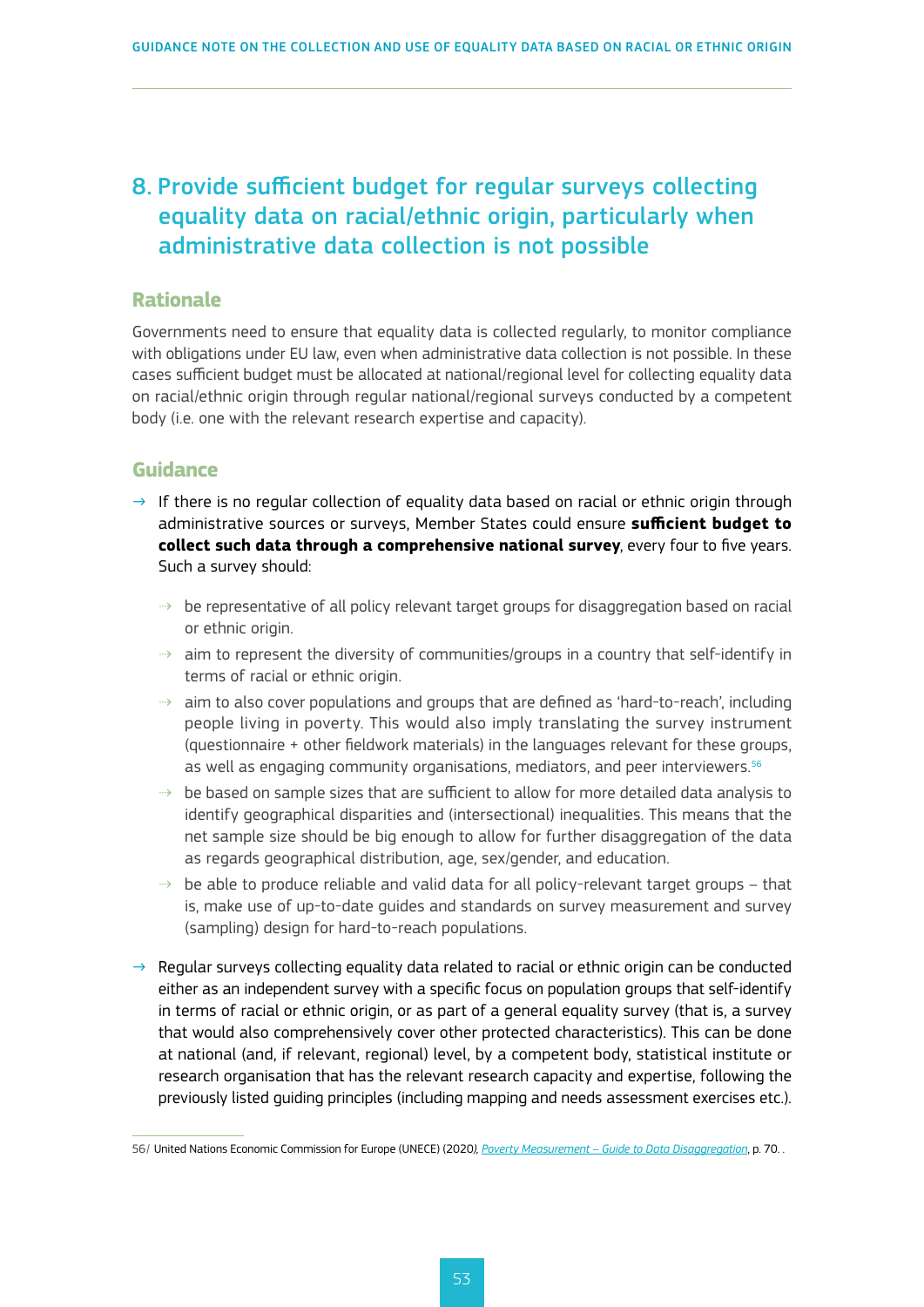#### <span id="page-53-0"></span>**Examples of national practice**

In **Italy** a survey on ["Integration of the second generation"](https://urlsand.esvalabs.com/?u=https%3A%2F%2Fwww.istat.it%2Fen%2Farchivio%2F182915&e=890ecce2&h=eddc4f7f&f=n&p=y) (ISG) was carried out by Istat in 2015, co-financed by the Ministry of Interior and the EU's European Fund for the Integration of third-country nationals (EFI).

In 2021, **Luxembourg** launched a national [Survey on Experiences of Racism and ethno](https://gouvernement.lu/en/actualites/toutes_actualites/communiques/2021/06-juin/18-enquete-racisme-discriminations.html)[racial Discrimination](https://gouvernement.lu/en/actualites/toutes_actualites/communiques/2021/06-juin/18-enquete-racisme-discriminations.html) which will look at questions such as: How widespread is racism and ethno-racial discrimination in Luxembourg? Which groups of people are mainly targeted? In which contexts and situations do residents perceive discriminatory acts and treatment? Where and how can action be taken to combat these issues?

The survey is coordinated by the Ministry of Family, Integration and the Greater Region, implemented by the Luxembourg Institute of Socio-Economic Research (LISER), with the participation of the *Centre d'étude et de formation interculturelles et sociales* (CEFIS).

A questionnaire will be submitted to 15,000 randomly selected residents, with an overrepresentation of population groups at risk. The survey will be available in five languages - French, Luxembourgish, German, English and Portuguese - and will be conducted mainly online. It concerns both native Luxemburgish people and people with an immigrant background.

The questionnaire includes questions on the personal characteristics of the respondents, their position towards racism, their opinions on immigration and diversity, their perception of ethno-racial discrimination in Luxembourg, experienced as a witness or as a victim. The data collected in the survey will be used to identify the sectors in which specific actions are necessary. They will also be considered in the formulation of policy recommendations to combat racism and discrimination. These issues are perceived in several areas such as employment, housing, access to healthcare, education and social networks: [racism \(liser.lu\).](https://surveyracism.liser.lu/)

In **Norway**, the Norwegian Directorate for Children, Youth and Family Affairs co-funded a national [survey on quality of life](https://www.ssb.no/sosiale-forhold-og-kriminalitet/artikler-og-publikasjoner/livskvalitet-i-norge-2020), together with the Norwegian Directorate of Health in 2020. The survey consists of questions about quality of life, satisfaction with own physical and mental health, as well as optimism for the future, and experience of meaning and commitment in everyday life etc. The survey was repeated in 2021, and will hopefully be conducted again in the future, whether annually or less frequently.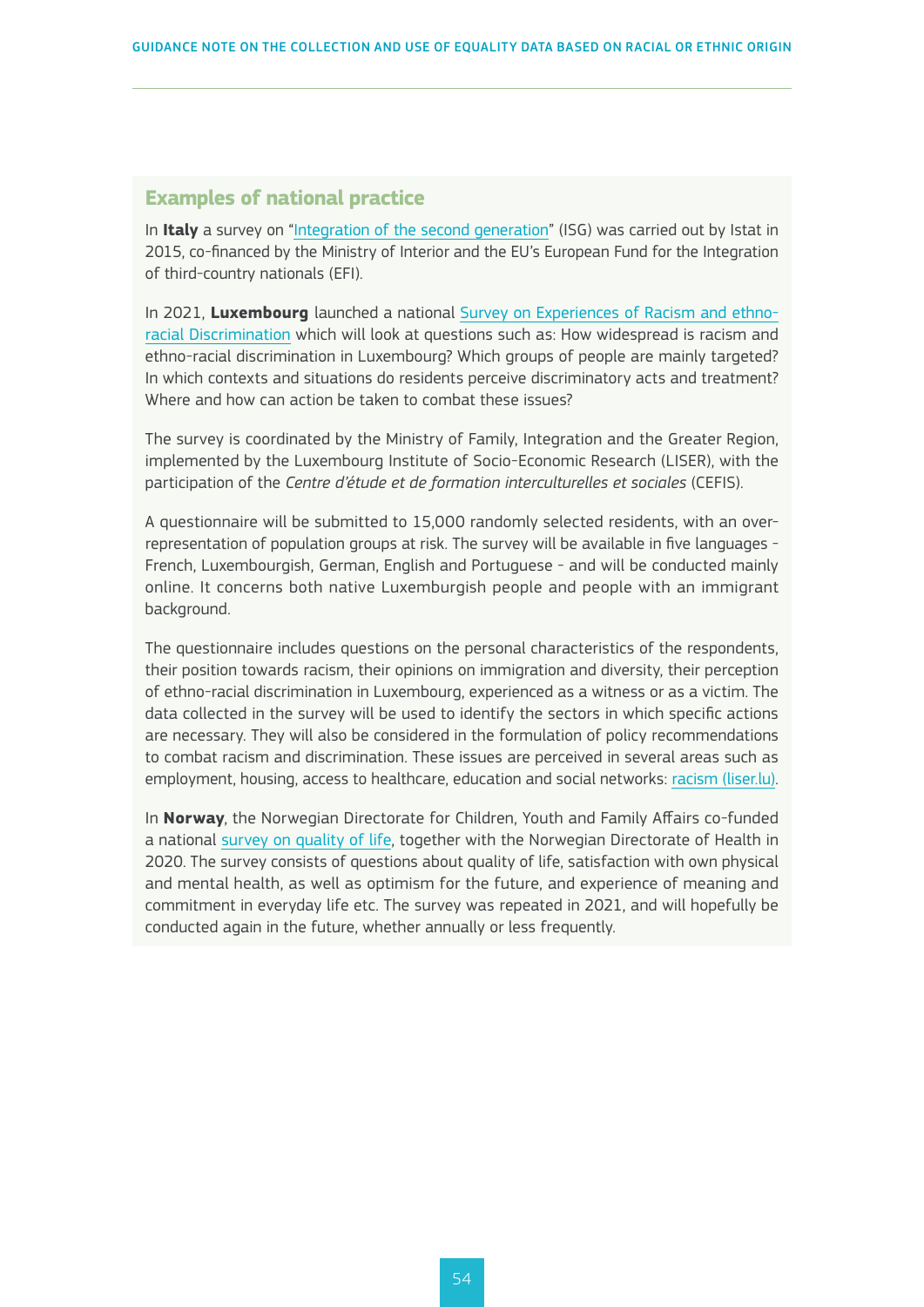# <span id="page-54-0"></span>FURTHER ETHICAL CONSIDERATIONS FOR COLLECTING DATA BASED ON RACIAL OR ETHNIC ORIGIN<sup>57</sup>

- → **All respondents must take part voluntarily.** It will be particularly important to ensure that target groups do not feel threatened by being approached to take part in the survey, coerced or obliged to participate in fear of negative consequences, and any involvement should not erode trust in the authorities. In addition, taking part in research can offer an unfamiliar experience to many in the target groups and this carries the risk of bringing up feelings of shame or fear. Therefore, building trust will be critically important.
- → **Use of community organisations, mediators, and peer interviewers.** While they can be helpful in promoting the survey given their standing and reach within their communities, it is important to ensure that target groups do not feel pressurised to take part and therefore reliance on religious leaders, for example, should be carefully considered. When it comes to peer-interviewing, it is worth noting that some of the communities can be small, and sometimes in an interview situation having someone around from the same ethnic group during an interview can lead to privacy concerns or unwillingness to answer sensitive questions truthfully.
- → Similarly, an **informed consent to take part and the right to not to answer a question** will be crucial. There is a **need for clear communication which explains the research in plain terms and comprehensible manner.** Respondents need to be offered an easy, clear way to opt out of a survey.
- → Creating a **safe environment where respondents can answer questions in their own pace, in privacy, without fear of being overheard by other household members or passers-by** builds trust, improves the respondent's experience, and ultimately results in better data.
- → **Interviewer matching** (including gender-matching, language matching or migration experience) can increase response rates as well as the acceptance amongst respondents and thus improve the research results.
- $\rightarrow$  **Interviewer training** should incorporate diversity and anti-racism modules, to minimise potential for discomfort when engaging with respondents.
- $\rightarrow$  The principles of avoiding harm should also be extended to cover the interviewers. As **interviewers visit homes** of people unknown to them during the project, they put themselves under a certain degree of risk and may meet respondents to whom the interview triggers traumatic memories.

<sup>57/</sup> Based on FRA's experience in surveying hard-to-reach populations and (ethnic) minorities, as well as immigrants and descendants of immigrants.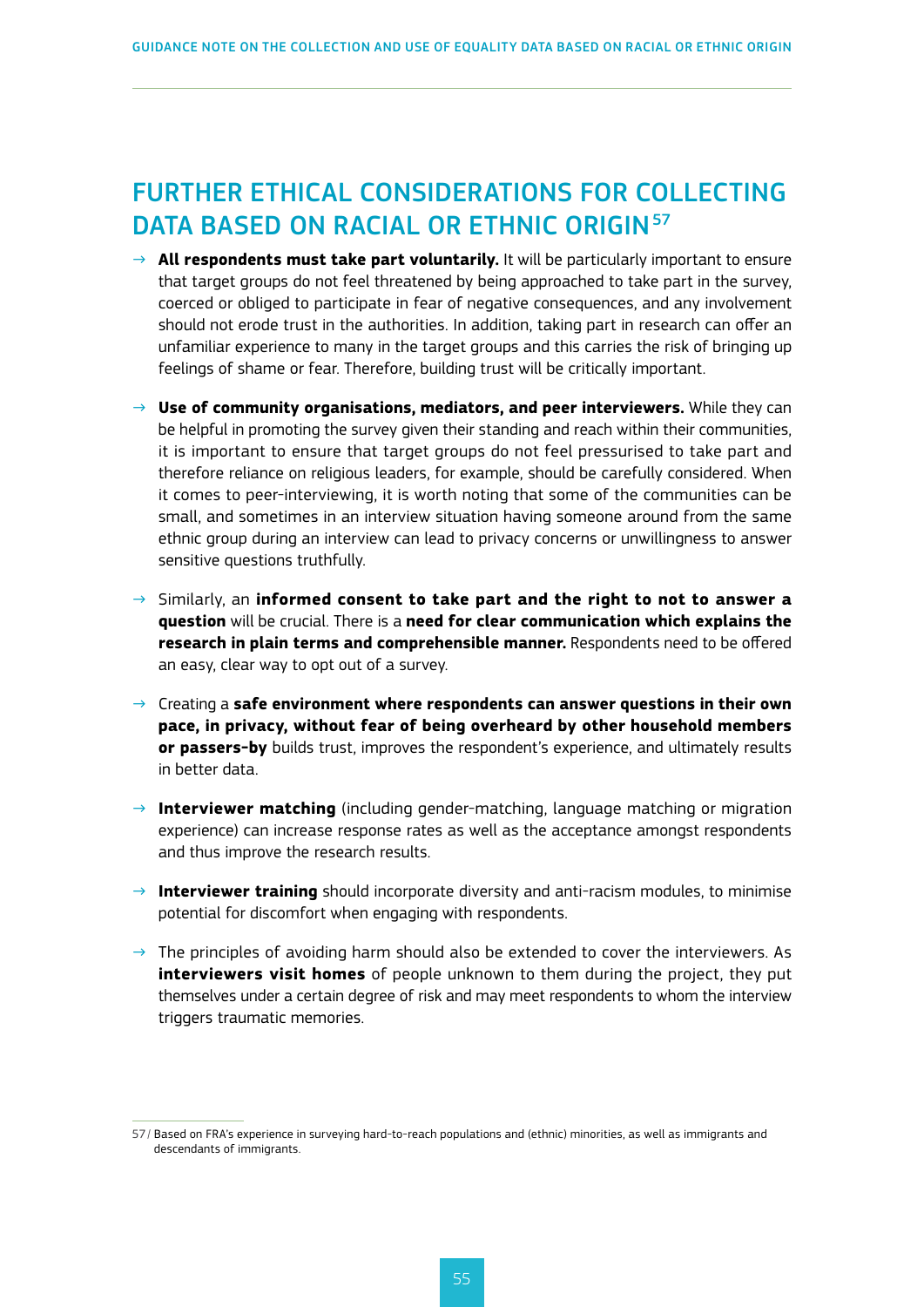- → Signposting to **support services** is important when dealing with the most vulnerable part of community, such as those who may have experienced oppression, violence, or sexual mistreatment and who might still be in danger.
- → In some countries, **the question on ethnic self-identification is seen as particularly sensitive and difficult.** It is recommended to warn respondents about it before it is asked, giving them the opportunity to skip it completely if they wish to do so.
- → Countries and data collectors are encouraged to support and promote **'data ownership'** among ethnic/racialised minorities, for example through cooperation with ethnic communities in data analysis, presentation and dissemination of results.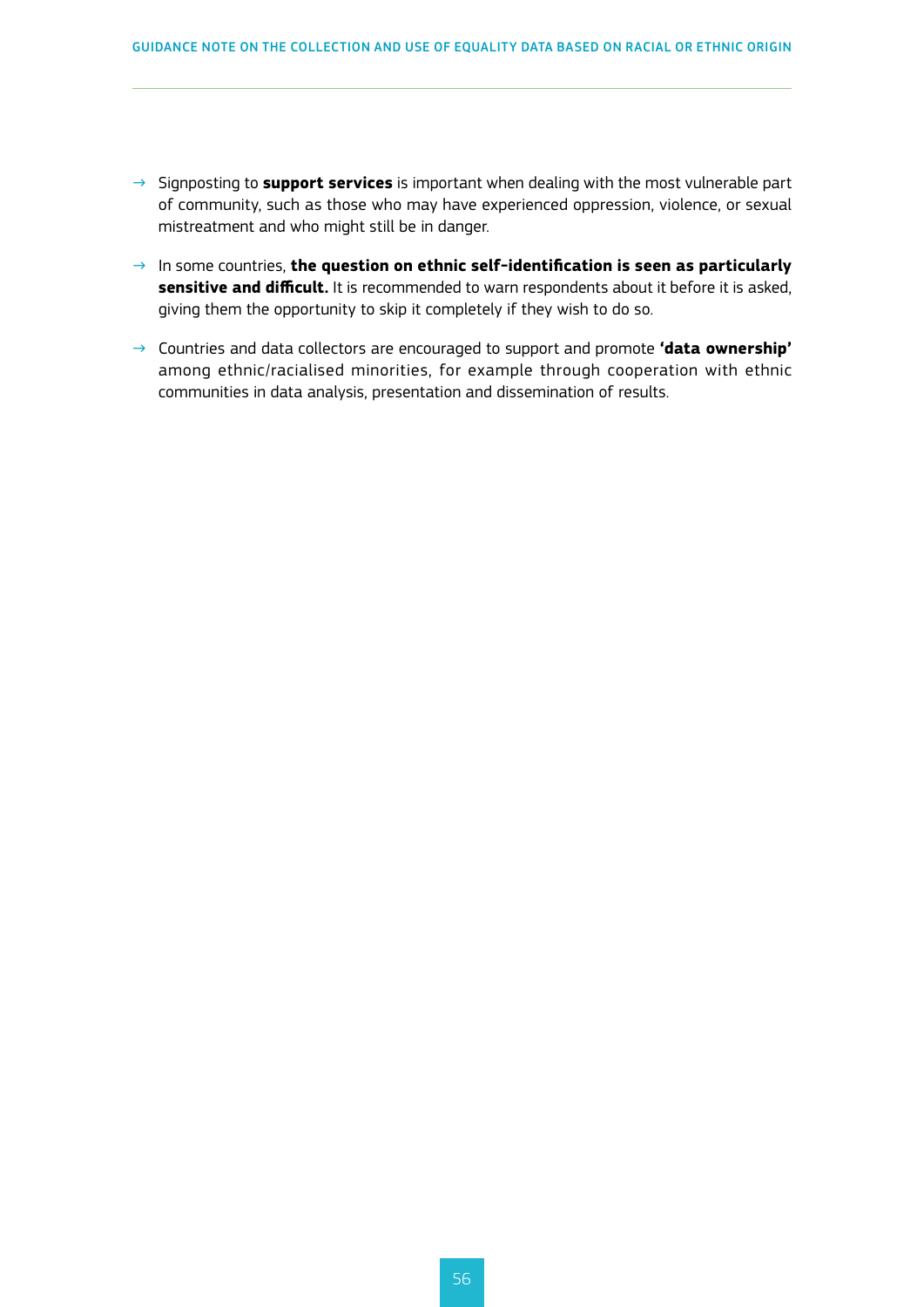# **GETTING IN TOUCH WITH THE EU**

#### **In person**

All over the European Union there are hundreds of Europe Direct information centres. You can find the address of the centre nearest you at: [https://europa.eu/european-union/](https://europa.eu/european-union/contact_en) [contact\\_en](https://europa.eu/european-union/contact_en)

#### **On the phone or by email**

Europe Direct is a service that answers your questions about the European Union. You can contact this service:

- $\rightarrow$  by freephone: 00 800 6 7 8 9 10 11 (certain operators may charge for these calls),
- $\rightarrow$  at the following standard number: +32 22999696, or
- $\rightarrow$  by email via: [https://europa.eu/european-union/contact\\_en](https://europa.eu/european-union/contact_en)

### **FINDING INFORMATION ABOUT THE EU**

#### **Online**

Information about the European Union in all the official languages of the EU is available on the Europa website at: [https://europa.eu/european-union/index\\_en](https://europa.eu/european-union/index_en)

#### **EU publications**

You can download or order free and priced EU publications from: [https://op.europa.eu/en/](https://op.europa.eu/en/publications) [publications.](https://op.europa.eu/en/publications) Multiple copies of free publications may be obtained by contacting Europe Direct or your local information centre (see [https://europa.eu/european-union/contact\\_en](https://europa.eu/european-union/contact_en)).

#### **EU law and related documents**

For access to legal information from the EU, including all EU law since 1952 in all the official language versions, go to EUR-Lex at: <http://eur-lex.europa.eu>

#### **Open data from the EU**

The EU Open Data Portal (<http://data.europa.eu/euodp/en>) provides access to datasets from the EU. Data can be downloaded and reused for free, for both commercial and noncommercial purposes.